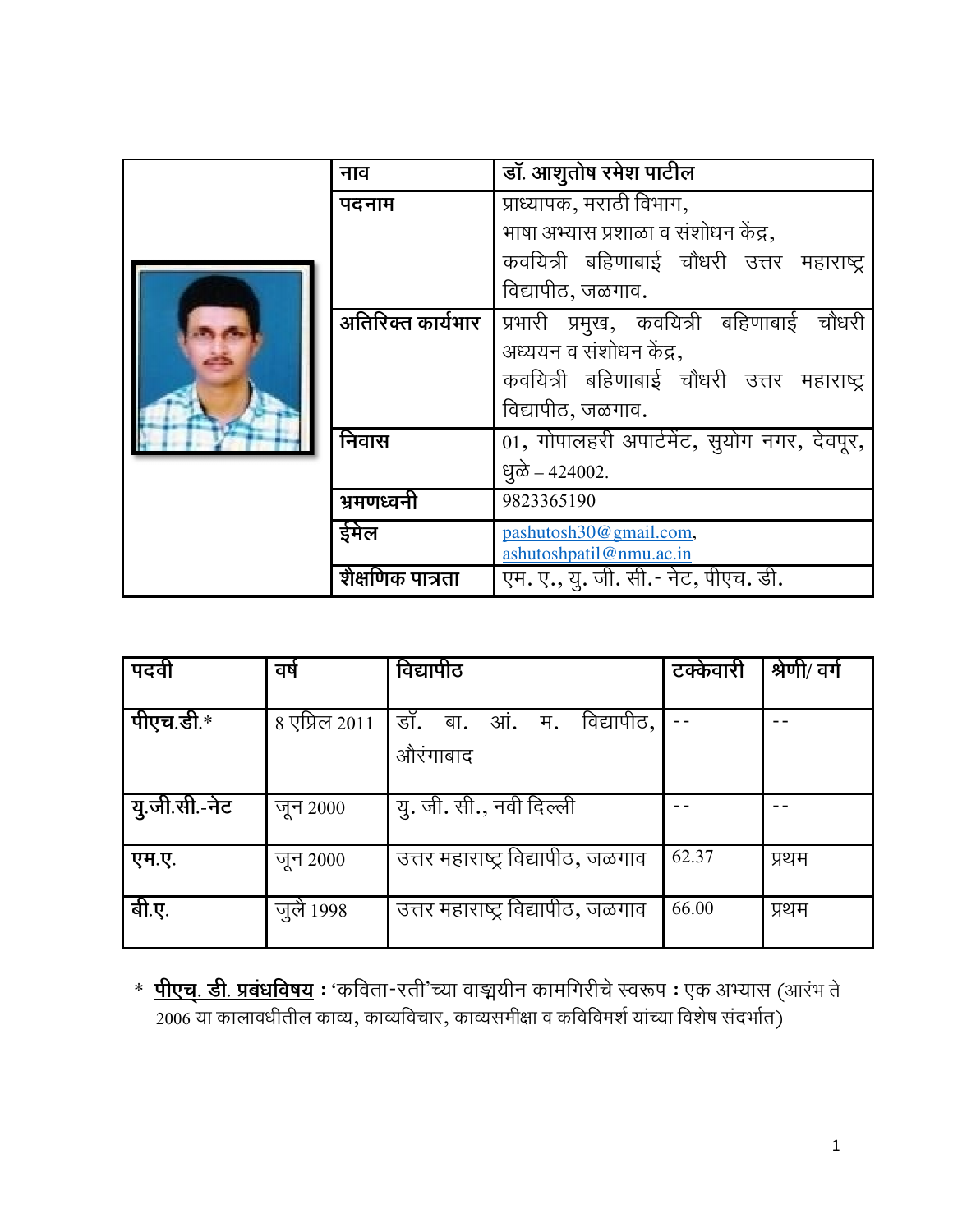#### • अध्यापनाचा अनुभव :

| पद                  | महाविद्यालय/संस्था                   | अध्यापनाचे | कालावधी                  |
|---------------------|--------------------------------------|------------|--------------------------|
|                     |                                      | वर्ग       |                          |
| अधिव्याख्याता       | विद्यावर्धिनी सभेचे कला, वाणिज्य व   | पदवी व     | दि. 01 जानेवारी 2001 ते  |
| (पूर्णवेळ अनुदानित) | विज्ञान महाविद्यालय, धुळे.           | पदव्युत्तर | 31 ऑक्टोबर 2007          |
| अधिव्याख्याता/      | भाषा अभ्यास प्रशाळा व संशोधन केंद्र, | पदव्युत्तर | दि. 01 नोव्हेंबर 2007 ते |
| सहाय्यक प्राध्यापक  | उ. म. वि., जळगाव.                    |            | $01$ जानेवारी 2015       |
| (पूर्णवेळ अनुदानित) | (पूर्वीचा तौलनिक भाषा विभाग)         |            |                          |
| सहयोगी प्राध्यापक   | भाषा अभ्यास प्रशाळा व संशोधन केंद्र, | पदव्युत्तर | दि. 01/11/2015 पासून     |
|                     | क. ब. चौ. उ. म. वि., जळगाव.          |            |                          |
| प्राध्यापक          | भाषा अभ्यास प्रशाळा व संशोधन केंद्र, | पदव्यूत्तर | दि. 01/11/2018 पासून     |
|                     | क. ब. चौ. उ. म. वि., जळगाव.          |            |                          |
|                     | एकूण अनुभव                           |            | $20$ वर्षे               |
|                     |                                      |            |                          |

#### • **Orientation / Refresher / Short Term Courses:**

| Name of the<br><b>Course</b> | <b>Place</b>           | <b>Duration</b>          | <b>Sponsoring Agency</b> |
|------------------------------|------------------------|--------------------------|--------------------------|
|                              |                        |                          |                          |
| Orientation                  | A.S.C., University of  | 17/08/2004 to 13/09/2004 | U. G. C., New Delhi      |
| Course                       | Pune, Pune             | $(28 \text{ days})$      |                          |
| Refresher                    | A.S.C., Dr. B.A.       | 12/08/2006 to 02/09/2006 | U. G. C., New Delhi      |
| Course                       | Marathwada             | $(21 \text{ days})$      |                          |
|                              | University, Aurangabad |                          |                          |
| Refresher                    | A.S.C., University of  | 11/11/2011 to 1/12/2011  | U. G. C., New Delhi      |
| Course                       | Pune, Pune             | $(21 \text{ days})$      |                          |
|                              |                        |                          |                          |
| <b>Short Term</b>            | A.S.C., University of  | 18/03/2014 to 22/03/2014 | U. G. C., New Delhi      |
| Course on Soft               | Kerala.                | (One week)               |                          |
| <b>Skills</b>                | Thiruvanthapuram,      |                          |                          |
| Development                  | Kerala                 |                          |                          |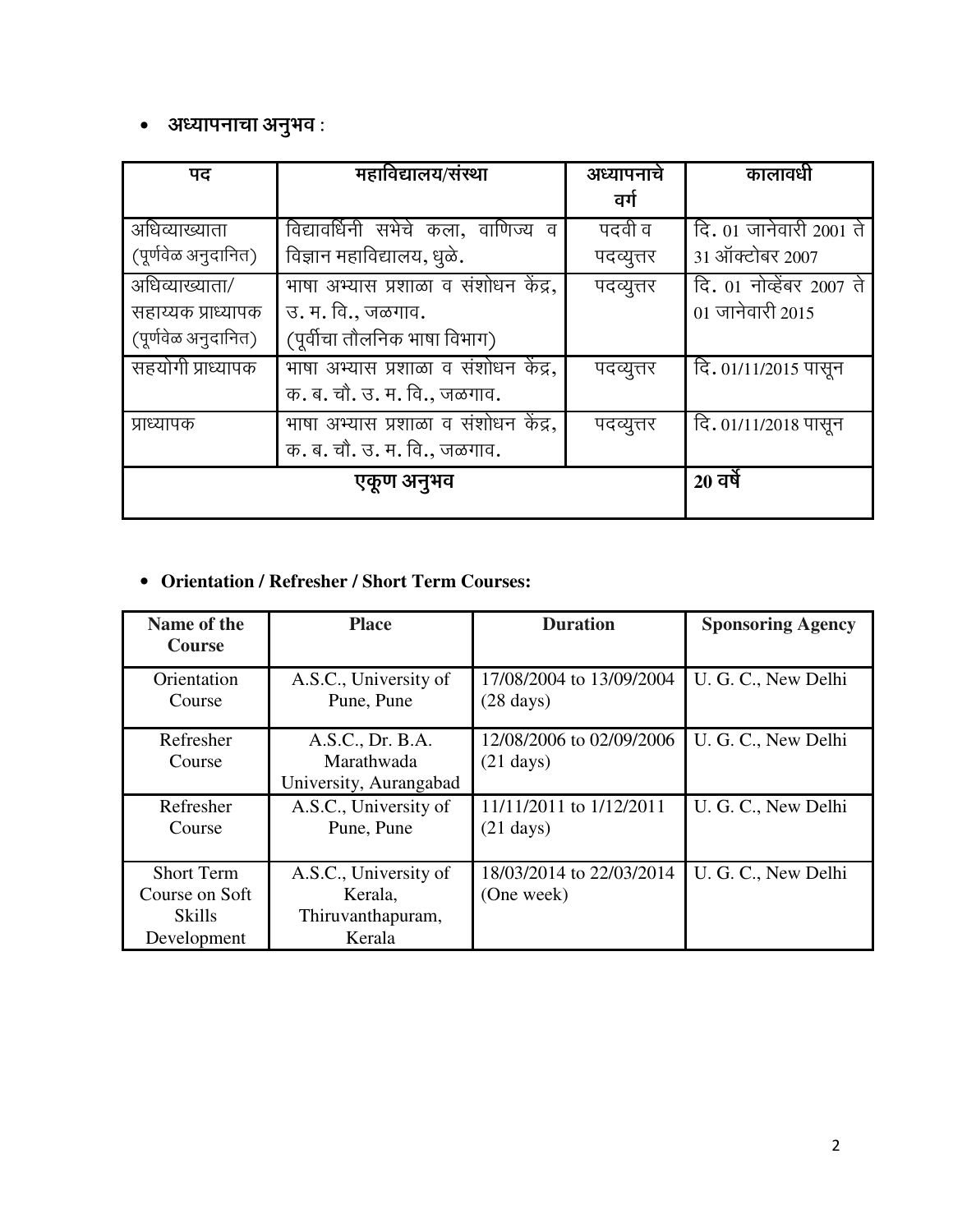#### • अभ्यासक्रमनिर्मितीमधील सहभागः

1. अध्यक्ष, मराठी अभ्यासमंडळ, कबचौ उमवि, जळगाव म्हणून केलेले काम पुढीलप्रमाणे आहे. शैक्षणिक वर्ष 2018-2019 पासून पदवीस्तरावर Choice Based Credit System लागू करण्यात सहभाग. त्याअंतर्गत मराठी विषयाचे खाली नमूद केलेले अभ्यासक्रम तयार करण्यात पुढाकार.

| Year      | <b>Class</b>            | Paper                                                      |
|-----------|-------------------------|------------------------------------------------------------|
| 2018-2019 | F. Y. B. A. (CBCS)      | DSC (Vangmayin & Upayojit)                                 |
|           | F. Y. B. Sc. (CBCS)     | <b>AEC</b>                                                 |
|           | M. A. Part II           | 05 Papers                                                  |
| 2019-2020 | S. Y. B. A. (CBCS)      | DSC (Vangmayin & Upayojit),<br>DSE $1 \& 2$ , MIL, SEC     |
|           | S. Y. B. Sc. (CBCS)     | <b>AEC</b>                                                 |
| 2020-2021 | T. Y. B. A. (CBCS)      | DSC (Vangmayin & Upayojit),<br>DSE $1 \& 2$ , MIL, SEC, GE |
| 2021-2022 | M. A. First Year (CBCS) | All Papers                                                 |

- 2. निमंत्रित सदस्य, पदव्युत्तर मराठी अभ्यास मंडळ, डॉ. बा. आं. मराठवाडा विद्यापीठ, ओरंगाबाद. (2017-2018)
- 3. निमंत्रित सदस्य, मराठी अभ्यास मंडळ, स्वा. रा. ती. म. विद्यापीठ, नांदेड (2013-2014).
- 4. सदस्य, एम्. ए. मराठी अभ्यासक्रम पुनर्रचना समिती, मराठी विभाग, भाषा अभ्यास प्रशाळा व संशोधन केंद्र, कबचौ उमवि, जळगाव. (2013, 2016, 2019)

## • अभ्यासाचे प्रमुख विषय:

आधुनिक मराठी कविता, मराठी काव्यसमीक्षा, वाङ्मयीन नियतकालिके, स्त्रीसाहित्य.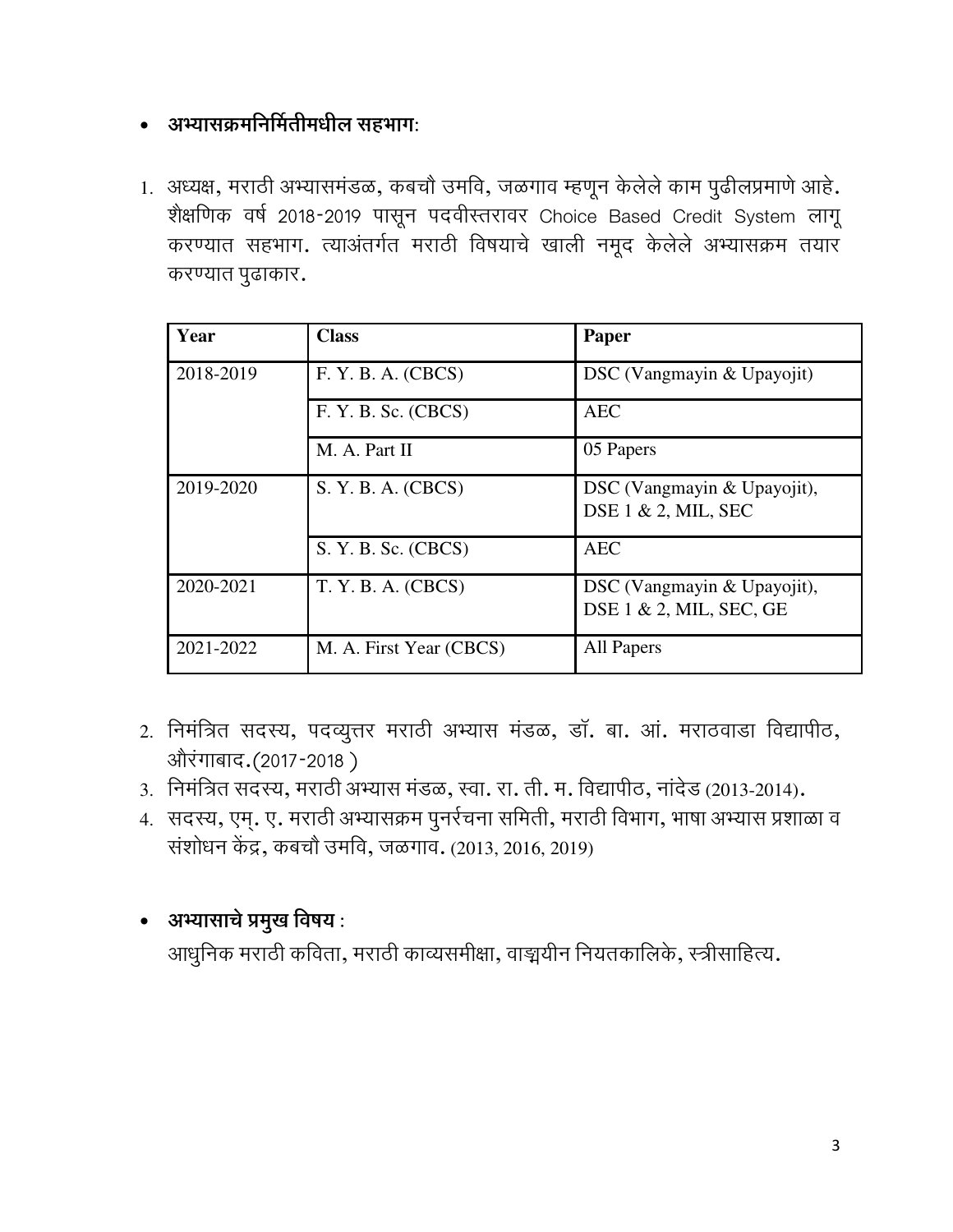#### • संशोधन कार्य:

- > पीएच. डी. संशोधन मार्गदर्शक म्हणून कवयित्री बहिणाबाई चौधरी उत्तर महाराष्ट्र ्<br>विद्यापीठ, जळगाव यांची दि. ०९/११/२०११ पासून मान्यता.<br>→ मार्गदर्शन केलेल्या सहा विद्यार्थ्यांना पीएच्. डी. पदवी प्रदान.
- 

| क्र.             | संशोधक विद्यार्थ्याचे नाव           | संशोधन कार्याची स्थिती                     | प्रबंध विषय                                                                                                                                  |
|------------------|-------------------------------------|--------------------------------------------|----------------------------------------------------------------------------------------------------------------------------------------------|
| 1.               | बागले माणिक माधव                    | पीएच्. डी. पदवी प्रदान<br>(जून 2017)       | बदलते समाजवास्तव आणि संजय पवार यांचे<br>नाट्यवाङ्मय                                                                                          |
| 2.               | बावस्कर दीपक निवृत्ती               | पीएच्. डी. पदवी प्रदान<br>(जून 2017)       | राजन गवस यांच्या ललित साहित्यातील<br>कृषिजन संस्कृतीचे वास्तव                                                                                |
| 3.               | पाटील अतुल सुरेश                    | पीएच्. डी. पदवी प्रदान<br>(नोव्हेंबर 2017) | लेवा बोलीतील ललित साहित्याचा अभ्यास<br>(बहिणाबाईची गाणी, गावाकडली गाणी,<br>गावाच्या आकाभोवती आणि बुज्वांगमन या<br>साहित्यकृतींच्या संदर्भात) |
| $\overline{4}$ . | खैरनार सुनीता शिवदास                | पीएच्. डी. पदवी प्रदान<br>(ऑक्टोबर 2018)   | मराठी लेखिकांच्या कथालेखनातील ग्रामीण<br>व दलित स्त्रीचित्रण (प्रतिमा इंगोले आणि<br>ऊर्मिला पवार यांच्या कथालेखनासंदर्भात)                   |
| $\overline{5}$ . | पाटील भय्या दिलीप                   | पीएच्. डी. पदवी प्रदान<br>(डिसेंबर 2020)   | खानदेशातील निवडक कवींच्या कवितेतील<br>स्त्रीप्रतिमा (बहिणाबाई चौधरी, पुरुषोत्तम<br>पाटील आणि भालचंद्र नेमाडे<br>यांच्या<br>कवितेसंदर्भात)    |
| 6.               | खैरनार नरेंद्र बापुजी               | पीएच्. डी. पदवी प्रदान<br>(जानेवारी 2021)  | मराठी मंचीय कविता (फ. मुं. शिंदे, रामदास<br>फुटाणे, अशोक नायगावकर, इंद्रजित<br>भालेराव आणि<br>संदीप खरे<br>यांच्या<br>कवितेसंदर्भात)         |
| 7.               | गावीत विलास जयंत                    | संशोधन<br>कार्य<br>सुरू<br>(2013)          | आदिवासी स्त्रियांच्या मराठीतील ललित<br>आणि ललितेतर साहित्याचा अभ्यास                                                                         |
| 8.               | सुंदर<br>पेचऱ्या<br>पाडवी<br>(RGNF) | संशोधन<br>कार्य<br>सुरू<br>(2016)          | आणि<br>आदिवासी<br>आदिवासीऐतर<br>कादंबरीकारांच्या कादंबऱ्यांमधील आदिवासी<br>जीवनचित्रणाचा अभ्यास                                              |
| $\overline{9}$ . | पाटील हर्षल रवींद्र                 | संशोधन<br>कार्य<br>सुरू<br>(2020)          | मराठी नाट्यवाङ्मयातील समाजवास्तवाचे<br>दर्शन (इ. स. १९९० ते २०२० या<br>कालखंडातील<br>प्रातिनिधिक<br>नाटकांच्या<br>संदर्भात)                  |
| 10.              | सत्यपालसिंग<br>राजपूत<br>आधारसिंग   | संशोधन<br>कार्य<br>सुरू<br>(2020)          | 'शब्दवेध' या अनियतकालिकातील कविता<br>आणि कवितेची समीक्षा यांचा अभ्यास                                                                        |
| 11.              | अमृतकर स्नेहा मधुकर                 | संशोधन<br>कार्य<br>सुरू<br>(2020)          | निवडक मराठी अभिनेत्रींच्या ललितगद्यातील<br>आत्मनिष्ठ आणि समाजनिष्ठ प्रवृत्तींचा शोध                                                          |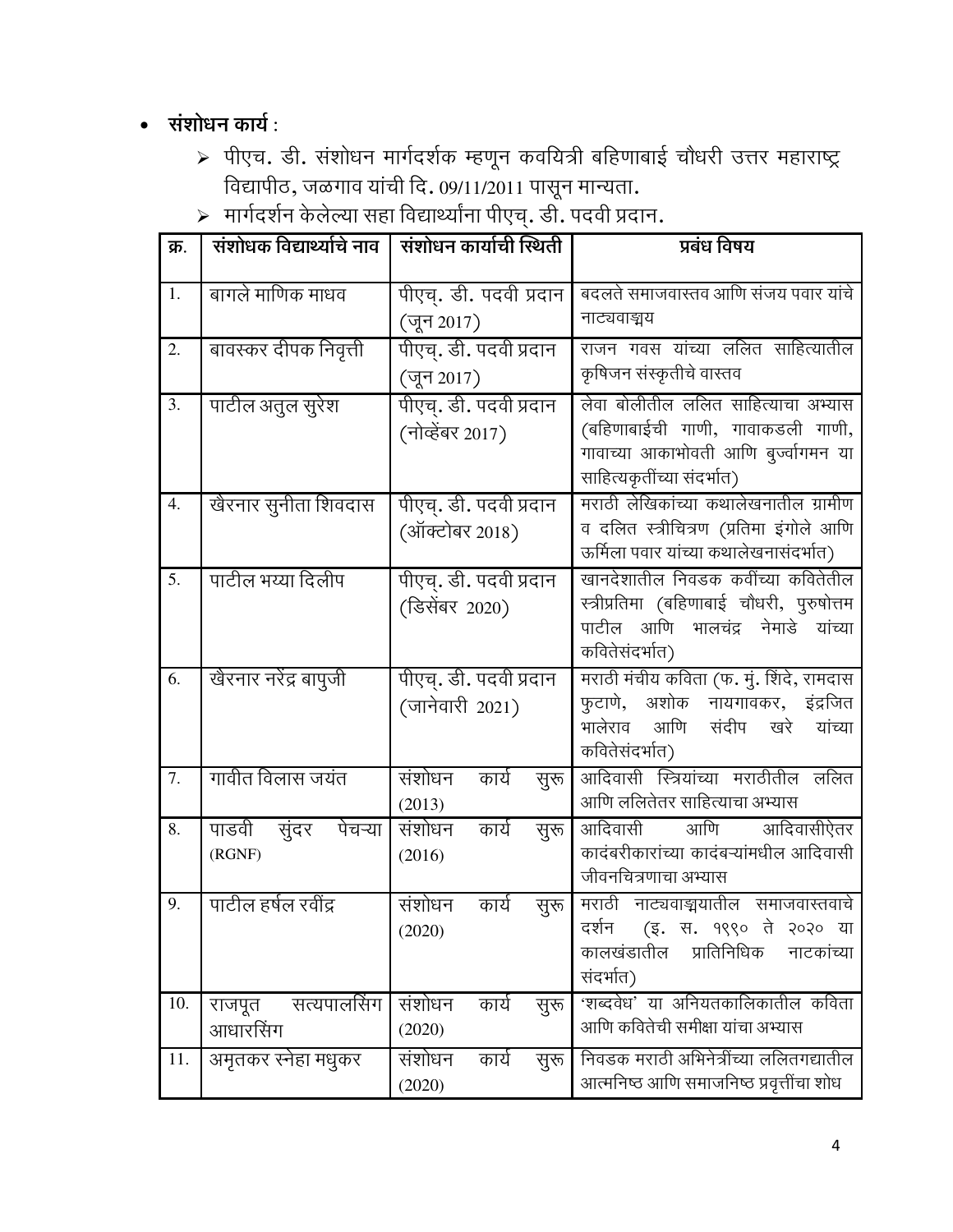#### • संशोधन प्रकल्पः

- 1. महाराष्ट्र राज्य साहित्य व संस्कृती मंडळ, मुंबई यांच्याकडून प्रकल्पलेखनासाठी रु. बारा लाख अनुदान प्राप्त. (कालावधी नोव्हेंबर 2017 ते ऑक्टोबर 2019) प्रकल्प विषय : 'मराठी वाङ्मयीन नियतकालिकांतील काव्यसमीक्षा (स्वातंत्र्योत्तर कालखंड)'
- 2. यु. जी. सी.व्दारा अनुदानित दीर्घशोध प्रकल्प (Major Research Project) पूर्ण. रु. 5,30,200/- अनुदान प्राप्त. (कालावधी दि. 1 फेब्रुवारी 2011 ते दि. 31 जुलै 2013) प्रकल्प विषय : 'मराठी लेखिकांच्या कथा आणि कादंबरी लेखनातील स्त्रीप्रतिमा : एक अभ्यास' (सन 1975 ते 2005 या कालखंडातील गौरी देशपांडे, आशा बगे, सानिया व मेघना पेठे यांच्या लेखनाच्या विशेष संदर्भात).

# • संपादन कार्य $\cdot$

- 1. 'कविता-रती' या राष्ट्रीय स्तरावरील वाङ्मयीन व्दैमासिकाचे संपादक (जानेवारी 2017 पासून). तत्पूर्वी कार्यकारी संपादक म्हणून जानेवारी 2013 ते डिसेंबर 2016 आणि सहाय्यक संपादक म्हणून सप्टेंबर 2005 ते डिसेंबर 2012 या कालावधीत कार्यरत. ('कविता-रती' (ISSN 2278-9243) हे द्वैमासिक विद्यापीठ अनुदान आयोगाच्या नियतकालिकांच्या UGC – CARE यादीत समाविष्ट)
- 2. सदस्य, संपादक मंडळ, इय्यता 10वी मराठी भाषा पाठयपुस्तक (कुमारभारती), महाराष्ट्र राज्य माध्यमिक व उच्च माध्यमिक शिक्षण मंडळ, पुणे (2012-2013).

## • प्राप्त पुरस्कार:

- 1. 'कविता-रती ' या नियतकालिकाच्या संपादनकार्यासाठी मनोरमा प्रतिष्ठान, सोलापूर यांच्या वतीने दिला जाणारा 'मनोरमा राज्यस्तरीय साहित्यसेवा पुरस्कार 2014' प्राप्त. (रु. 5000 व सन्मानचिन्ह, दि. 25 डिसेंबर 2014).
- 2. 'स्त्रीलिखित साहित्य : संदर्भ आणि चिकित्सा' या संपादित ग्रंथास यशवंतराव दाते स्मृती संस्था, वर्धा यांच्या वतीने दिला जाणारा 'अंजनाबाई इंगळे तिगावकर स्त्रीवादी साहित्य पुरस्कार' प्राप्त. (रु. 10000 व सन्मानचिन्ह, दि. 01 फेब्रुवारी 2016).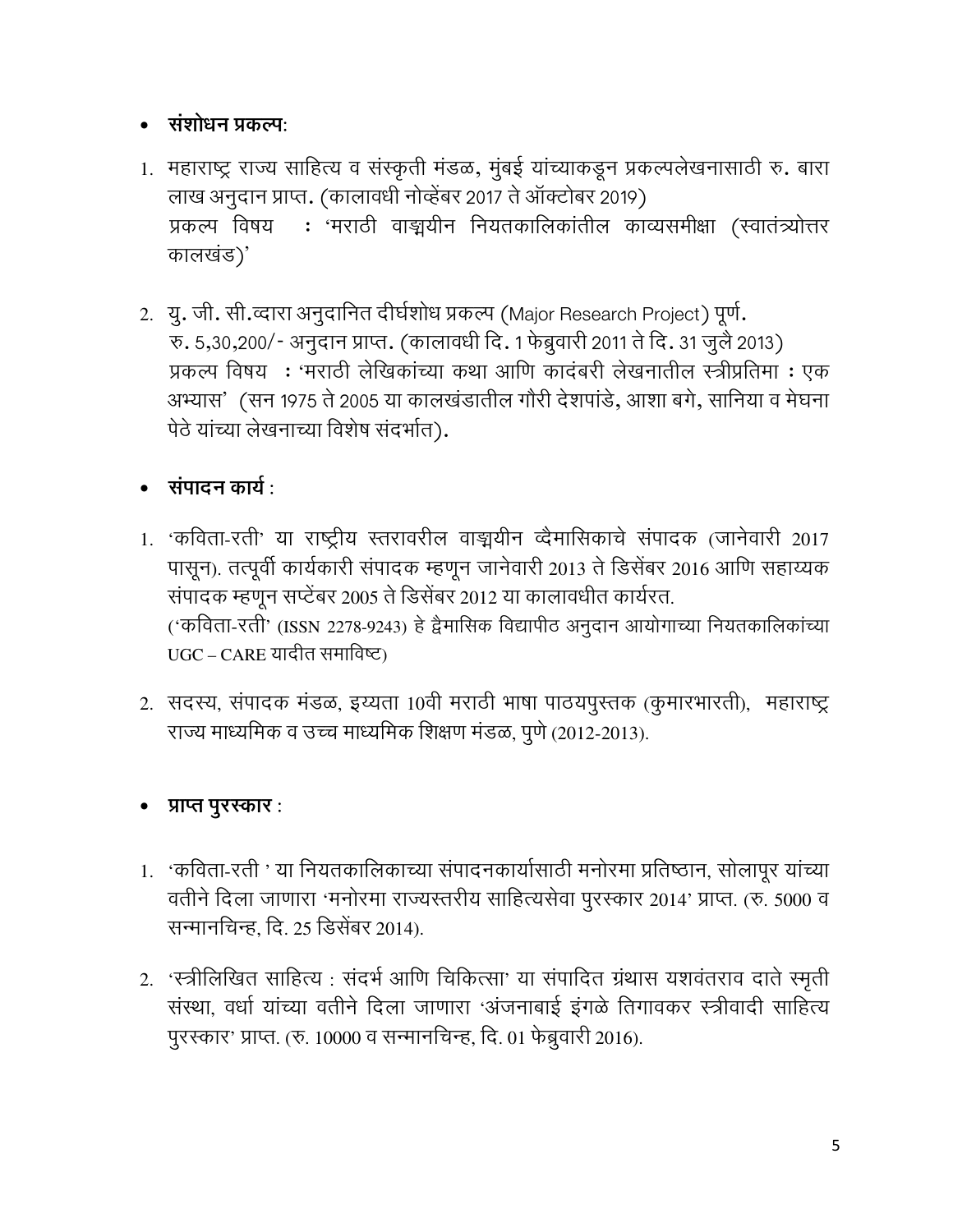#### $\bullet$  प्रकाशित लेखन :

#### अ) स्वतंत्र पुस्तके:

- 1. 'कविता: संदर्भ आणि दृष्टिकोन', प्रका. अक्षरवाङ्मय प्रकाशन, पुणे, 14 फेब्रुवारी 2020. ISBN-978-93-84470-47-0.
- 2. 'शोध स्त्रीप्रतिमांचा'. प्रका. प्रशांत पब्लिकेशन, जळगाव, 24 फेब्रुवारी 2017. ISBN-978-93-82528-60-9.
- 3. "कविता-रती'ची वाङ्मयीन कामगिरी (सन 1985 ते 2010)", प्रका. विजय प्रकाशन, नागपूर, 16 जानेवारी 2014. ISBN- 978-81-7498-186-8.
- 4. "कविता-रती'सूची (नोव्हेंबर 1985 ते डिसेंबर 2012)", प्रका. अथर्व पब्लिकेशन्स, जळगाव, 03 मार्च 2013. ISBN-978-93-82795-18-6.
- 5. 'सहा कथाकार –एक अभ्यास' प्रका. प्रशांत पब्लिकेशन, जळगाव, जून 2003.

## आ) संपादित पुस्तके:

- 1. 'विंदा: मर्मशोध कवितेचा'(संपादन), प्रका. सूजय प्रकाशन, धूळे, ऑक्टोबर 2018. ISBN-978-81-92828-4-5.
- 2. 'माझ्या वर्तमानाची नोंद: आकलन आणि अन्वयार्थ'(संपादन), प्रका. अक्षरवाङ्मय प्रकाशन, पुणे, जानेवारी 2018. ISBN-978-93-84470-18-0.
- 3. 'स्त्रीलिखित साहित्य: संदर्भ आणि चिकित्सा'(संपादन). प्रका. शब्दालय प्रकाशन, श्रीरामपूर, 11 जून 2015. ISBN-978-93-80617-29-9.
- 4. 'मध्ययूगीन साहित्य: अवलोकन आणि निरीक्षणे'(सहकार्याने संपादन), प्रका. प्रशांत पब्लिकेशन, जळगाव, 08 फेब्रुवारी 2015. ISBN-978-93-85021-22-0.
- 5. 'बोलीभाषा संशोधनाच्या नव्या दिशा' (सहकार्याने संपादन) प्रका. प्रशांत पब्लिकेशन, जळगाव, डिसेंबर 2012.ISBN-978-93-82414-31-5.
- 6. 'काव्यमुद्रा'- पंचवीस वर्षांतील 'कविता-रती'च्या अंकांतील निवडक कविता (संपादन आणि प्रस्तावना),

प्रका. संपादक, 'कविता-रती', धुळे, डिसेंबर 2010.

7. "वाट तुडवताना'च्या शोधात" (संपादन), प्रका. शब्दालय प्रकाशन, श्रीरामपूर, ऑक्टोबर 2008.ISBN-13 978-81-905857-1-2.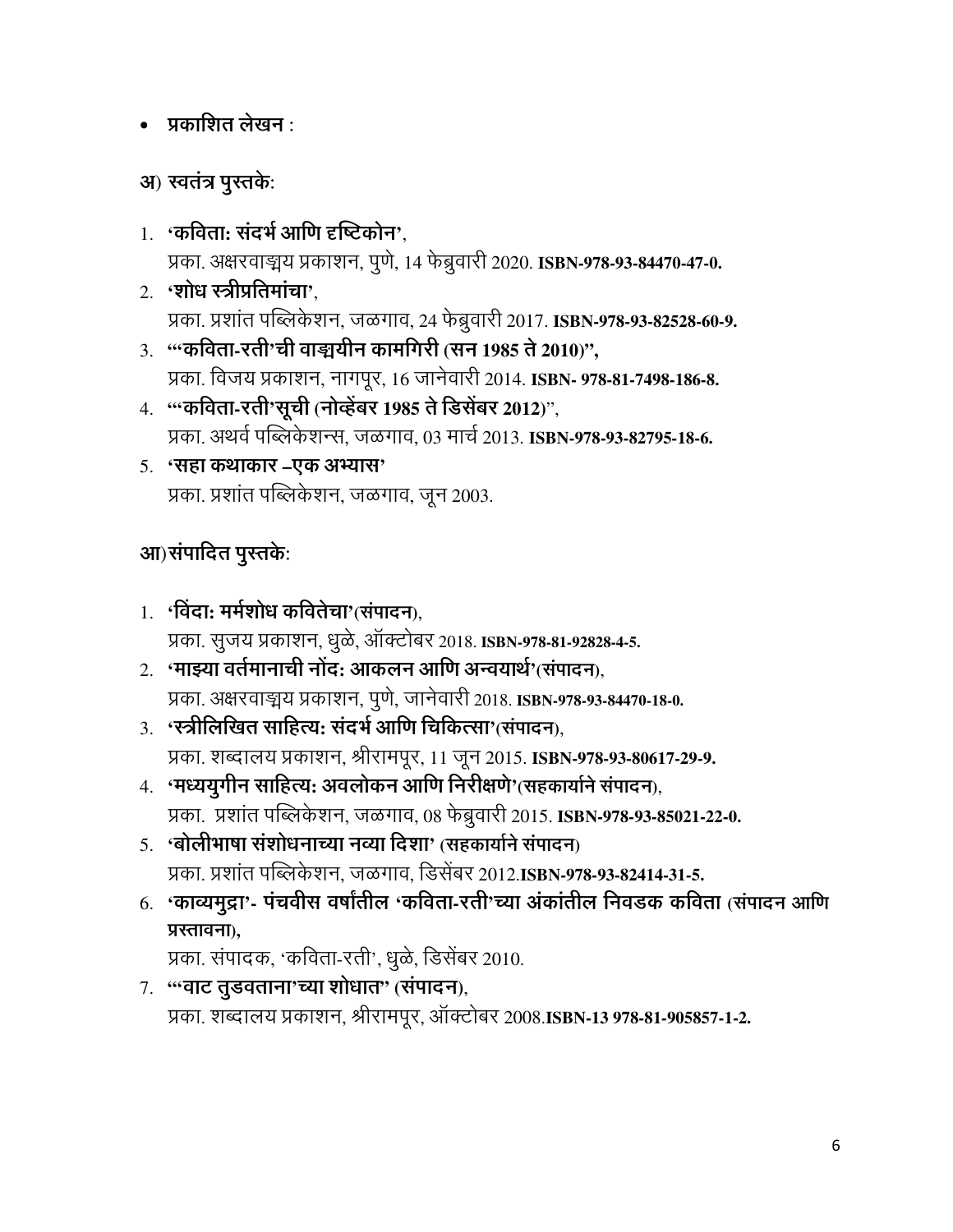| $\mathbf{g}$ ) 'कविता-रती' या नियतकालिकाचे संपादित अंक: |  |  |  |
|---------------------------------------------------------|--|--|--|
|                                                         |  |  |  |

| क्र.             | वर्ष                 | अंक                      | अंकाचा तपशील                                    | सहभाग          |
|------------------|----------------------|--------------------------|-------------------------------------------------|----------------|
| 1.               | $20 \overline{q} 21$ | $6\overline{q}$ 1        | सप्टेंबर-ऑक्टोबर व नोव्हेंबर-डिसेंबर 2005       | सहाय्यक संपादक |
| $\overline{2}$ . | 21                   | $2\overline{q}3$         | जानेवारी-फेब्रुवारी व मार्च-एप्रिल 2006         | सहाय्यक संपादक |
| 3.               | 21                   | $\overline{4}$           | मे-जून 2006                                     | सहाय्यक संपादक |
| 4.               | 21                   | 5                        | जुलै-ऑगस्ट 2006                                 | सहाय्यक संपादक |
| 5.               | $21 \overline{q} 22$ | $6\bar{q}$ 1, 2          | सप्टेंबर-ऑक्टोबर,नोव्हेंबर-डिसेंबर2006,         | सहाय्यक संपादक |
|                  |                      |                          | जानेवारी -फेब्रुवारी 2007                       |                |
| 6.               | 22                   | 3                        | मार्च- एप्रिल 2007                              | सहाय्यक संपादक |
| 7.               | 22                   | $\overline{4}$           | मे - जून 2007                                   | सहाय्यक संपादक |
| 8.               | 22                   | 5                        | जूलै - ऑगस्ट 2007                               | सहाय्यक संपादक |
| 9.               | $22 \overline{q} 23$ | $6\overline{q}1$         | सप्टेंबर - ऑक्टोबर, नोव्हेंबर-डिसेंबर 2007      | सहाय्यक संपादक |
| 10.              | 23                   | $\overline{2}$ , 3, 4    | जानेवारी - फेब्रुवारी, मार्च- एप्रिल व मे - जून | सहाय्यक संपादक |
|                  |                      |                          | 2008                                            |                |
| 11.              | 23                   | 5                        | जुलै - ऑगस्ट 2008                               | सहाय्यक संपादक |
| 12.              | 23 व 24              | $6\overline{q}1$         | सप्टेंबर - ऑक्टोबर व नोव्हेंबर-डिसेंबर          | सहाय्यक संपादक |
|                  |                      |                          | 2008                                            |                |
| 13.              | 24                   | $\overline{2}$           | जानेवारी - फेब्रुवारी 2009                      | सहाय्यक संपादक |
| 14.              | 24                   | 3                        | मार्च- एप्रिल 2009                              | सहाय्यक संपादक |
| 15.              | 24                   | $\overline{4}$           | मे - जून 2009                                   | सहाय्यक संपादक |
| 16.              | 24                   | 5                        | जुलै - ऑगस्ट 2009                               | सहाय्यक संपादक |
| 17.              | 24 व 25              | $6\overline{q}1$         | सप्टेंबर - ऑक्टोबर व नोव्हेंबर-डिसेंबर          | सहाय्यक संपादक |
|                  |                      |                          | 2009                                            |                |
| 18.              | 25                   | $\overline{2}$           | जानेवारी - फेब्रुवारी 2010                      | सहाय्यक संपादक |
| 19.              | 25                   | 3                        | मार्च- एप्रिल 2010                              | सहाय्यक संपादक |
| 20.              | 25                   | $\overline{\mathcal{A}}$ | मे - जून 2010                                   | सहाय्यक संपादक |
| 21.              | 25                   | 5                        | जूलै - ऑगस्ट 2010                               | सहाय्यक संपादक |
| 22.              | 25 व 26              | $6\overline{q}$ 1        | सप्टेंबर - ऑक्टोबर व नोव्हेंबर-डिसेंबर          | सहाय्यक संपादक |
|                  |                      |                          | 2010                                            |                |
| 23.              | 26                   | $\overline{2}$           | जानेवारी - फेब्रुवारी 2011                      | सहाय्यक संपादक |
| 24.              | 26                   | 3, 4                     | मार्च- एप्रिल, मे - जून 2011                    | सहाय्यक संपादक |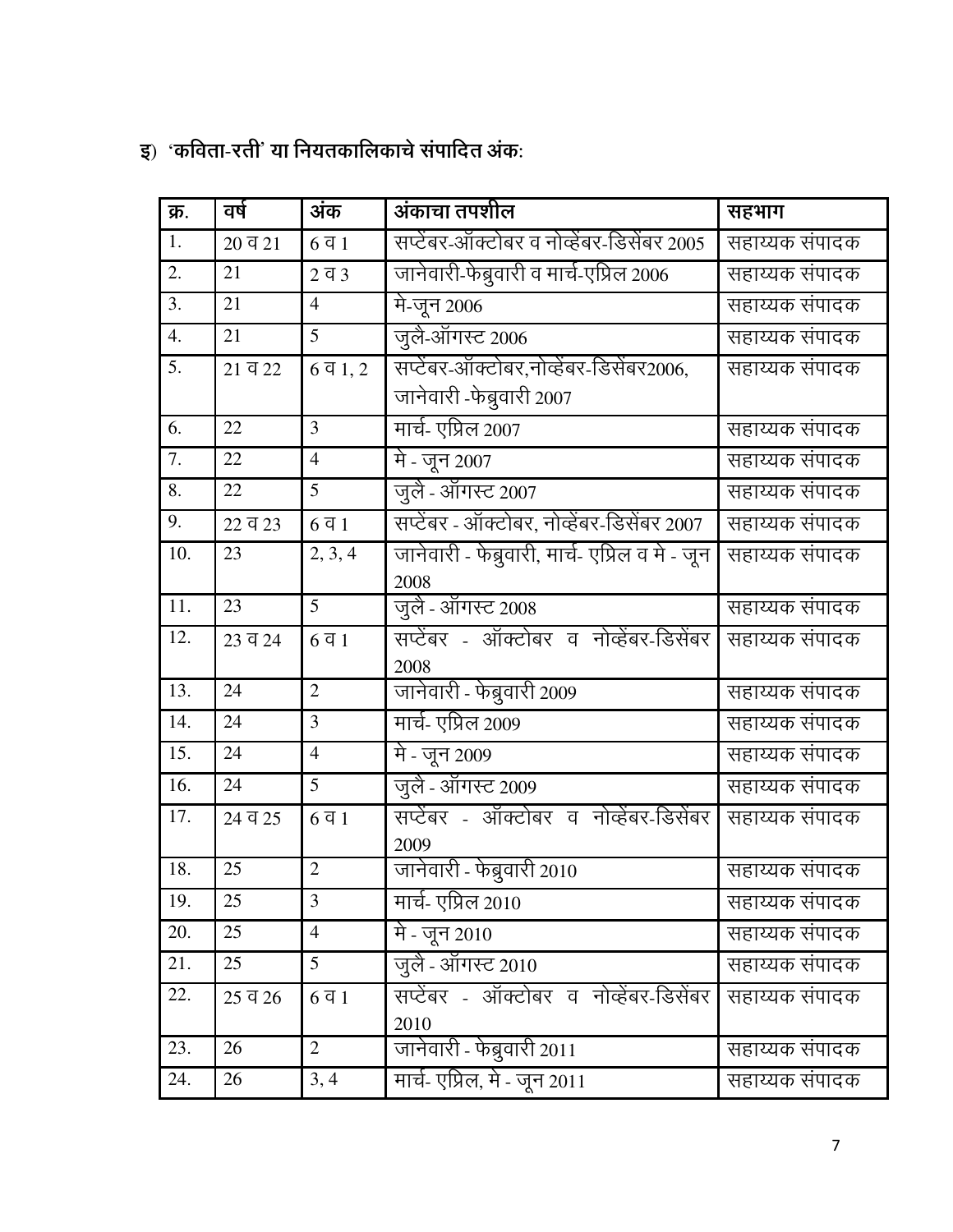| 25. | 26      | 5                | जूलै - ऑगस्ट 2011                                | सहाय्यक संपादक   |
|-----|---------|------------------|--------------------------------------------------|------------------|
| 26. | 26q327  | $6\overline{q}1$ | सप्टेंबर - ऑक्टोबर व नोव्हेंबर-डिसेंबर<br>2011   | सहाय्यक संपादक   |
| 27. | 27      | $\overline{2}$   | जानेवारी - फेब्रुवारी 2012                       | सहाय्यक संपादक   |
| 28. | 27      | $\overline{3}$   | मार्च- एप्रिल 2012                               | सहाय्यक संपादक   |
| 29. | 27      | 4, 5             | मे - जून, जुलै - ऑगस्ट 2012                      | सहाय्यक संपादक   |
| 30. | 27 व 28 | $6\bar{q}$ 1     | सप्टेंबर - ऑक्टोबर व नोव्हेंबर-डिसेंबर<br>2012   | सहाय्यक संपादक   |
| 31. | 28      | $\overline{2}$   | जानेवारी - फेब्रुवारी 2013                       | कार्यकारी संपादक |
| 32. | 28      | 3, 4             | मार्च- एप्रिलव मे-जून2013                        | कार्यकारी संपादक |
| 33. | 28      | 5                | जुलै-ऑगस्ट 2013                                  | कार्यकारी संपादक |
| 34. | 28 व 29 | $6\bar{q}$ 1     | सप्टेंबर - ऑक्टोबर व नोव्हेंबर-डिसेंबर<br>2013   | कार्यकारी संपादक |
| 35. | 29      | $\overline{2}$   | जानेवारी - फेब्रुवारी 2014                       | कार्यकारी संपादक |
| 36. | 29      | 3                | मार्च- एप्रिल 2014                               | कार्यकारी संपादक |
| 37. | 29      | 4, 5             | मे-जून व जुलै-ऑगस्ट 2014                         | कार्यकारी संपादक |
| 38. | 29 व 30 | $6\bar{q}$ 1     | सप्टेंबर - ऑक्टोबर व नोव्हेंबर-डिसेंबर<br>2014   | कार्यकारी संपादक |
| 39. | 30      | $\overline{2}$   | जानेवारी - फेब्रुवारी 2015                       | कार्यकारी संपादक |
| 40. | 30      | 3                | मार्च- एप्रिल 2015                               | कार्यकारी संपादक |
| 41. | 30      | 4, 5             | मे-जून व जुलै-ऑगस्ट 2015                         | कार्यकारी संपादक |
| 42. | 30 व 31 | $6\bar{q}1$      | सप्टेंबर - ऑक्टोबर व नोव्हेंबर-डिसेंबर<br>2015   | कार्यकारी संपादक |
| 43. | 31      | $\overline{2}$   | जानेवारी - फेब्रुवारी 2016                       | कार्यकारी संपादक |
| 44. | 31      | 3, 4             | मार्च- एप्रिल व मे-जून 2016                      | कार्यकारी संपादक |
| 45. | 31      | 5 <sup>5</sup>   | जुलै-ऑगस्ट 2016                                  | कार्यकारी संपादक |
| 46. | 31 व 32 | $6\overline{q}1$ | सप्टेंबर - ऑक्टोबर व नोव्हेंबर - डिसेंबर<br>2016 | कार्यकारी संपादक |
| 47. | 32      | 2, 3             | जानेवारी – फेब्रुवारी व मार्च- एप्रिल 2017       | कार्यकारी संपादक |
| 48. | 32      | 4                | मे-जून 2017                                      | संपादक           |
| 49. | 32      | 5, 6             | जुलै-ऑगस्ट व सप्टेंबर-ऑक्टोबर 2017               | संपादक           |
| 50. | 33      | $\mathbf{1}$     | नोव्हेंबर-डिसेंबर 2017                           | संपादक           |
| 51. | 33      | 2, 3             | जानेवारी – फेब्रुवारी व मार्च- एप्रिल 2018       | संपादक           |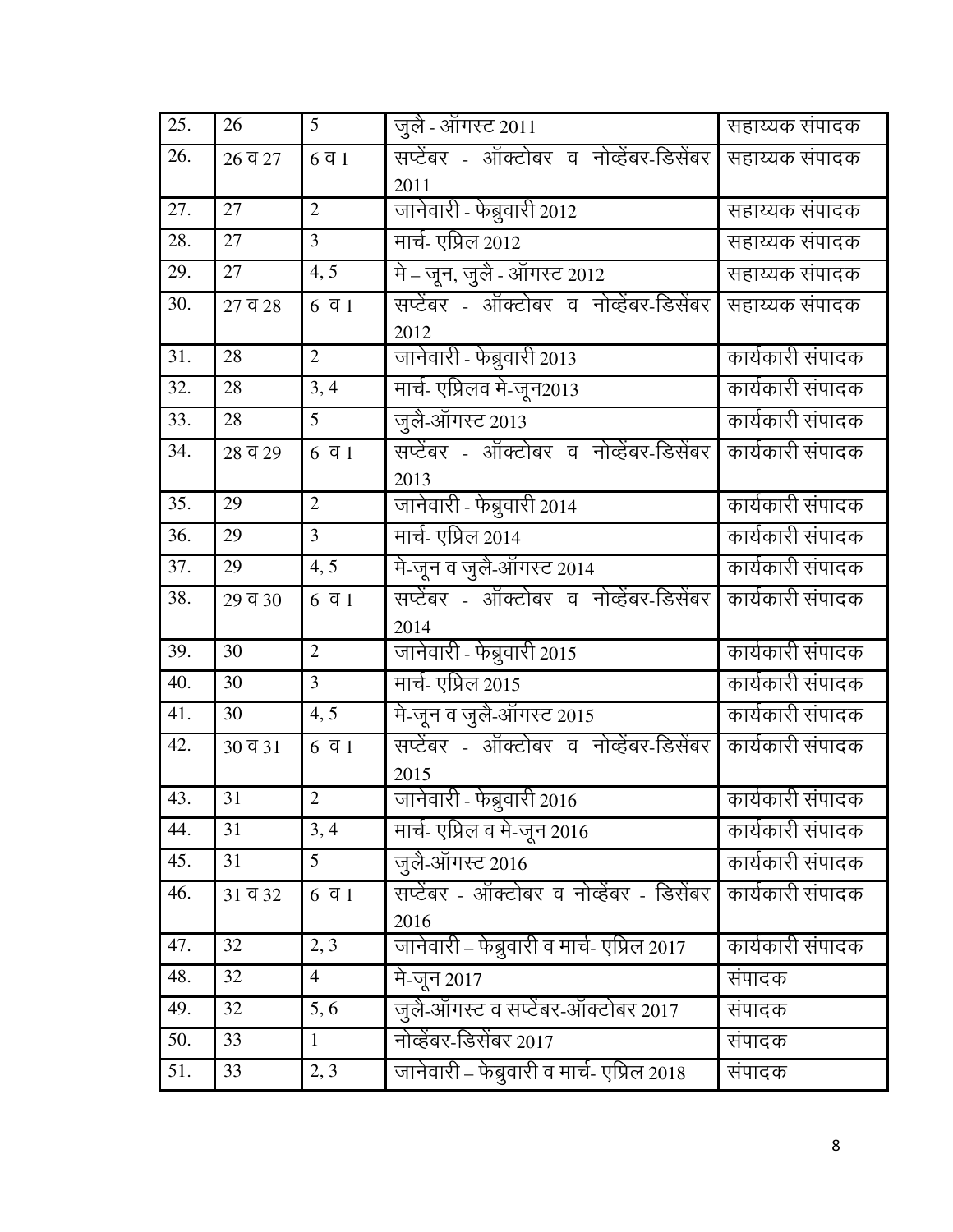| 52. | 33      | $\overline{4}$   | मे - जून 2018                            | संपादक |
|-----|---------|------------------|------------------------------------------|--------|
| 53. | 33      | 5, 6             | जुलै - ऑगस्ट, सप्टेंबर-ऑक्टोबर 2018      | संपादक |
| 54. | 34      | 1                | नोव्हेंबर- डिसेंबर 2018                  | संपादक |
| 55. | 34      | 2                | जानेवारी – फेब्रुवारी 2019               | संपादक |
| 56. | 34      | 3, 4             | मार्च- एप्रिल व मे-जून 2019              | संपादक |
| 57. | 34      | 5 <sup>5</sup>   | जुलै - ऑगस्ट 2019                        | संपादक |
| 58. | 34 व 35 | $6\overline{q}1$ | सप्टेंबर - ऑक्टोबर व नोव्हेंबर - डिसेंबर | संपादक |
|     |         |                  | 2019                                     |        |
| 59. | 35      | $\overline{2}$   | जानेवारी – फेब्रुवारी 2020               | संपादक |
| 60. | 35      | 3, 4             | मार्च- एप्रिल व मे-जून 2020              | संपादक |
| 61. | 35      | 5, 6             | जूले - ऑगस्ट व सप्टेंबर - ऑक्टोबर 2020   | संपादक |
| 62. | 36      | 1, 2             | नोव्हेंबर - डिसेंबर 2020 व जानेवारी -    | संपादक |
|     |         |                  | फेब्रुवारी 2021                          |        |
| 63. | 36      | 3, 4             | मार्च- एप्रिल व मे-जून 2021              | संपादक |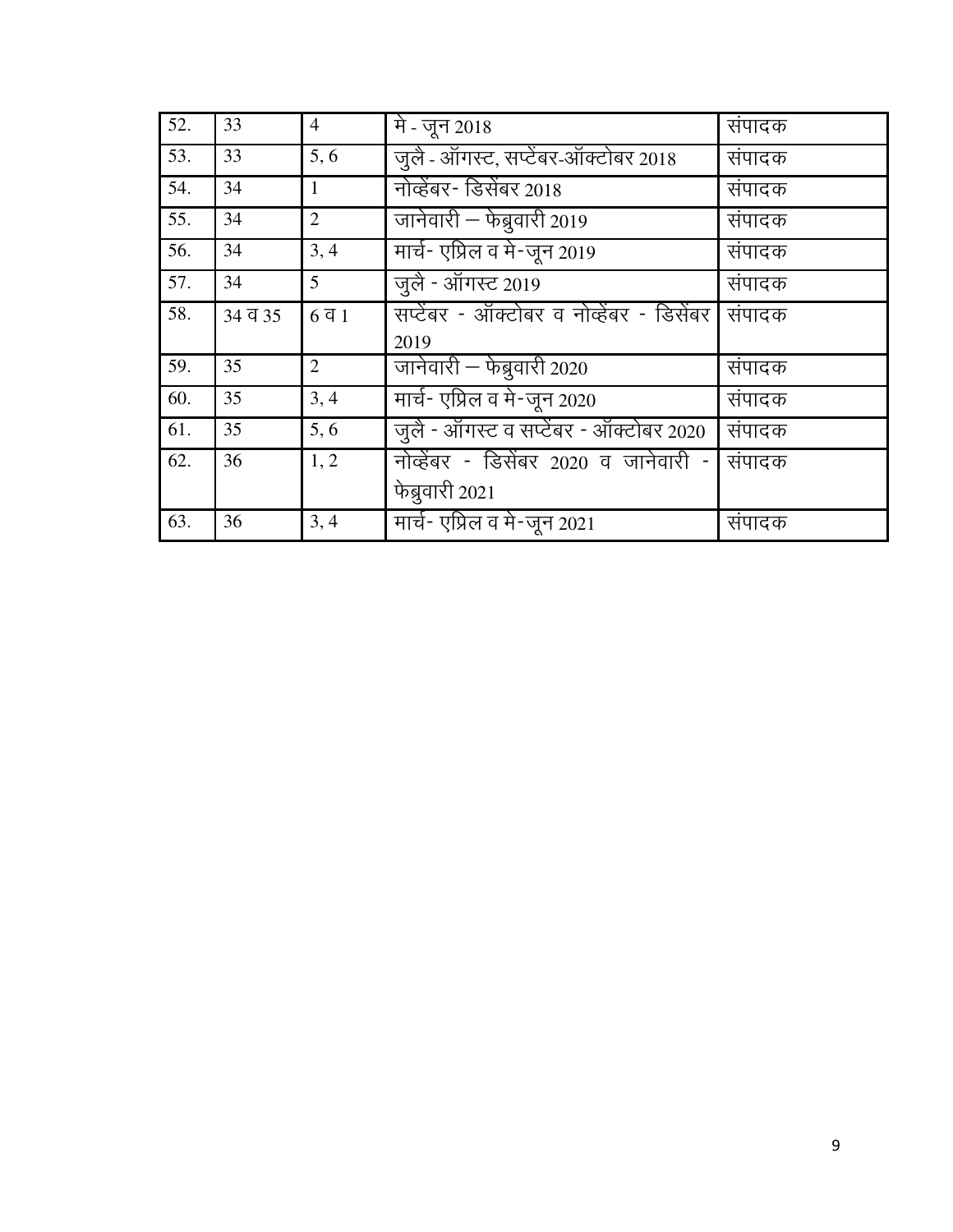#### ई) संपादित पुस्तके (अभ्यासमंडळाचा अध्यक्ष म्हणून केलेली):

- 'ललितरंग' (संपादन, मराठी अभ्यासमंडळ, क. ब. चौ. उ. म. वि., जळगाव), 1. प्रका. प्रशांत पब्लिकेशन, जळगाव, नोव्हेंबर 2020. ISBN-978-93-90483-28-0.
- 'जीवनरंग' (संपादन, मराठी अभ्यासमंडळ, क. ब. चौ. उ. म. वि., जळगाव).  $\overline{2}$ . प्रका. अक्षरवाङ्मय प्रकाशन, पूर्ण, ऑक्टोबर 2019. ISBN-978-93-84470-42-5.
- 'कथारंग'(संपादन, मराठी अभ्यासमंडळ, क. ब. चौ. उ. म. वि., जळगाव),  $3.$ प्रका. प्रशांत पब्लिकेशन, जळगाव, जून 2019. ISBN-978-93-88769-91-4.
- 'काव्यांकूर'(संपादन, मराठी अभ्यासमंडळ, क. ब. चौ. उ. म. वि., जळगाव), 4. प्रका. प्रशांत पब्लिकेशन. जळगाव. नोव्हेंबर 2018. ISBN-978-93-88113-68-7.

## उ) पुस्तकांतर्गत लेख:

- 1. 'बाबूराव बागूल यांचे कथालेखन', समाविष्ट 'मानवतेचे दर्शन आणि बाबूराव बागूल', संपा. ऍड. नाना अहिरे, यळन प्रकाशन, नाशिक. मार्च 2018. पृ. 57-61.
- 2. 'शोषितांच्या वेदनेचा उद्गार', समाविष्ट 'टाचाटिभ्याचे क्रांतिपर्व', संपा. महेंद्र कदम, अक्षरवाङ्मय प्रकाशन, पुणे, डिसेंबर 2017, पृ. 42-44. ISBN 978-93-84470-22-7.
- ३. 'नव्वदनंतरच्या नियतकालिकांतील समीक्षा'. समाविष्ट 'जागतिकीकरणानंतरचे मराठी साहित्य', संपा. नागनाथ कोत्तापल्ले, सायन पब्लिकेशन्स प्रा. लि., पूणे. एप्रिल 2017. पृ. 269-284. ISSN 978-93-81351-88-8.
- 4. "समाजशास्त्रीय समीक्षा: दृष्टिकोन आणि उपयोजन", समाविष्ट 'समीक्षा: पध्दती आणि उपयोजन', संपा. वासुदेव वले, प्रशांत पब्लिकेशन, जळगाव, प्रथमावृत्ती : डिसेंबर 2016, पृ. 36-44. ISBN 978-93-82414-24-7.
- 5. "खानदेश आणि आधुनिक मराठी कविता: काव्येतिहासातील लक्षणीय अनुबंधाचा शोध",समाविष्ट – 'खानदेश: साहित्य आणि संस्कृती', संपा. वासुदेव वले, प्रशांत पब्लिकेशन, जळगाव, प्रथमावृत्ती : नोव्हेंबर 2016, पृ. 76-97. ISBN 978-93-82414-39-1.
- 6. "काव्यसंस्कृती आणि मराठी वाङ्मयीननियकालिके", समाविष्ट 'मराठी वाङ्मयीन नियकालिकांचे साहित्यप्रवाहांना योगदान', संपा. तुषार चांदवडकर, प्रशांत पब्लिकेशन, जळगाव, प्रथमावृत्ती: 16 ऑक्टोबर 2015, पृ. 68-81. ISBN 978-93-85019-57-9.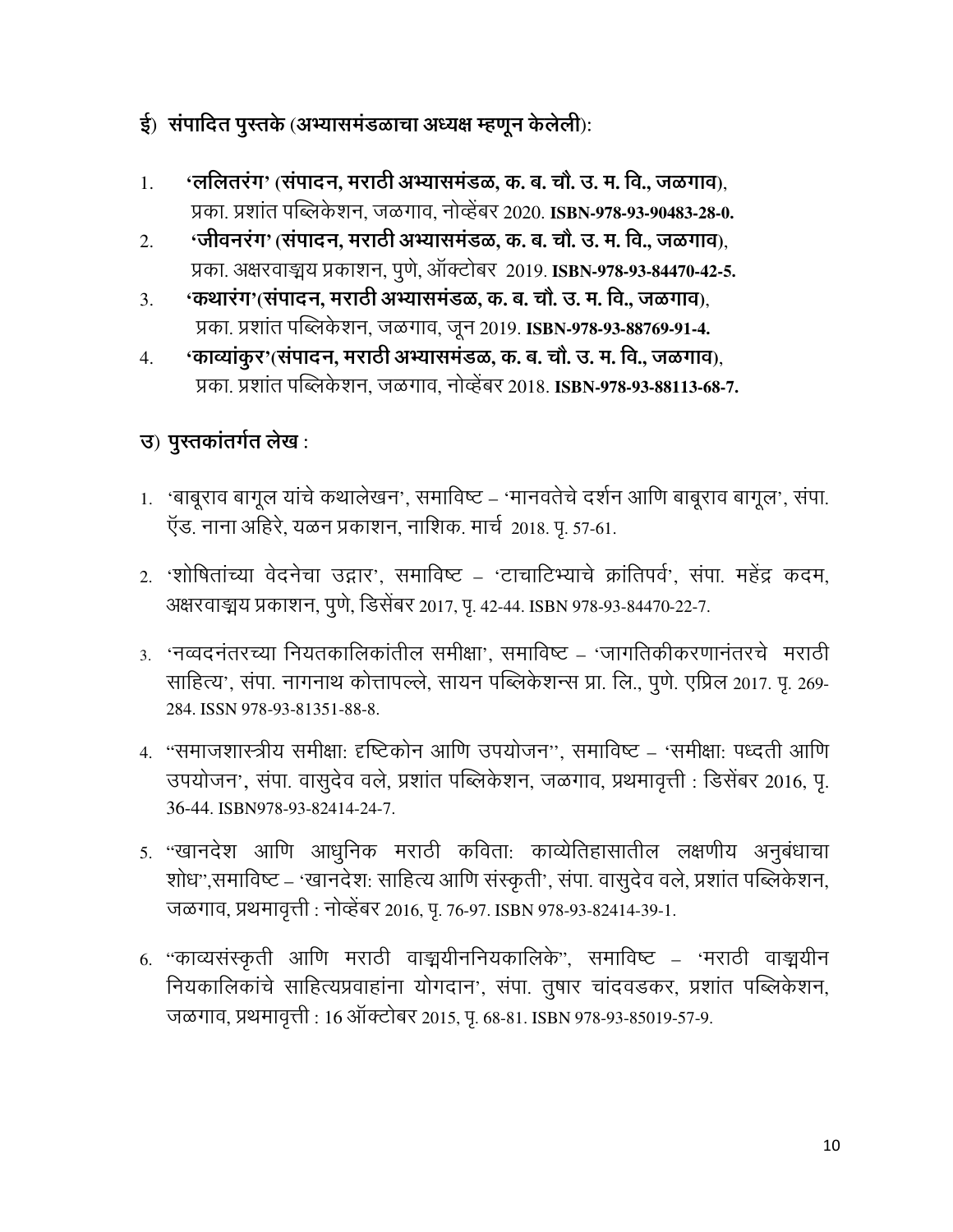- 7. "जागतिकीकरण आणि वाङ्मयीन नियकालिकांतील कविता", समाविष्ट 'जागतिकीकरणाचा मराठी भाषा व साहित्यावरील प्रभाव', संपा. वासुदेव वले, प्रशांत पब्लिकेशन, जळगाव, प्रथमावृत्ती : 13 डिसेंबर 2014. पृ. 222-236. ISBN 978-93-85019-26-5.
- 8. "स्त्रियांचे कथा आणि कादंबरीलेखन: शोध स्त्रीप्रतिमेचा", समाविष्ट 'स्त्रीवादी साहित्य: नवी दिशा आणि आव्हाने', संपा. विनोद उपर्वट, सम्यकता प्रकाशन, धूळे, प्रथमावृत्ती : सप्टेंबर 2014, पू. 54-71.ISBN 978-93-83429-26-4.
- 9. "कविता-रती'तील अनुवादित कविता", समाविष्ट 'अनुवादमीमांसा', संपा. केशव तुपे, साक्षात प्रकाशन,औरंगाबाद, आवृत्ती पहिली : जून 2012, पृ. 174-181.ISBN 978-93-92210-04-4.
- 10. "'वाट तुडवताना'तील व्यक्तिदर्शन", समाविष्ट- 'उत्तम कांबळे यांचे साहित्य', संपा. शैलेश त्रिभुवन,डायमंड पब्लिकेशन,पुणे, डिसेंबर 2010,पृ.69-75.ISBN 978-81-8483-353-9.
- 11. कुसुमाग्रजांच्या पाच कवितांची रसग्रहणे (पाच लेख), समाविष्ट 'विशाखा : एक परिशीलन', संपा. पी. विठ्ठल, चिन्मय प्रकाशन, औरंगाबाद, फेब्रुवारी 2007, पृ.102-111.

#### ऊ) नियतकालिकांमधून प्रकाशित लेख :

- 1. 'गांधीवाद आणि मराठी कविता', **प्रतिष्ठान**, जुलै-ऑगस्ट 2019, पृ. 40-63.
- 2. 'मूल्यात्म ऱ्हासपर्वाची भेदक अभिव्यक्ती', **मुक्त शब्द**, सप्टेंबर 2018, पृ. 46-53. ISSN 2347-3150.
- 3. 'महात्मा फूले यांच्या विचारांचा मराठी कवितेवरील प्रभाव', **नवाक्षर दर्शन**, एप्रिल ते जून 2018, Y. 28-48. ISSN 2319-6467.
- 4. 'आत्मचरित्र: माणूस होण्याची व जाणून घेण्याची प्रक्रिया', **नव अनुष्टुभ**, जानेवारी-फेब्रुवारी 2018, Y. 16-19.
- 5. 'समकालीन जगण्याचा करुणार्त अंत:स्वर', **आशय**, ऑक्टोबर ते डिसेंबर 2017, प. 35-38.
- 6. 'कविता-रती', **समदा**, दिवाळी 2017, पृ. 100-102.
- 7. 'कविता: कवीच्या व्यक्तिमत्त्त्वाचा आवाज', **वाघूर**, दिवाळी 2017, पृ. 205-207.
- 8. 'नव्या स्त्रीप्रतिमेचा शोध', **मुक्त शब्द**, जुलै 2017, पृ. 35-41. ISSN 2347-3150.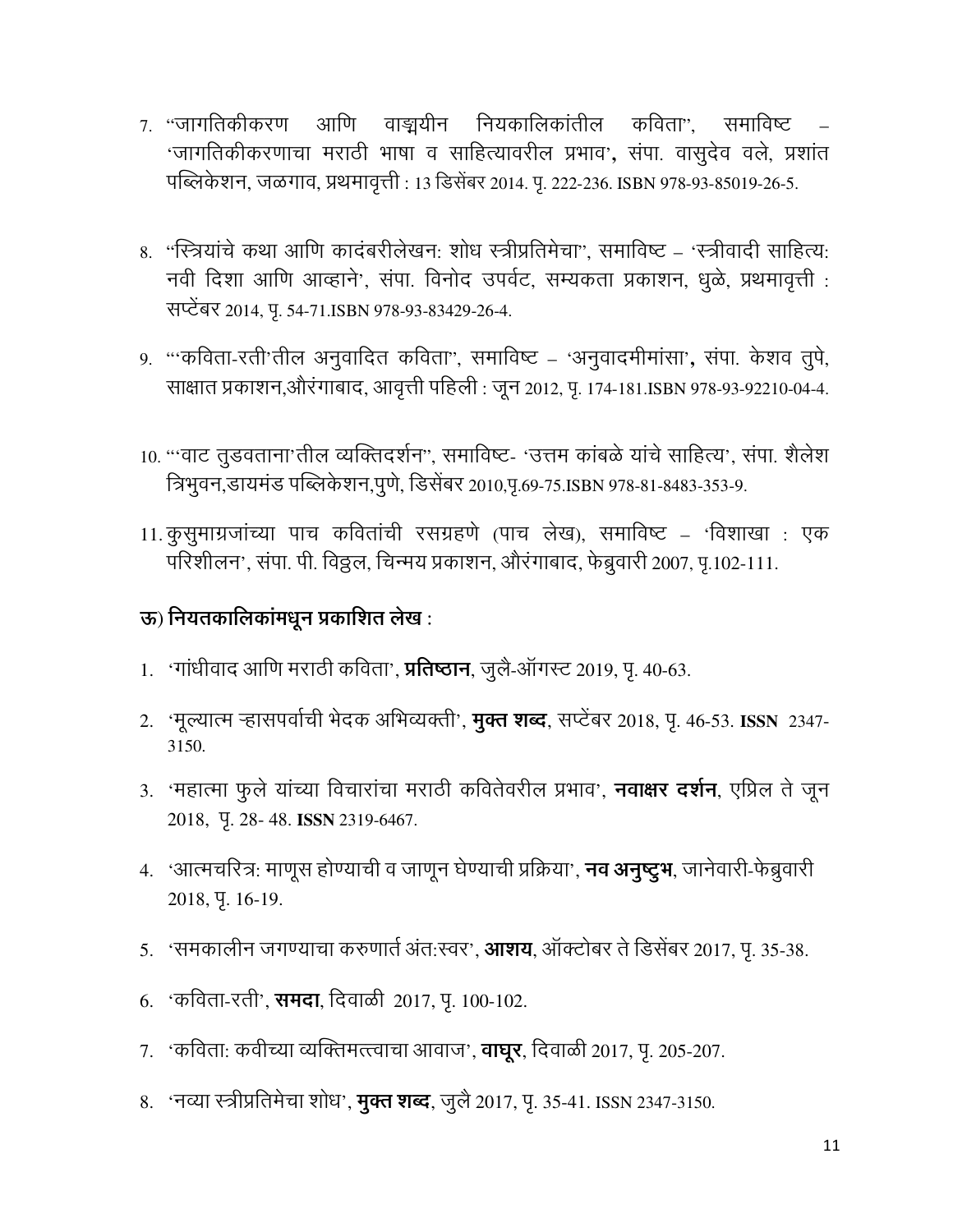- 9. 'मूल्यगर्भ काव्यात्म अभिव्यक्ती', **परिवर्तनाचा वाटसरु**, 01 ते 15 जुलै 2017, पृ.16-30. ISSN 2250-3145.
- 10. 'मानवी संवेदना आणि विवेक यांच्या उन्नत प्रवासाची मूल्यगर्भ काव्यात्म अभिव्यक्ती', परिवर्तनाचा वाटसरु, 16 ते 28 फेब्रुवारी 2017, पृ. 46-53. ISSN 2250-3145.
- 11. 'श्रमसंस्कृती आणि गेल्या पंचवीस वर्षांतील मराठी कविता', समाज प्रबोधन पत्रिका, जानेवारी-मार्च 2017, पृ. 33-41. ISSN 0973-2845.
- 12. 'भवताल, जगणं आणि कविता' (भाषण), अक्षरपेरणी, जाने.-मार्च 2017, पृ. 36-41.
- 13. 'मानवी मूलबंधाचा शोध घेणारी समकालीन जगण्याची अभिव्यक्ती', **परिवर्तनाचा वाटसरु**, 16 ते 28 फेब्रुवारी 2017, पृ. 46-53. ISSN 2250-3145.
- 14. '''अभिधा-अभिधानंतर'मधील काव्यसमीक्षा'', **नवाक्षर दर्शन**, ऑक्टोबर ते डिसेंबर 2016, पृ. 20-27. ISSN 2319-6467.
- 15. "धग असतेच आसपास (कल्पना दुधाळ)", **परिवर्तनाचा वाटसरु**, 01 ते 15 सप्टेंबर 2016, पृ. 47-56. ISSN 2250-3145.
- 16. ''कविता-रतीचे संपादन: दृष्टी आणि दृष्टिकोन'', **शब्द रुची**, सप्टेंबर 2016, पू. 64-75.
- 17. "आधुनिक मराठी कवयित्री आणि अनुराधा पाटील", **मुक्त शब्द**, ऑगस्ट 2016, पृ. 35-41. ISSN 2347-3150.
- 18. "बदलते सामाजिक संदर्भ आणि कवितेचे अध्यापन", **सर्वधारा**, जुलै ते सप्टेंबर 2016, पृ. 14-21. ISSN 2249-3034.
- 19. "सानिया यांच्या कथेतील स्त्रीप्रतिमा", **सर्वधारा**, ऑक्टोबर ते डिसेंबर 2015, पृ. 34-39. ISSN 2249-3034.
- 20. "कविता-रती: आधुनिक मराठी कवितेचा दस्तऐवज", **वाघूर**, दिवाळी अंक 2015, पृ. 4-10,11.
- 21. "स्त्रियांचे कथा आणि कादंबरीलेखन: शोध स्त्रीप्रतिमेचा", Educreator Research Journal, Vol. II, Issue I, July 2015, p. nos. 115-124. ISSN 2394-8550.
- 22. "New Woman in Vaidehi's 'Soliloquies of Saugandhi'", International Journal of Multidisciplinary Approach and Studies, Vol. 02, No. 02, March-April 2015. p. nos. 192-196. ISSN 2348-537X.
- 23. ''मराठी काव्यसमीक्षा (सन 1947 ते 1960)'', **प्रतिष्ठान**, मे-जून 2015, पृ. 51-57.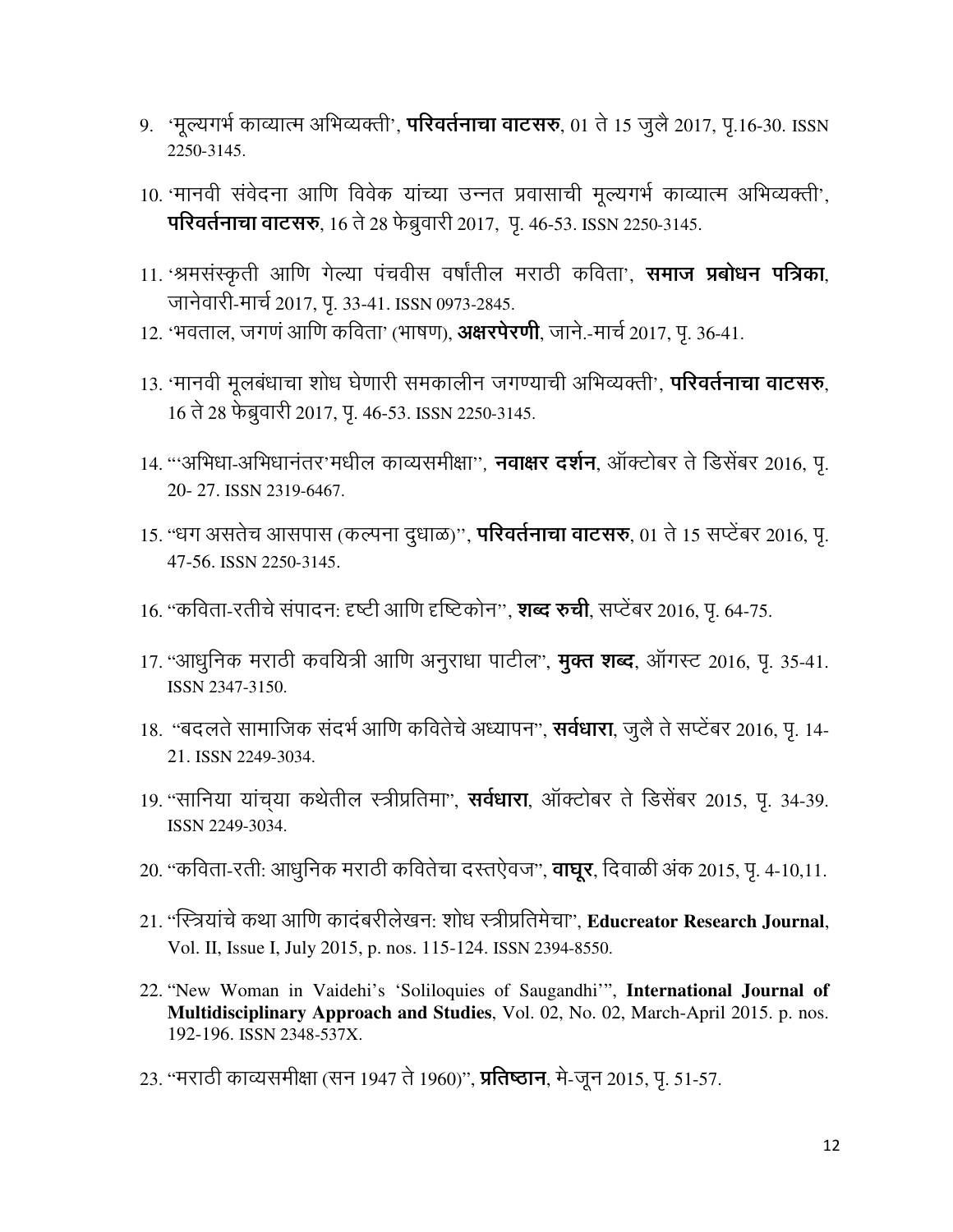- 24. "मराठी काव्यसमीक्षा (सन 1947 ते 1960)", Critical Enquiry, Vol. VI, Issue IV, ऑक्टोबर ते डिसेंबर 2014, प. 26-36. ISSN 0975-0096.
- 25. "खानदेशातील आधुनिक कविपरंपरा", लोकमत, दिवाळी अंक 2014, पृ. 121-130.
- 26. '''दृश्यांचा ढोबळ समुद्र'(प्रज्ञा दया पवार)– समकालीन जीवनानुभवांची मूल्यगर्भ काव्याभिव्यक्ती", **नव अनुष्टुभ**, जानेवारी-फेब्रुवारी 2014, पृ. 49-54.
- 27. 'एका मर्मज्ञ वाङ्मयाध्यापकाचे चिंतनसंचित', **महाराष्ट्र साहित्य पत्रिका**, जानेवारी ते मार्च 2014, Y. 39-42.
- 28. "बाप-लेक या ह्रद्य भावबंधाची जगण्याच्या ताणतणावांतून झालेली सच्ची अभिव्यक्ती', प्रतिष्ठान, नोव्हेंबर-डिसेंबर 2013, पृ. 29-34.
- 29. 'नागनाथ कोत्तापल्ले यांचे समीक्षात्मक लेखन', **भाषाभान**, ऑक्टोबर 2012 ते मार्च 2013, प.  $07-16$ . ISSN 2229 - 5704.
- 30. 'तौलनिक साहित्याभ्यासपध्दती', **पंचधारा**, एप्रिल ते जून 2013, पृ. 06-15.
- 31. 'अनुष्टुभ' आणि 'कविता-रती', **ललित**, मे 2013, वाङ्मयीन नियतकालिके विशेषांक, पृ. 77-88.
- 32. ई-साहित्य संमेलन 2013, www.uniquefeatures.com या संकेतस्थळावर 'कविता-रती' या नियतकालिकासंबंधी लेख प्रकाशित - फेब्रुवारी 2013.
- 33. 'नागनाथ कोत्तापल्ले यांचे समीक्षात्मक लेखन', **भूमी**, जानेवारी-मार्च 2013, डॉ. नागनाथ कोत्तापल्ले विशेषांक, पृ. 93-107. ISSN 2319-3646.
- 34. 'मराठी वाङ्मयीन नियतकालिके आणि मराठी कविता', **ललित**, फेब्रुवारी 2013, कविता विशेषांक, पृ. 89 – 101.
- 35. 'नव्वदनंतरच्या वाङ्मयीन नियत-अनियतकालिकांतील कविता', अक्षरयात्रा (अखिल भारतीय मराठी साहित्य महामंडळाचे वार्षिक मुखपत्र), 2012-2013, पृ. 101-120.
- 36. 'मराठी वैचारिक साहित्याची सद्य:स्थिती: एक अवलोकन', **परिवर्तनाचा वाटसरु**, अंक 16 ते 31 डिसेंबर 2012, पृ. 61- 63. ISSN 2250-3145.
- 37. 'मराठी भाषेचे संवर्धित भवितव्यः काही दिशा', **नवभारत**, जानेवारी 2012, पृ. 34-36.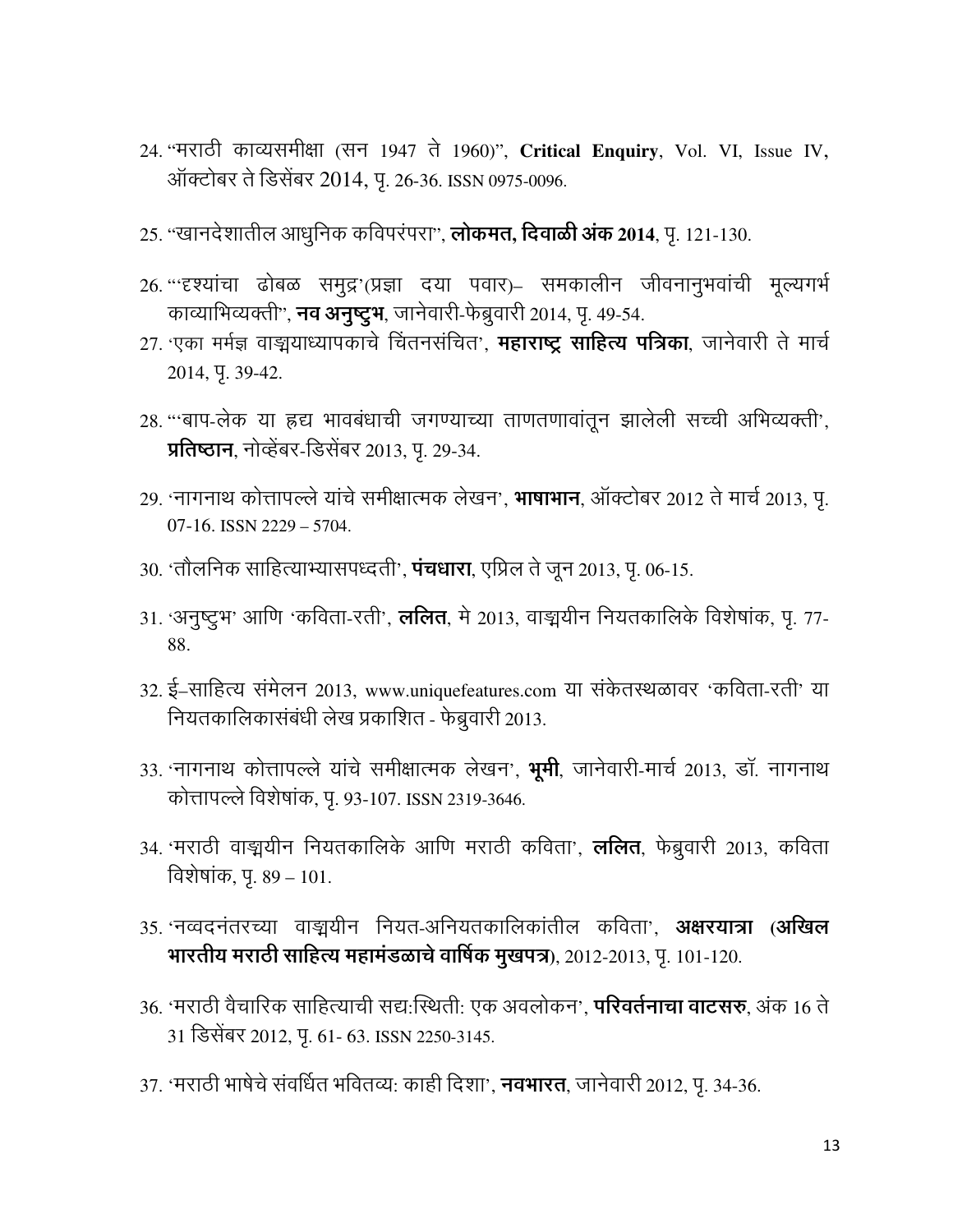- 38. '''कवितेचा शोध' (वसंत पाटणकर) काव्यविषयक मर्मदृष्टी आणि विवेकी भान प्राप्त करून देणारी मूलगामी सैध्दांतिक काव्यसमीक्षा", **कविता-रती**, सप्टेंबर ते डिसेंबर 2011, पृ.98-109. ISSN 2278-9243.
- 39. '''कविता-रती'तील अनुवादित कविता'', **भाषाभान**, जानेवारी ते जून 2011, पृ.67-70.ISSN 2229-5704.
- 40. "'सत्यशोधक' (गो. पु. देशपांडे)) : मूल्यगर्भ वैचारिकतेचा नाटयाविष्कार", **सक्षम समीक्षा**, एप्रिल ते जून 2011, पृ. 41-42,45. ISSN 2231-4377.
- 41. "समकालीन जगण्याची मार्मिक आणि भेदक अभिव्यक्ती ('माझ्या वर्तमानाचीनोंद'-पी.विठ्ठल)", कविता-रती, मार्च ते जून 2011, पृ. 41-45. ISSN 2278-9243.
- 42. "समकालीन मराठी काव्याच्या आशयकक्षा रूंदावणारी कविता ('सिझर कर म्हणते माती' कल्पना दुधाळ)", **कविता-रती**, जानेवारी-फेब्रुवारी 2011, पृ. 35-39. ISSN 2278-9243.
- 43. 'नागनाथ कोत्तापल्ले यांचे काव्यसमीक्षात्मक लेखन', **अक्षरगाथा**, जानेवारी ते मार्च 2011, पृ. 30-37. ISSN 0976-2957.
- 44. "बोली : भाषा, समाज व संस्कृती' (कैलास सार्वेकर) भाषिक अभ्यासाच्या विविधांगी दिशांचा शोध", प्रतिष्ठान, जुलै - ऑगस्ट 2010, पृ. 63-64.
- 45. 'तौलनिक साहित्याभ्यासपध्दती', आमची श्रीवाणी, फेब्रुवारी ते सप्टेंबर 2010, पृ. 42-52. ISSN 0971-6955.
- 46. 'कुणीच कसे बोलत नाही' (अशोक कोतवाल), **नव अनुष्ट्रभ**, नोव्हेंबर डिसेंबर 2009, पृ. 49-52.
- 47. 'केशव सखाराम देशमुख यांच्या कवितेतील बाप', **ऊर्मी**, ऑक्टोबर ते डिसेंबर 2009, पृ. 29- $31$
- 48. '''वाट तूडवताना'तील व्यक्तिदर्शन'', **सर्वधारा**, जुलै ऑगस्ट 2009, पृ.28-35. ISSN 2249-3034.
- 49. "बळीराजाच्या दुर्दशेचा पत्ररूप आविष्कार ('पंतप्रधानास पत्र' अरुण शेवते)", कविता-**रती**, मे - जून 2009, पृ. 37-40. ISSN 2278-9243.
- 50. "कृषिजन संस्कृतीच्या सत्त्वसंपन्नतेची पृथगात्म अभिव्यक्ती ('रूप अरूपाचे' –अशोक नीळकंठ सोनवणे)", **कविता-रती**, मार्च - एप्रिल 2009, पृ. 32-36. ISSN 2278-9243.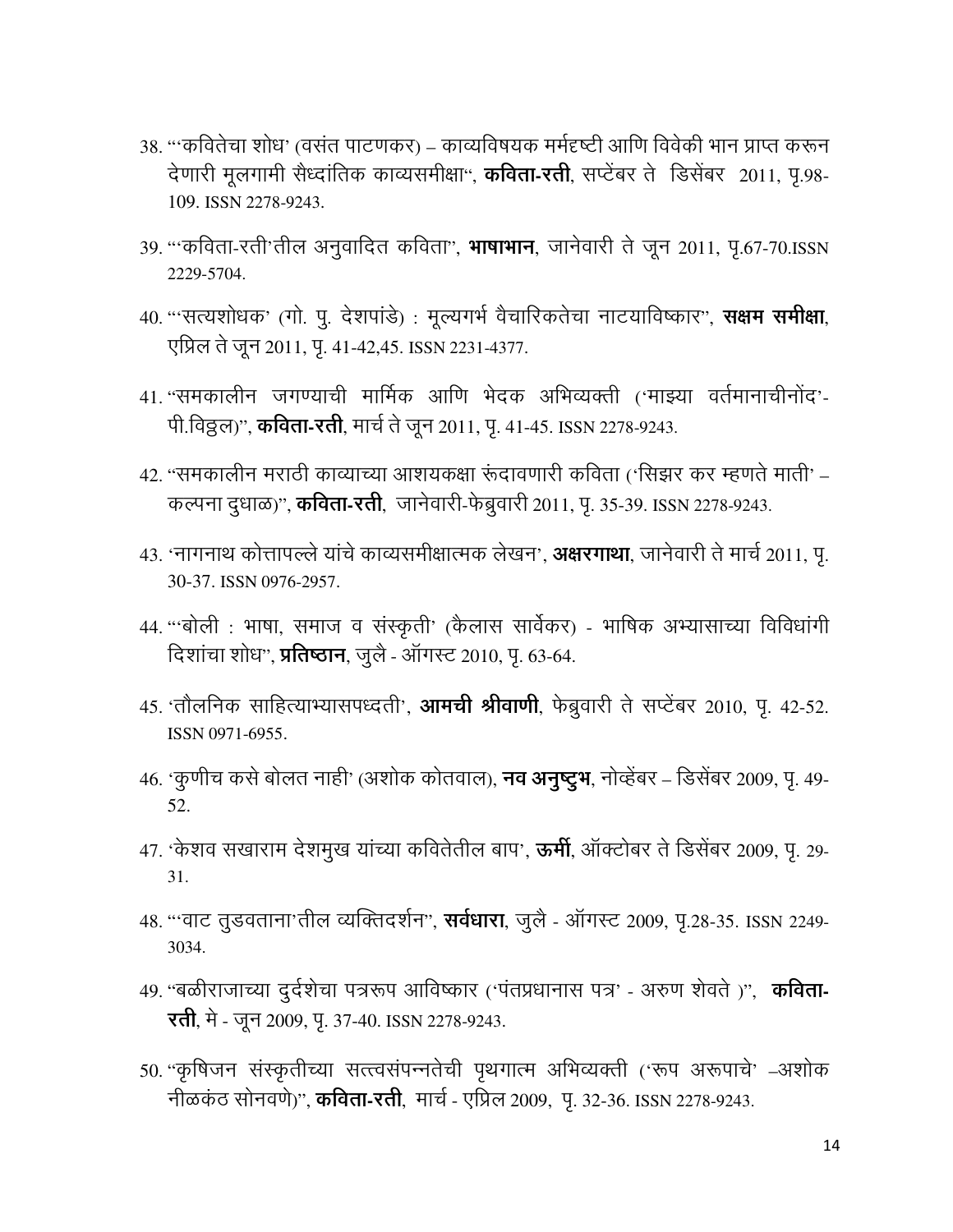- 51. 'रा .ग. जाधवकृत दलित काव्यसमीक्षा', **कविता-रती**, जानेवारी ते जून 2008, पृ. 68-74. ISSN 2278-9243.
- 52. "रॉय किणीकर, रुबाई आणि 'उत्तररात्र'", **कविता-रती**, सप्टेंबर ते डिसेंबर 2007, पृ. 108-117. ISSN 2278-9243.
- 53. 'बाबुराव बागूल यांचे कथालेखन', **अनादि**, एप्रिल ते जून 2007, पृ. 19-23.
- 54. 'आयडियल स्टेटच्या हददीबाहेरून' (सिध्दार्थ तांबे), **अस्मितादर्श**, एप्रिल ते जून 2007, पृ.  $34-36.$
- 55. '''छाया' (दत्तप्रसाद दाभोळकर) : प्रकाशवाटेवरील पथिकाचा जीवनसन्मुख काव्यप्रवास'', **कविता-रती**, मे - जून 2007, पृ. 29-35. ISSN 2278-9243.
- 56. "दलित कवितेच्या अंतरंगाचे सजग भान ('दलित) कविता' म. सू. पाटील)", **कविता-रती**, सप्टेंबर ते डिसेंबर 2006 व जानेवारी - फेब्रुवारी 2007, पृ. 151-156. ISSN 2278-9243.
- 57. "बालकवींचे काव्यविश्व'(डॉ. म. सू. पाटील) : बालकवींच्या काव्यावरील समीक्षेची वेगळी वाट", **कविता-रती**, सप्टेंबर ते डिसेंबर 2006 व जानेवारी - फेब्रुवारी 2007, पृ. 143-150. ISSN 2278-9243.
- 58. '''भालचंद्र नेमाडे यांची कविता' (डॉ.किशोर सानप) : एक आकलन'', **कविता-रती**, जुलै-ऑगस्ट 2004, पृ.22-24. ISSN 2278-9243.
- 59. 'कथाकार जी. ए. कुलकर्णी यांच्या कथा', **साहित्यसूची**, जून 2003, पृ. 44-46.

#### <u>ऋ) प्रस्तावना, नोंद, मुलाखत व अन्य लेखन :</u>

- 1. प्रस्तावना, समाविष्ट 'सिंधुदुर्गातील आजची कविता', संपा. वैभव साटम, प्रभा प्रकाशन, कणकवली. प्रथमावृत्ती : १८ जुलै २०२१. पृ. 5-11.
- 2. प्रस्तावना, समाविष्ट 'बिजवाई' (कवितासंग्रह), कैलास सार्वेकर, प्रशांत पब्लिकेशन, जळगाव, प्रथमावृत्ती: फेब्रुवारी 2018, पृ. 11-17. ISBN 978-93-80638-58-4.
- 3. प्रस्तावना. समाविष्ट 'खानदेशचे मराठी साहित्य कवी आणि कविता'. संपा. शिरीष पाटील व इतर, प्रशांत पब्लिकेशन, जळगाव, प्रथमावृत्ती : सप्टेंबर 2015, पृ. 10-34. ISBN 978-93-85019-38-8.
- 4. प्रस्तावना, समाविष्ट 'ठसे बदललेल्या मुक्कामावरून' (कवितासंग्रह), विनायक येवले, काव्याग्रह प्रकाशन, वाशीम, 2015.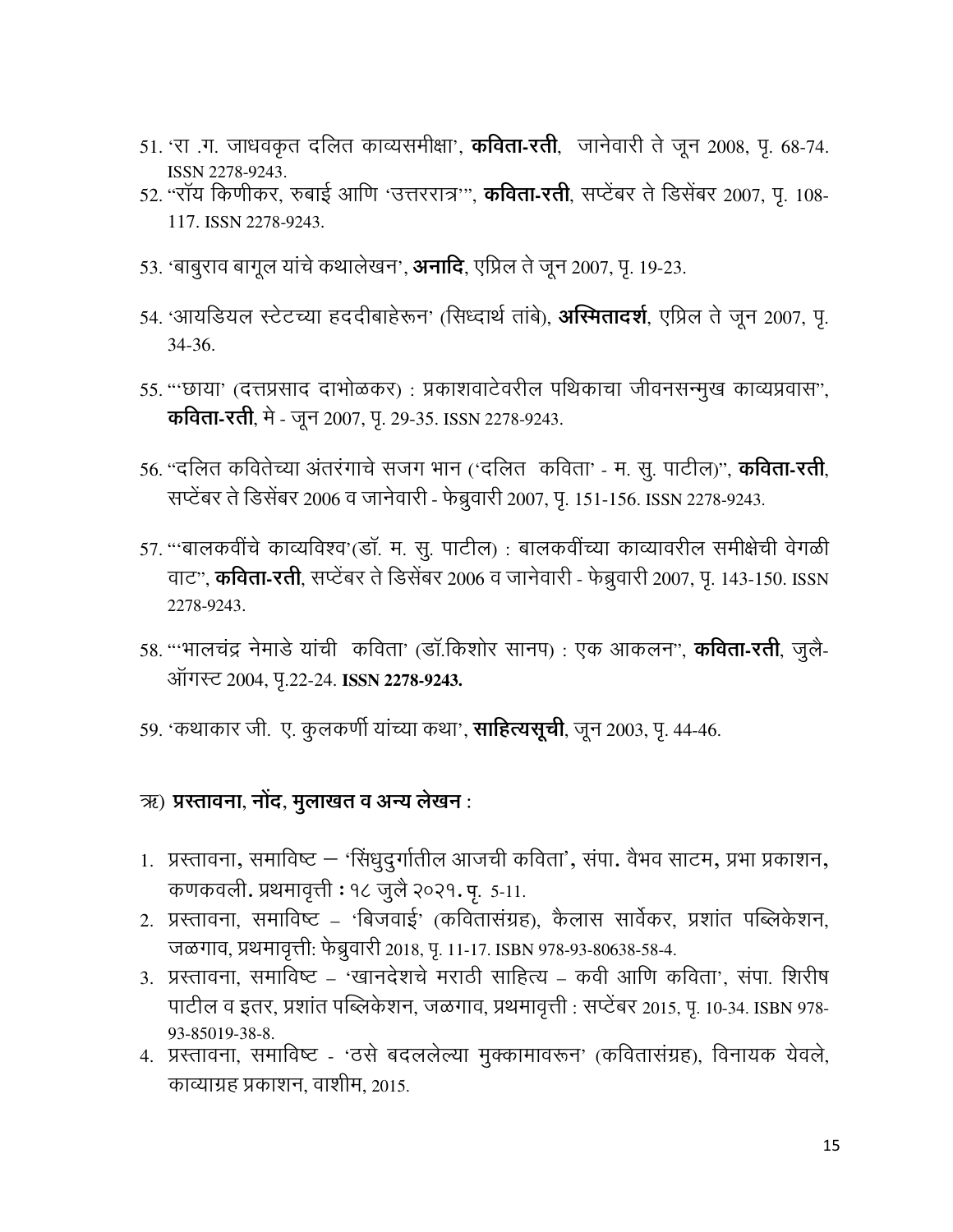- 5. 'झोंबी': नाटय अभिवाचन संहिता, समाविष्ट "'झोंबी' विविध परिमाणे", संपा. कैलास सार्वेकर, प्रतिभास प्रकाशन, परभणी, मार्च 2012, पृ.95-110. ISBN 87615-95-8.
- 6. 'कवी संतोष पवार यांची मुलाखत', समाविष्ट 'झडती पिढीपेस्तर प्यादेमातची', संपा. शिरीष पाटील, एल. जी. सोनवणे, प्रशांत पब्लिकेशन्स, जळगाव, जानेवारी 2012, प.120-144. ISBN 978-93-81546-47-5.
- 7. मधुकर वाकोडे यांच्या वाङ्मयीन कर्तृत्वासंबंधी नोंद, समाविष्ट 'सुवर्णमहोत्सवी महाराष्ट्र', संपा. साहेब खंदारे व इतर, लोकविद्या प्रकाशन, परभणी, 2010, पृ. 206-207.ISBN 81-89730- $10-X.$
- 8. बहिणाबाई चौधरी आणि पुरुषोत्तम पाटील यांचे जीवन व वाङ्मयीन कर्तृत्व यांसंबंधी नोंदी, समाविष्ट – 'आधुनिक महाराष्ट्राची जडणघडण शिल्पकार चरित्रकोश' - साहित्य खंड ,संपा. सुभाष भेंडे व इतर, प्रका. साप्ताहिक विवेक, मुंबई 2009, पृ. 201-204; 375-377.ISBN 978-81-908962-1-4.

## ऌ) अभ्यासक्रमांसाठी पुस्तक लेखन:

- 1. यशवंतराव चव्हाण महाराष्ट्र मुक्त विद्यापीठ, नाशिक यांच्या एम. ए. मराठी अभ्यासक्रमासाठी 'गीतलेखन' या पुस्तकाचे लेखन.
- 2. यशवंतराव चव्हाण महाराष्ट्र मुक्त विद्यापीठ, नाशिक यांच्या एम. ए. मराठी अभ्यासक्रमासाठी 'संशोधन शास्त्र' या अभ्यासपत्रिकेसाठी 'संशोधन पध्दती' या पुस्तकाचे लेखन.
- 3. उत्तर महाराष्ट्र विद्यापीठाच्या दूरस्थ शिक्षण विभागाच्या एम. एम. मराठी भाग एक या वर्गाच्या अभ्यासक्रमावरील पुस्तकांसाठी लेखन (मराठी साहित्याची सांस्कृतिक पार्श्वभूमी व लेखकाचा अभ्यासः विंदा करंदीकर).

# ऍ) वृत्तपत्रांमधून प्रकाशित लेख :

- 1. 'खान्देशचा सामाजिक दस्ताऐवज', **दे. महाराष्ट्र टाईम्स**, रविवार, दि. 05/02/2017, पृ. 8.
- 2. 'समकालीन जगण्याचा करुणार्त अंत:स्वर', **दे. लोकसत्ता**, लोकरंग, दि. 06/11/2016, पृ. 4.
- 3. 'वाचावे ते आपणच...', **दे. लोकमत**, दि. 03/10/2015.
- 4. 'शब्दभान जागवा रे', **दे. लोकमत**, दि. 22/08/2015.
- 5. दैनिक 'सकाळ'च्या 'गुड मॉर्निंग' सदरासाठी लेखन– दर पंधरा दिवसांनी. (14/01/2014,29/01/2014, 07/02/2014, 22/02/2014,06/03/2014, 16/03/2014)
- 6. 'स्त्रीमुक्तीसाठी बाबासाहेबांचे कार्य', **दे. लोकमत**, विशेष पुरवणी, दि. 14/04/2013.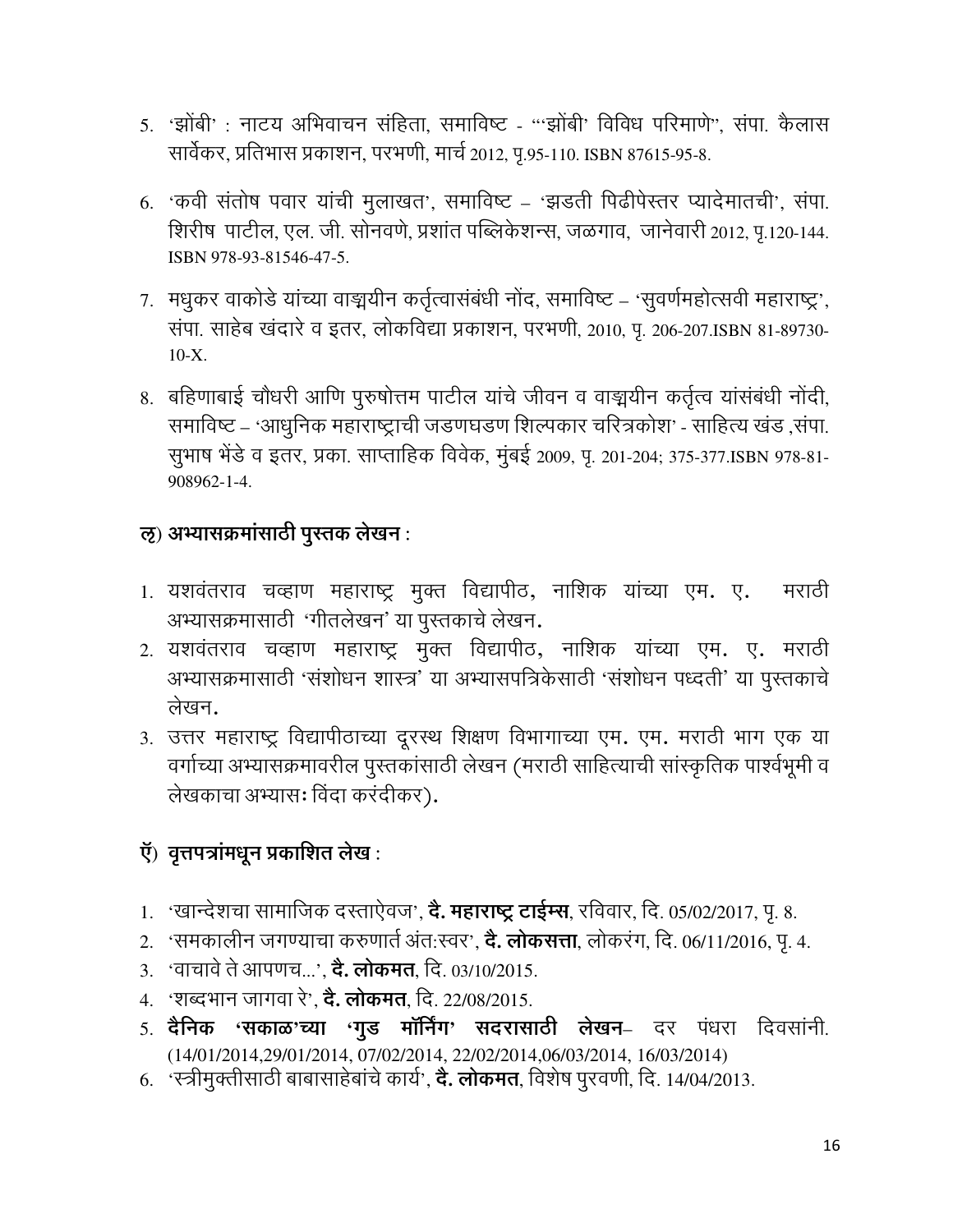- 7. 'मराठी भाषेचे भवितव्य: काही दिशा,काही सूत्रे', **दे. लोकसत्ता**, लोकरंग पुरवणी, दि. 24/02/2013, Y. 3,7.
- 8. 'स्त्री समस्येची सखोल जाणीव', **दे. लोकमत**, दि.08/01/2012, पृ.4.
- 9. 'एका मासिकाची चळवळ', **दे. प्रहार (मुंबई)**, कोलाज, रविवार, दि.19/12/2010, पृ.5.
- 10. 'खानदेशातील कवींची मांदियाळी', **दे.लोकमत**, दि.23/11/2008.
- 11. 'ध्येयवादी ज्ञानतपस्वीला (मा. य. वैद्य) कृतज्ञ सलाम', **दे. सकाळ**, दि. 24/02/2008.
- 12. 'गांधीविचारांचे साररूपाने मर्म उलगडणारे जनसंवादी लेखन', **दे. लोकमत**, मंथन पूरवणी, रविवार, दि.01, 08/07/2007.
- 13. 'पुपाजी: व्रतस्थ जीवनसाधना', **दे. लोकमत**, दि.03/03/2007.
- 14. 'सानेगुरुजींच्या साहित्यातील संस्कारमूल्य', **दे. लोकमत**, दि.24/12/2004.
- 15. "निरपेक्ष मनाचं साक्षेपी आत्मनिवेदन ('निरपेक्ष': प्र. दा. दलाल)", **दे. आपला महाराष्ट्र**, दि. 25/04/2004.
- 16. 'सूजाण पालकत्व म्हणजे काय ?', **दे. आपला महाराष्ट्र**, दि. 10/08/2002.
- 17. 'चर्चासत्राच्या निमित्ताने', **दे. लोकमत,** दि.06/08/2002.
- 18. 'असा लेखक (जयवंत दळवी) होणे नाही !', **दे. आपला महाराष्ट्र**, दि.16/09/2001.

## ऐ) अन्य लेख:

- 1. '...रिश्तों का इल्जाम ना दो !', **समाविष्ट = 'मध्ययुगीन साहित्य : अवलोकन आणि** निरीक्षणे', संपादन : डॉ. सतीश बडवे, डॉ. शिरीष पाटील, डॉ. आशूतोष पाटील, डॉ. जितेंद्र गिरासे, प्रशांत पब्लिकेशन, जळगाव, प्रथमावृत्ती : 08 फेब्रुवारी 2015.ISBN-978-93-85021-22-0.
- 2. 'मौखिक अनुवाद', **युवास्पंदन** (विद्यापीठ विद्यार्थी नियतकालिक),फेब्रुवारी 2009,पू. 15-16.
- 3. 'लेखनकलेतील संधी', **युवास्पंदन** (विद्यापीठ विद्यार्थी नियतकालिक),ऑगस्ट 2008,पृ.15-16.

## ओ) डॉ. आशुतोष पाटील संपादित 'काव्यमुद्रा' या पुस्तकासंबंधी प्रकाशित लेखन :

- 1. "'काव्यमुद्रा': साक्षेपी संपादन", डॉ. महेंद्र कदम, अक्षरगाथा), जुलै 2012, पृ. 66-69.
- 2. "ग्रंथार्थ 'कविता-रती'ची रूपेरी 'काव्यमुद्रा'", श्याम पाडेकर, **दे. गावकरी**, आस्वाद पुरवणी, रविवार,दि. 21/08/2011, पृ. 71.
- 3. "टिपण : स्वागत 'काव्यमुद्रा'चे", डॉ. मनोज तायडे, **सर्वधारा,** जुलै ते सप्टेंबर 2011, पृ. 26-29.
- 4. "दृष्टिक्षेप: 'काव्यमुद्रा'", सुहासिनी कीर्तिकर, ललित, ऑगस्ट 2011, पृ. 62-63.
- 5. "पुस्तक परिचय: 'काव्यमुद्रा'(गत पंचवीस वर्षातील मराठी कवितेचा प्रवास)", सदानंद डबीर, **रुची**, जून 2011, पृ. 19-20.
- 6. "निवडक नवे : 'काव्यमुद्रा'", **महाराष्ट्र साहित्य पत्रिका**, एप्रिल ते जून 2011, पृ. 71.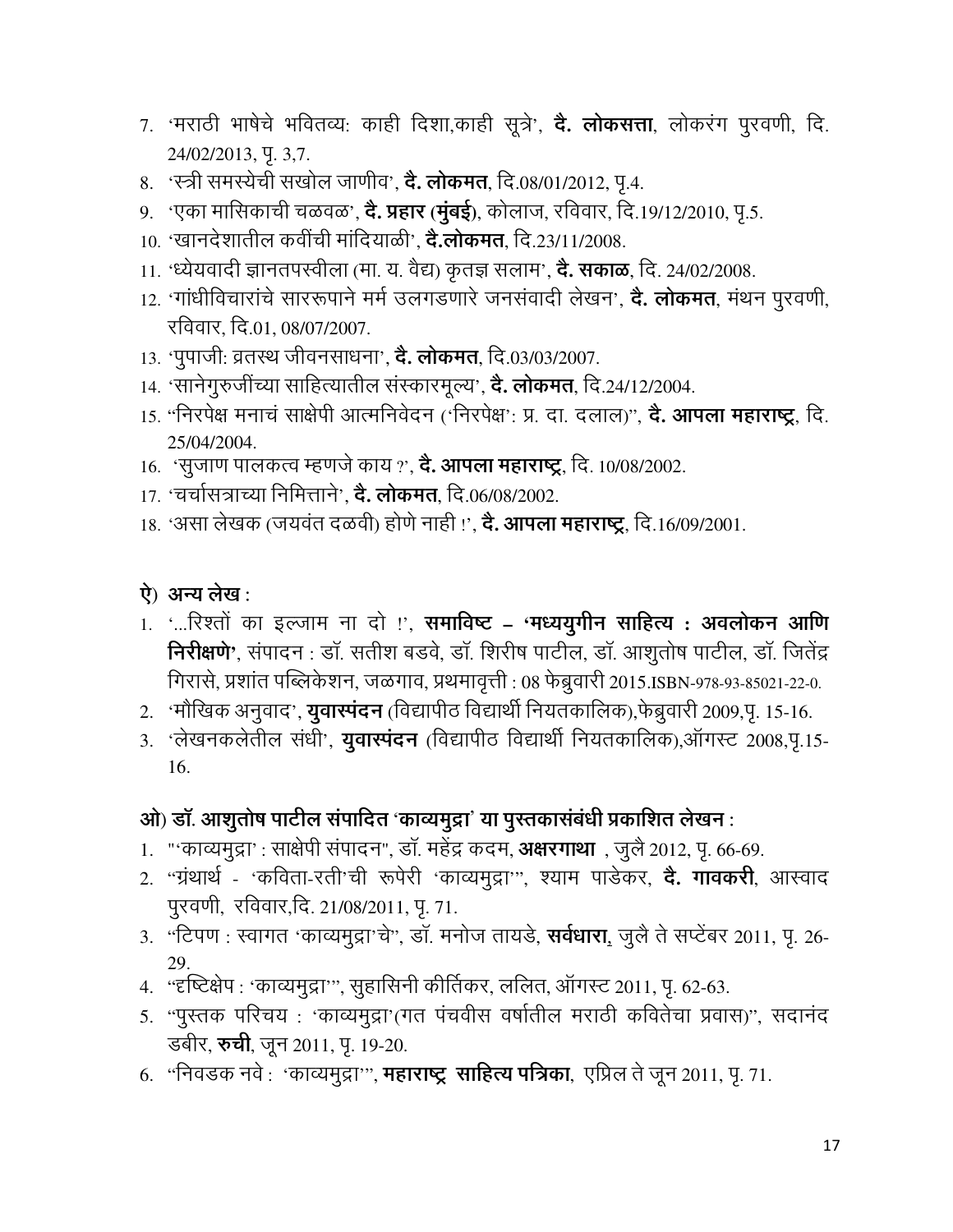- ओ) पुस्तकांचा अभ्यासक्रमांमध्ये संदर्भग्रंथ म्हणून समावेश :
- 1. **'कविता-रतीची वाङ्मयीन कामगिरी'** हे पुस्तक **शिवाजी विद्यापीठ, कोल्हापर** यांच्या एम. ए. व्दितीय वर्षातील चतुर्थ सत्राच्या अभ्यासक्रमातील क्र. 12.4 'ग्रंथ-इतिहास' या अभ्यासपत्रिकेसाठी संदर्भग्रंथ म्हणून नेमण्यात आलेले आहे. (जून 2017 पासून)
- 2. 'शोध स्त्रीप्रतिमांचा'आणि 'स्त्रीलिखित साहित्य: संदर्भ आणि चिकित्सा'ही दोन पुस्तके स्वामी रामानंद तीर्थ मराठवाडा विद्यापीठ, नांदेड यांच्या भाषा, वाङ्मय व संस्कृती संकुलातील एम. ए. मराठी द्वितीय वर्षातील चतुर्थ सत्राच्या अभ्यासक्रमातील एम आर १५.३ 'स्त्रियांचे लेखन' या अभ्यासपत्रिकेसाठी संदर्भग्रंथ म्हणून नेमण्यात आलेली आहेत.(जून 2016 पासून)
- 3. 'शोध स्त्रीप्रतिमांचा'आणि 'स्त्रीलिखित साहित्य: संदर्भ आणि चिकित्सा' ही दोन पुस्तके उत्तर महाराष्ट्र विद्यापीठ, जळगाव यांच्या संलग्नित महाविद्यालयांमधील एम. ए. मराठी प्रथम वर्षातील सत्र एक या वर्गाच्या 'स्त्रीवादी साहित्य' या अभ्यासपत्रिकेसाठी संदर्भग्रंथ म्हणून नेमण्यात आलेली आहेत. (जून 2017 पासून)
- चर्चासत्रे/परिषदा/कार्यशाळा/अन्य उपक्रम :

#### चचासत्रे. कार्यशाळा. आदी उपक्रमांचे आयोजन :  $3J)$

- 1. समन्वयक, मराठी भाषा गौरव दिन कार्यक्रम, कबचौ उमवि, जळगाव (27 फेब्रुवारी 2021).
- 2. समन्वयक, उपक्रम –'मराठी भाषा संवर्धन पंधरवडा', मराठी विभाग, भाषा अभ्यास प्रशाळा व संशोधन केंद्र (14 ते 28 जानेवारी 2021).
- 3. समन्वयक, मराठी भाषा गौरव दिन कार्यक्रम, कबचौ उमवि, जळगाव (27 फेब्रुवारी 2020).
- 4. समन्वयक, मातृभाषा दिन, भाषा अभ्यास प्रशाळा व संशोधन केंद्र (21 फेब्रुवारी 2020).
- 5. समन्वयक, उपक्रम –'मराठी भाषा संवर्धन पंधरवडा', मराठी विभाग, भाषा अभ्यास प्रशाळा व संशोधन केंद्र (01 ते 15 जानेवारी 2020).
- 6. Co-ordinator, Refresher Course in Indian and Foreign Languages, UGC-HRDC, SPPU, Pune. (11-24 Nov. 2019).
- 7. समन्वयक, मराठी भाषा गौरव दिन उपक्रम, भाषा अभ्यास प्रशाळा व संशोधन केंद्र (27 फेब्रुवारी 2019).
- 8. कवयित्री बहिणाबाई चौधरी अध्ययन व संशोधन केंद्र आणि मराठी विभाग, भाषा अभ्यास प्रशाळा व संशोधन केंद्र यांच्या संयुक्त विद्यमाने महाराष्ट्र राज्य साहित्य व संस्कृती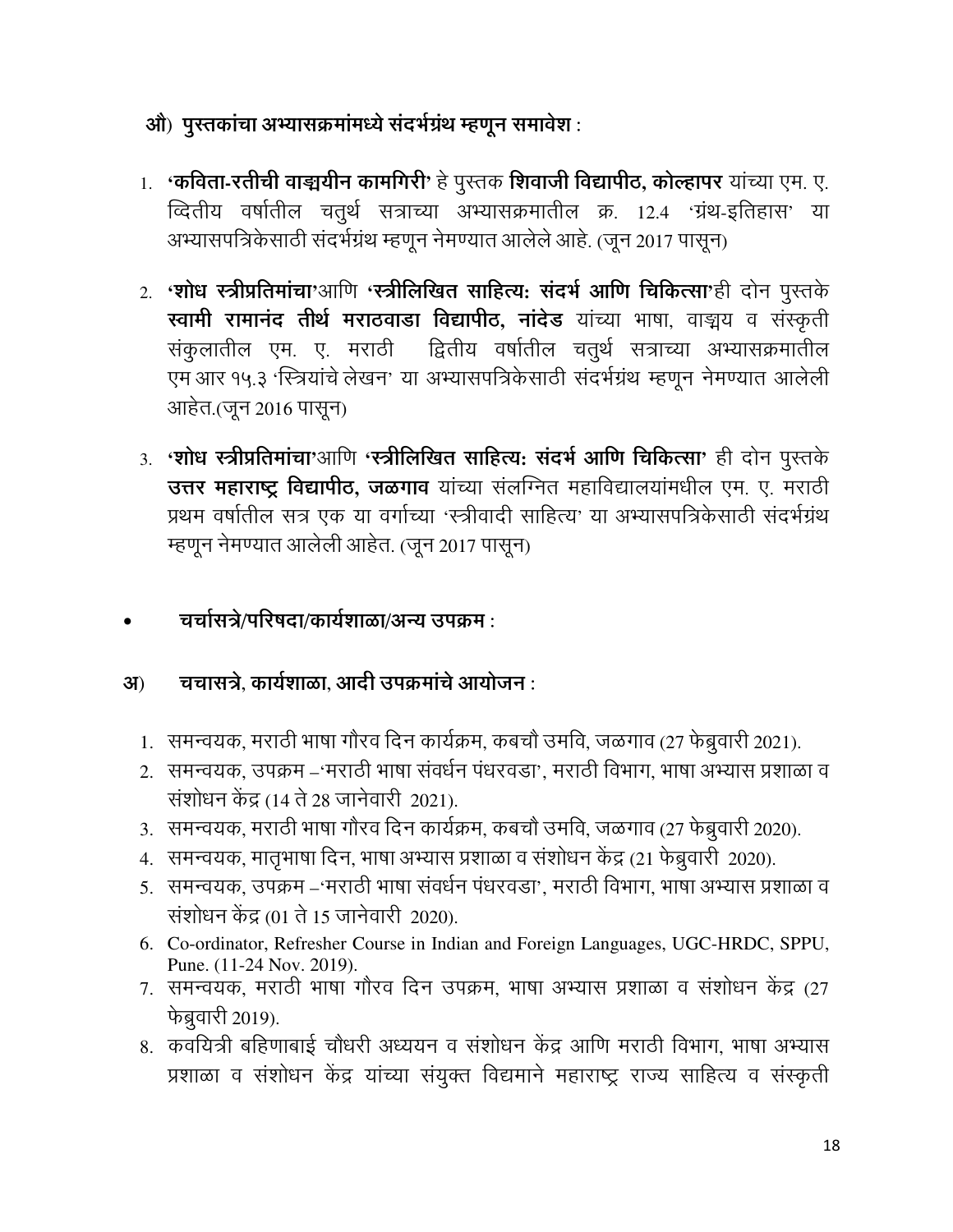मंडळाकडून प्राप्त अनुदानातून विद्यार्थिनींसाठी 'नवोदितांसाठी कवितालेखन मार्गदर्शन' कार्यशाळेचे आयोजन (दि. 12 फेब्रुवारी 2019).

- 9. समन्वयक, उपक्रम –'मराठी भाषा संवर्धन पंधरवडा', मराठी विभाग, भाषा अभ्यास प्रशाळा व संशोधन केंद्र, उ.म.वि., जळगाव (01 ते 15 जानेवारी 2018).
- 10. कवयित्री बहिणाबाई चौधरी यांच्या स्मृतिदिनानिमित्त कवयित्री बहिणाबाई चौधरी अध्ययन व संशोधन केंद्राच्या वतीने 'संवाद कवीशी' या कार्यक्रमांतर्गत प्रख्यात कवी इंद्रजित भालेराव यांच्या व्याख्यानाचे आयोजन (03 डिसेंबर 2018).
- 11. सचिव, मराठी भाषा गौरव दिन उपक्रम, उ. म. वि.,जळगाव (27 फेब्रुवारी 2017).
- 12. समन्वयक, मातृभाषा दिन कार्यक्रम, भाषा अभ्यास प्रशाळा व संशोधन केंद्र, उ.म.वि., जळगाव (दि. 21 फेब्रुवारी 2017).
- 13. समन्वयक, उपक्रम –'मराठी भाषा संवर्धन पंधरवडा', मराठी विभाग, भाषा अभ्यास प्रशाळा व संशोधन केंद्र, उ.म.वि., जळगाव (01 ते 15 जानेवारी 2017).
- 14. कवयित्री बहिणाबाई चौधरी अध्ययन व संशोधन केंद्राच्या वतीने 'संवाद कलावंताशी' या नागराज मंजूळे यांच्या कार्यक्रमाचे आयोजन (14 मार्च 2016).
- 15. समन्वयक, मराठी भाषा गौरव दिन उपक्रम (दि. 27 फेब्रुवारी 2016).
- 16. समन्वयक, मातृभाषा दिन कार्यक्रम (दि. 21 फेब्रुवारी 2016).
- 17. समन्वयक, उपक्रम –'मराठी भाषा संवर्धन पंधरवडा', मराठी विभाग, भाषा अभ्यास प्रशाळा व संशोधन केंद्र, उ. म. वि., जळगाव (01 ते 15 जानेवारी 2016).
- 18. समन्वयक, कार्यशाळा –'मराठी भाषा व साहित्य : संशोधन पध्दती', मराठी विभाग, भाषा अभ्यास प्रशाळा व संशोधन केंद्र, उ. म. वि., जळगाव (09, 10 ऑक्टोबर 2015).
- 19. समन्वयक, राष्ट्रीय चर्चासत्र –'वाङ्मयीन सर्जनशीलता आणि संहितालेखन', मराठी विभाग, भाषा अभ्यास प्रशाळा व संशोधन केंद्र, उ. म. वि., जळगाव (10, 11 मार्च 2015).
- 20. समन्वयक, मराठी भाषा गौरव दिन उपक्रम (दि. 28 फेब्रुवारी 2015).
- 21. समन्वयक, परिसंवाद 'मराठी भाषाविकास धोरण', मराठी विभाग, भाषा अभ्यास प्रशाळा व संशोधन केंद्र, उ.म.वि., जळगाव (12 फेब्रुवारी 2015).
- 22. समन्वयक, राष्ट्रीय चर्चासत्र –'वाङ्मयेतिहास पुनर्लेखन', साहित्य अकादेमी व मराठी विभाग, भाषा अभ्यास प्रशाळा व संशोधन केंद्र, उ. म. वि., जळगाव (10, 11 जानेवारी 2014).
- 23. समन्वयक, नेट-सेट मार्गदर्शन वर्ग (मराठी), उ. म. वि., जळगाव (05 ते 14 डिसेंबर 2012, 05 ते 15 मार्च 2013).
- 24. समन्वयक, राष्ट्रीय चर्चासत्र –'बोलीभाषा संशोधनाच्या नव्या दिशा', मराठी विभाग, भाषा अभ्यास प्रशाळा व संशोधन केंद्र, उ. म. वि., जळगाव (28 डिसेंबर 2012).
- 25. समन्वयक, राष्ट्रीय चर्चासत्र 'मराठीतील स्त्रियांचे साहित्य', तौलनिक भाषा व वाङ्मय विभाग, उ. म. वि., जळगाव (5-6 मार्च 2012).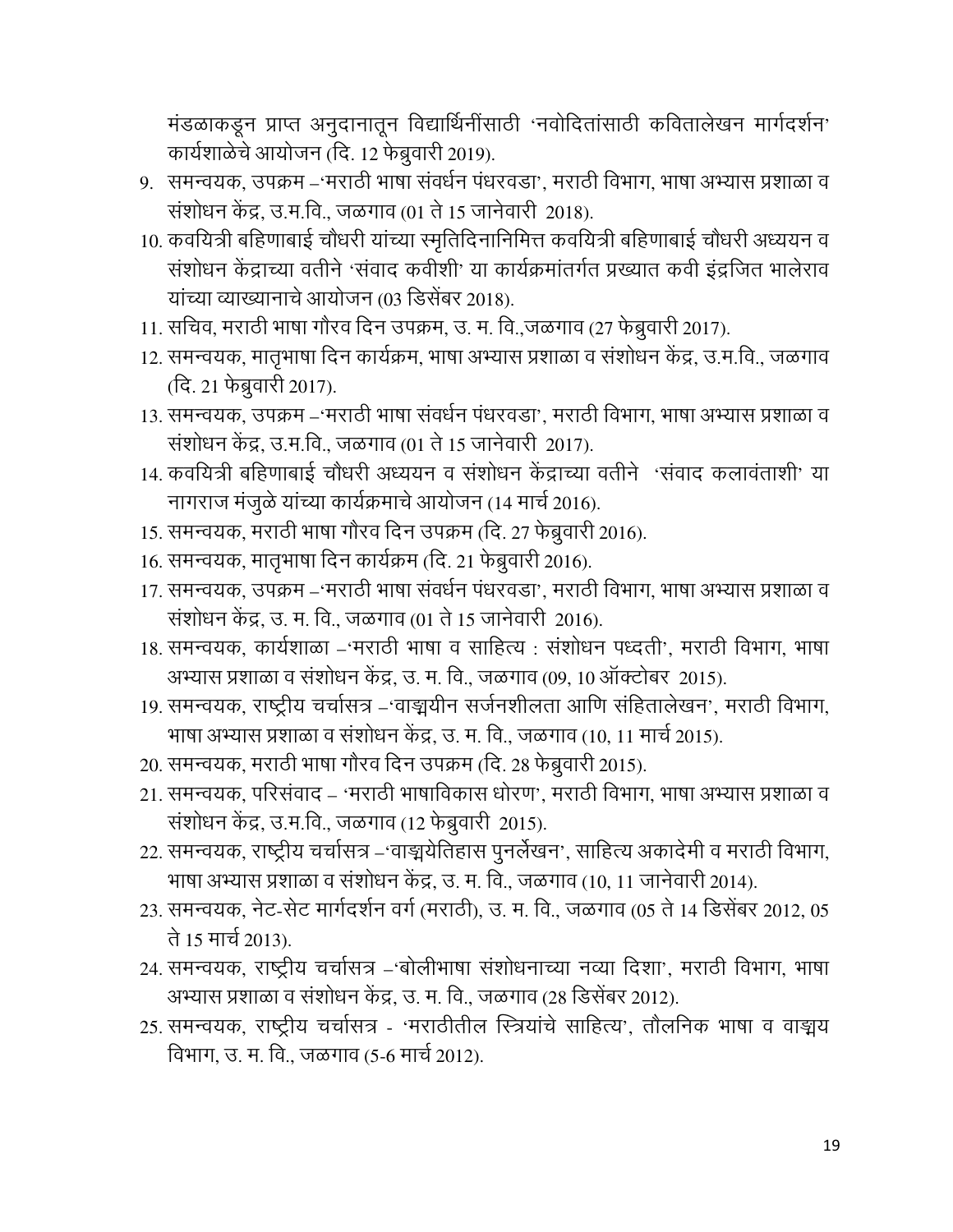- 26. समन्वयक, 'भाषा व साहित्याच्या विद्यार्थ्यांना नोकरी-व्यवसायाच्या संधी' कार्यशाळा (9 फेब्रु. 2008, 18 फेब्रू. 2009, 28 जाने. 2011).
- 27. समन्वयक, जपानी भाषा प्रमाणपत्र अभ्यासक्रम उ. म. वि., जळगाव (2008-2010).

#### उद्घाटक/सत्राध्यक्ष/बीजभाषक/विषयतज्ज्ञ/प्रमुख अतिथी :  $3\mathsf{I}$ )

- 1. प्रमुख वक्ते, रयत शिक्षण संस्थेचे रा. ब. बोरावके महाविद्यालय, श्रीरामपूर यांनी आयोजित केलेल्या वेबिनारमध्ये 'साहित्य संशोधनाच्या नव्या दिशा' या विषयावर व्याख्यान. २९ ऑक्टोबर २०२०.
- 2. प्रमुख वक्ते 'साहित्याच्या पारावर' या ग्रंथाली, मुंबई यांच्या ऑनलाईन कार्यक्रमात 'गतकाळाची गाज' (नीलिमा गुंडी) या पुस्तकावर भाष्य २३ ऑक्टोबर २०२०.
- 3. निमंत्रित वक्ता, वाचनप्रेरणा दिन कार्यक्रम, संगणकशास्त्र प्रशाळा, कबचौ उमवि, जळगाव. १५ ऑक्टोबर २०२०.
- 4. उद्घाटक, तृतीय वर्ष कला सीबीसीएस नवीन अभ्यासक्रमावरील चर्चासत्र, एम. एम. महाविद्यालय. पाचोरा. २९ ऑगस्ट २०२०.
- 5. समारोप अध्यक्ष, राष्ट्रीय वेबिनार 'मूल्यात्म समाजघडणीत साहित्याची भूमिका', पिंपळनेर महाविद्यालय. ०७ ऑगस्ट २०२०.
- 6. उद्घाटक, राज्यस्तरीय वेबिनार, 'गुगल क्लासरूमचा अध्यापनातील वापर', विमलबाई महाविद्यालय, साक्री. २३ जुलै २०२०.
- 7. प्रमुख वक्ते 'समकालीन मराठी काव्यसमीक्षा', श्रीव्यंकटेश महाविद्यालय, देऊळगावराजा, जि. बुलढाणा आणि मराठी विभाग, संत गाडगेबाबा विद्यापीठ, अमरावती यांच्या विद्यमाने आयोजित चर्चासत्र २७ जून २०२०.
- 8. प्रमुख वक्ते ऑनलाईन संशोधन कार्यशाळा, धनदाई महाविद्यालय, अमळनेर. ०२ जून  $3030$
- 9. ऑनलाईन परिसंवादात निमंत्रित 'रमरणांजली': डॉ. म. सू. पाटील ३१ मे २०२०.
- 10. वेबिनार बीजभाषण 'खानदेशातील मराठी साहित्य', अण्णासाहेब बेंडाळे महिला महाविद्यालय, जळगाव. २७ मे २०२०.
- 11. ऑनलाईन व्याख्यान 'साहित्याचे भान', प्राध्यापक प्रबोधिनी, आर. सी. पटेल महाविद्यालय, शिरपूर. १३ मे २०२०.
- 12. Chief Guest, Valedictory Function, International Seminar on 'Dalit Literature in Indian Languages' organized by Dept. of Modern Indian Languages, Aligarh Muslim University, Aligarh, Uttar Pradesh (29 Feb. 2020).
- 13. अध्यक्ष, परिसंवाद 'काव्यसंस्कृती आणि समकालीन कविता', सह्याद्री कला, साहित्य व संस्कृती प्रतिष्ठान आयोजित 'कविता महोत्सव २०१९', मराठवाडा साहित्य परिषद, औरंगाबाद (०८ डिसेंबर २०१९).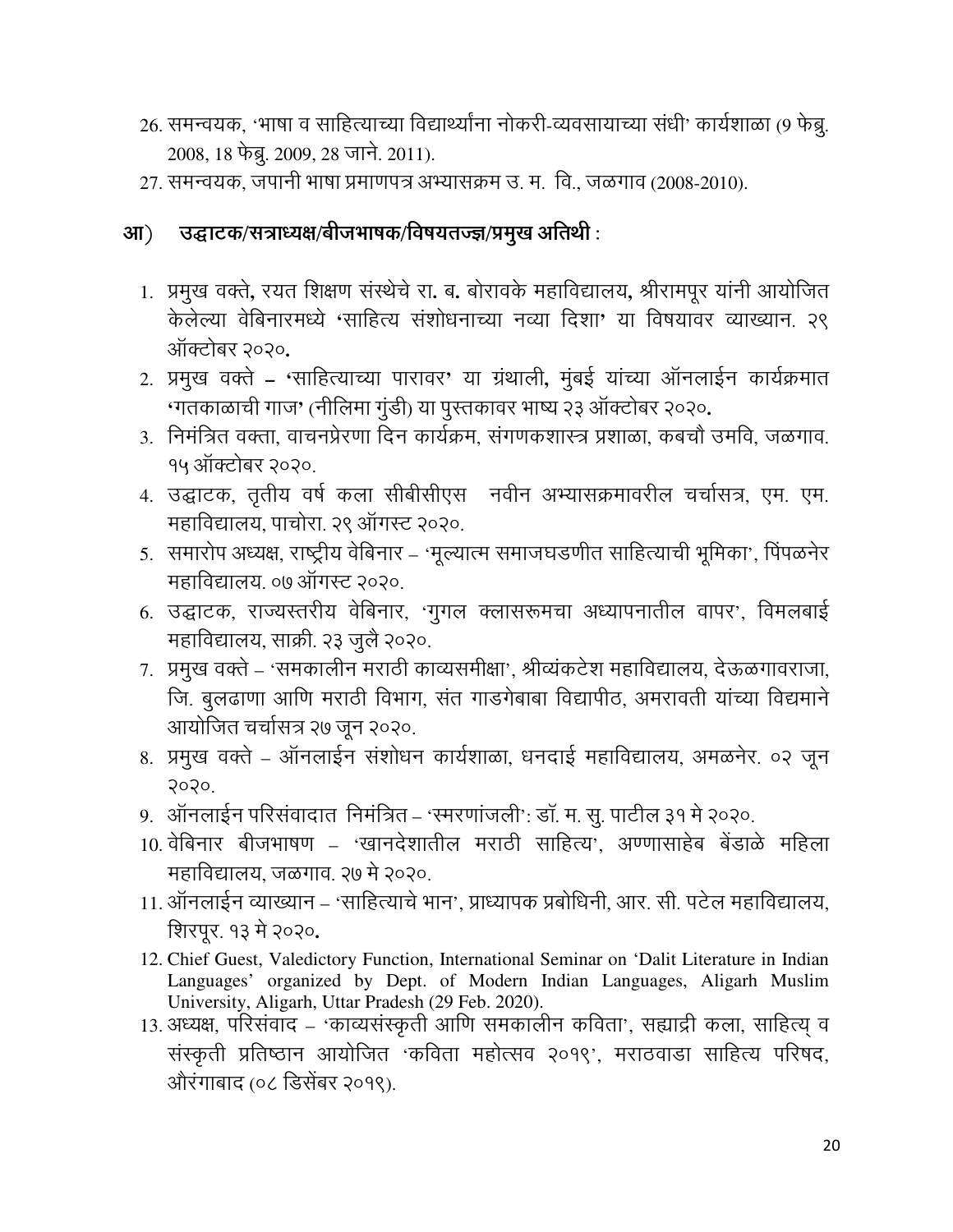- 14. अध्यक्ष, परिसंवाद 'साहित्य समीक्षा: नवे दृष्टिकोन', राष्ट्रीय चर्चासत्र, जयहिंद शैक्षणिक ट्रस्टचे झु. भि. पाटील महाविद्यालय, धुळे. (०७ डिसेंबर २०१९).
- 15. उद्घाटक, वाङ्मयमंडळ, म. गांधी शिक्षण संस्थेचे कला, वाणिज्य व विज्ञान महाविद्यालय, चोपडा (०७ ऑक्टोबर २०१९).
- 16. उद्घाटक, पुस्तक प्रदर्शन, मूळजी जेठा महाविद्यालय, जळगाव (०१ ऑक्टोबर २०१९).
- 17. प्रमुख अतिथी, तृतीय वर्ष कला नवीन अभ्यासक्रम पुनर्रचना कार्यशाळा, कला व विज्ञान महाविद्यालय, नगाव (२५ सप्टेंबर २०१९).
- 18. प्रमुख अतिथी व बीजभाषक, द्वितीय वर्ष कला व द्वितीय वर्ष विज्ञान नवीन अभ्यासक्रम चर्चासत्र, एस. पी. डी. एम. महाविद्यालय, शिरपूर (04 सप्टेंबर 2019).
- 19. परिसंवादाचे प्रमुख अतिथी– 'बोलीभाषांचे जतन व संवर्धन', मू. जे. महाविद्यालय व दै. दिव्य मराठी यांच्या संयुक्त विद्यमाने आयोजित (27 फेब्रुवारी 2019).
- 20. बीजभाषण, राष्ट्रीय चर्चासत्र 'मराठी साहित्यातील विविध प्रवाह', पूज्य साने गुरुजी विद्याप्रसारक संस्थेचे कला, वाणिज्य व विज्ञान महाविद्यालय, शहादा (25 फेब्रुवारी 2019).
- 21. उद्घाटक, 'साहित्य उत्सव', नाहाटा महाविद्यालय, भुसावळ (15 फेब्रुवारी 2019).
- 22. प्रमुख अतिथी, प्रथम वर्ष कला नवीन अभ्यासक्रम चर्चासत्र, कला व विज्ञान महाविद्यालय, भालोद (25 जानेवारी 2019).
- 23. प्रमुख अतिथी व साधनव्यक्ती, एस. वाय. बी. ए. सी. बी. सी. एस. संरचना कार्यशाळा, धनदाई महाविद्यालय, अमळनेर (20 जानेवारी 2019).
- 24. प्रमुख अतिथी, एम्. ए. भाग दोन नवीन अभ्यासक्रम चर्चासत्राचा उद्घाटन कार्यक्रम, मू. जे. महाविद्यालय, जळगाव (21 सप्टेंबर 2018).
- 25. उद्घाटक, वाङ्मयमंडळ, कला, वाणिज्य व विज्ञान महाविद्यालय, धरणगाव (21 सप्टेंबर 2018).
- 26. प्रमुख अतिथी, प्रथम वर्ष कला नवीन अभ्यासक्रम चर्चासत्र, कला व विज्ञान महाविद्यालय, कुसूंबा (01 सप्टेंबर 2018).
- 27. उद्घाटक, प्राध्यापक प्रबोधिनी, विद्यावर्धिनी महाविद्यालय, धुळे (25 ऑगस्ट 2018).
- 28. उद्घाटक, नवलेखक कार्यशाळा, नगर वाचन मंदिर, चोपडा (11 मार्च 2018).
- 29. प्रमुख अतिथी, उद्घाटन कार्यक्रम, नवलेखक कार्यशाळा, विद्यावर्धिनी महाविद्यालय, धूळे (28 फेब्रुवारी 2018).
- 30. किसान महाविद्यालय. पारोळा येथे आयोजित राज्यस्तरीय कवितेच्या कार्यशाळेचे उद्घाटक (30 जानेवारी 2018).
- 31. येवला येथे आयोजित प्रा. गो. तू. पाटील यांच्या 'ओल अंतरीची' या आत्मचरित्राच्या प्रकाशन कार्यक्रमातील प्रमुख वक्ते (07 जानेवारी 2018).
- 32. नूतन मराठा महाविद्यालय, जळगाव येथे विद्यापीठाच्या विद्यार्थी विकास विभागाच्या वतीने आयोजित कै. वाय. एस. महाजन वक्तृत्व स्पर्धेचे उद्घाटक (03 जानेवारी 2018).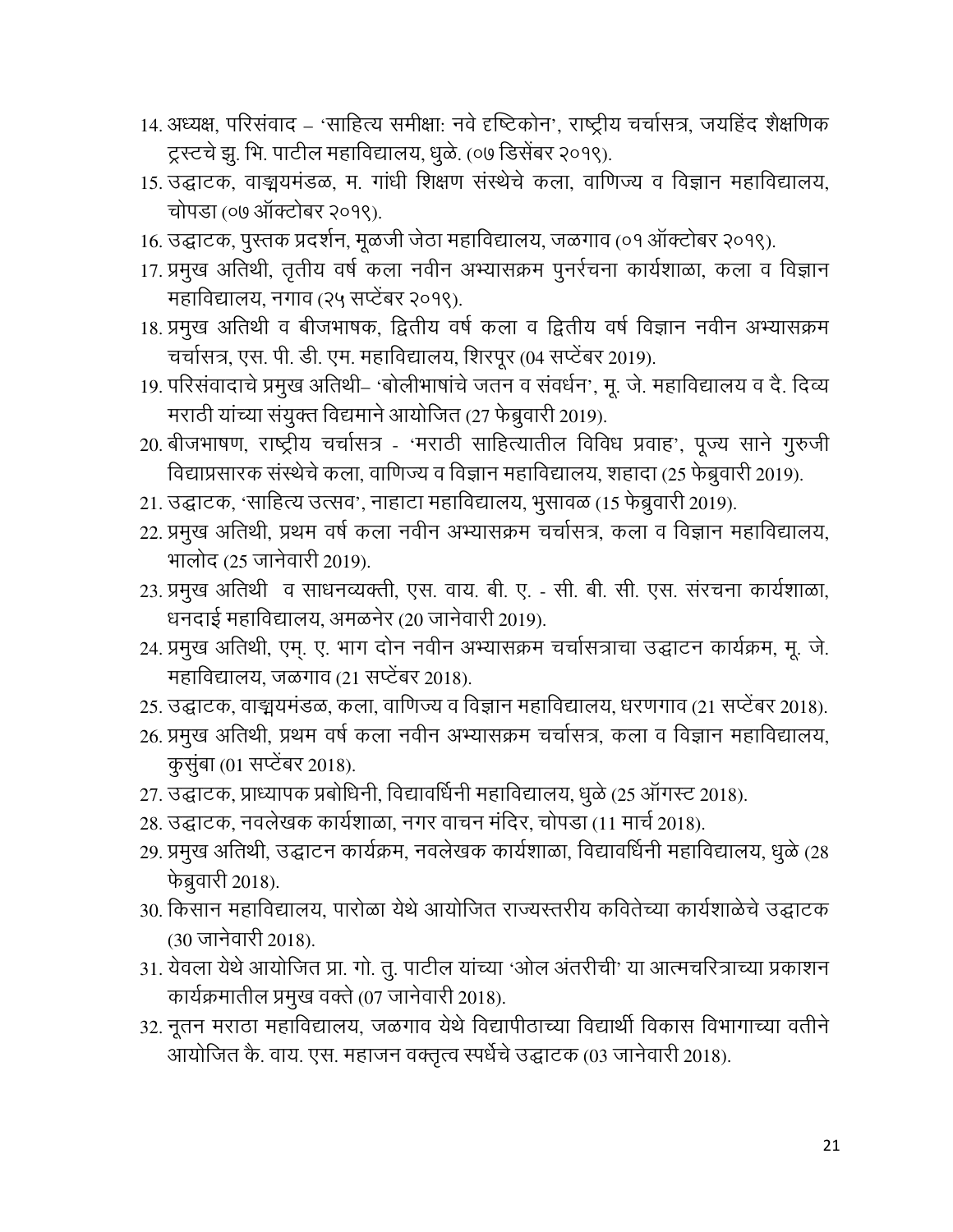- 33. विरार येथे आयोजित महेश लीला पंडीत (महेश सैंदाणे) यांच्या 'चष्मांतरे' या कवितासंग्रहाच्या प्रकाशन कार्यक्रमप्रसंगी प्रमुख वक्ता (24 डिसेंबर 2017).
- 34. मराठी वाङ्मय परिषद, बडोदा यांच्या वतीने आयोजित शोध कवितेचा काव्यशिबिरासह निवडचाचणी या कार्यक्रमाचे उद्घाटक व प्रमुख मार्गदर्शक (10डिसेंबर 2017).
- 35. किसान महाविद्यालय. पारोळा येथे आयोजित '1975 नंतरचे मराठी नाटक' या विषयावरील राष्ट्रीय चर्चासत्राच्या समारोप कार्यक्रमाचे अध्यक्ष (09 डिसेंबर 2017).
- 36. साक्री येथे आयोजित रावसाहेब कुवर यांच्या 'हरवल्या आवाजाची फिर्याद' या कवितासंग्रहाच्या प्रकाशन कार्यक्रमप्रसंगी प्रमुख वक्ता (20 ऑगस्ट 2017).
- 37. अण्णासाहेब जी. डी. बेंडाळे महिला महाविद्यालय, जळगाव यांनी महाराष्ट्र राज्य साहित्य संस्कृती मंडळ, मुंबई यांच्या विद्यमाने आयोजित केलेल्या 'नवोदित कथाकार कार्यशाळे'च्या समारोप कार्यक्रमाचे प्रमुख अतिथी (31 मार्च 2017).
- 38. मराठी वाङ्मय मंडळ, अमळनेर यांनी महाराष्ट्र राज्य साहित्य संस्कृती मंडळाच्या विद्यमाने आयोजित केलेल्या जिल्हास्तरीय साहित्य संमेलनाच्या समारोप कार्यक्रमाचे अध्यक्ष (26 फेब्रुवारी 2017).
- 39. साक्री तालुका एज्युकेशन सोसा., साक्री यांनी महाराष्ट्र राज्य साहित्य संस्कृती मंडळ, मुंबई यांच्या विद्यमाने न्यू इंग्लिश स्कूल, साक्री येथे आयोजित केलेल्या 'नवलेखक कार्यशाळे'च्या उद्घाटन कार्यक्रमाचे प्रमुख अतिथी (20 मार्च 2016).
- 40. जिजामाता महाविद्यालय, भेंडा, ता. नेवासा, जि. अहमदनगर यांनी महाराष्ट्र राज्य साहित्य संस्कृती मंडळाच्या विद्यमाने आयोजित केलेल्या 'काव्यलेखन कार्यशाळे'मधील एका सत्रातील प्रमुख वक्ते (23 फेब्रुवारी 2016).
- 41. कला, वाणिज्य व विज्ञान महाविद्यालय, दिंडोरी, जि. नाशिक यांनी आयोजित केलेल्या 'मराठी साहित्यातील बदलते प्रवाह' या विषयावरील राज्यस्तरीय चर्चासत्रासाठी विषयतज्ज्ञ (12 फेब्रुवारी 2016).
- 42. UGC-Teacher Exchange Program अंतर्गत मराठी विभाग, म. स. विद्यापीठ, बडोदा, गुजरात येथे 'आधुनिक मराठी कविता' या विषयावर विषयतज्ज्ञ म्हणून व्याख्याने (28-29 डिसेंबर  $2015$ ).
- 43. संगमनेर महाविद्यालय, संगमनेर यांच्या मराठी विभागाने आयोजित केलेल्या 'संतसाहित्याचे समाजप्रबोधनातील योगदान' या विषयावरील राज्यस्तरीय चर्चासत्रातील एका सत्राचे अध्यक्ष (18 डिसेंबर 2015).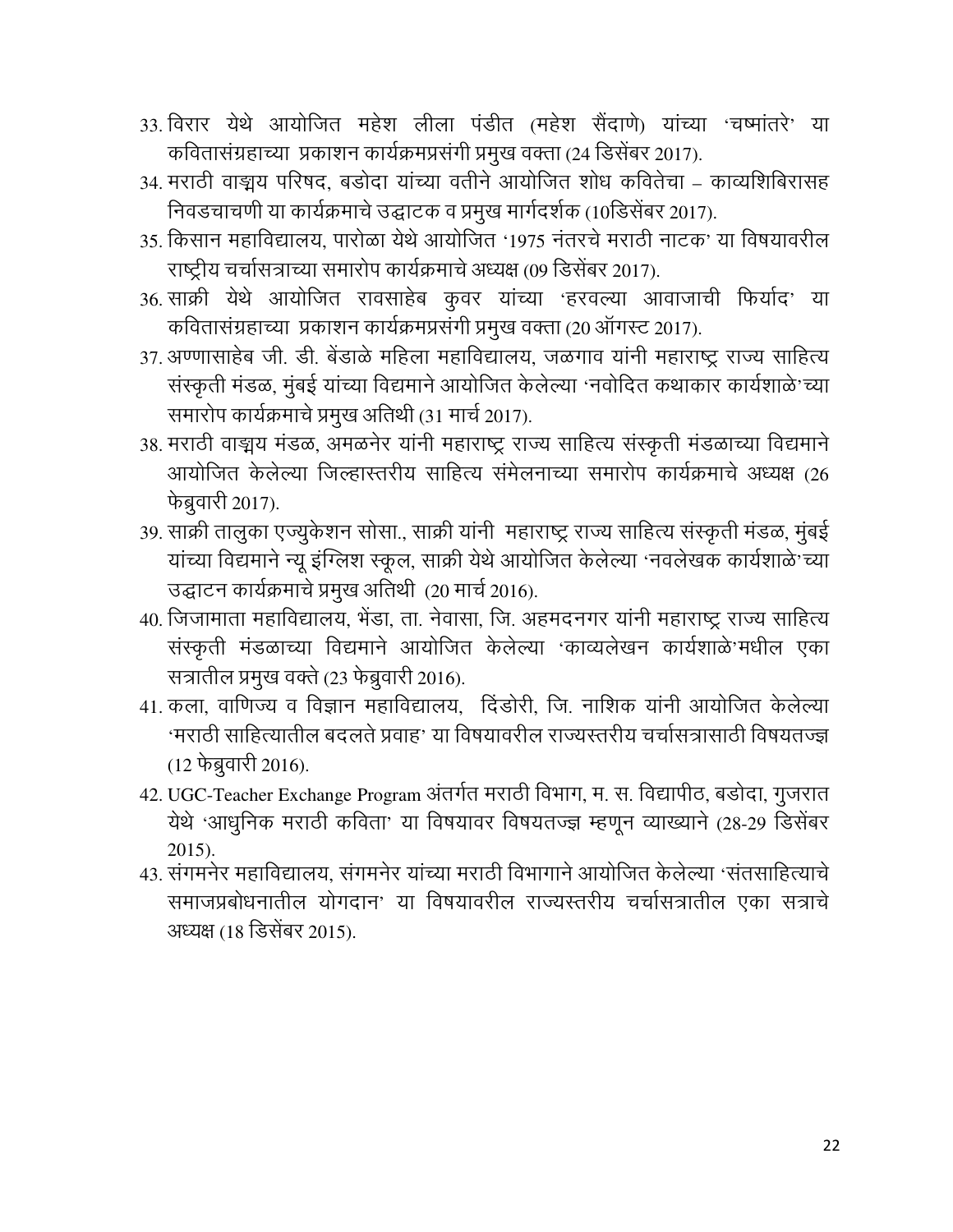#### शोधनिबंध साटरीकरण : इ)

## $1.$  निबंध : 'गांधीवाद आणि मराठी कविता',

तायवाडे महाविद्यालय, कोराडी, नागपूर यांनी आयोजित केलेल्या 'गांधीवाद आणि मराठी साहित्य' या विषयावरील राष्टीय चर्चासत्रात सादर केलेला निबंध (03 ऑक्टोबर 2018).

2. Research Paper: 'Shakespearian Tragic Grandeur: A Reading of Natsamrat' Presented in International Seminar on 'William Shakespeare World Wide' organized by Dept. of English & Comparative Literary Studies, Saurashtra University, Rajkot (Gujarat) (04-06 Feb. 2017).

#### 3. निबंध : 'महात्मा फुले यांच्या विचारांचा मराठी कवितेवरील प्रभाव',

मराठी विभाग आणि फुले-आंबेडकर अध्यासन, मुंबई विद्यापीठ, मुंबई यांनी आयोजित केलेल्या 'महात्मा फुले विचारधारा आणि मराठी साहित्य' या विषयावरील राष्ट्रीय चर्चासत्रात सादर केलेला निबंध (07 ऑक्टोबर 2016).

## 4. निबंध : 'श्रमसंस्कृती आणि गेल्या पंचवीस वर्षांतील मराठी कविता',

साहित्य अकादेमी आणि भाषा, वाङ्मय व संस्कृती संकूल, स्वा. रा. ती. मराठवाडा विद्यापीठ, नांदेड यांनी आयोजित केलेल्या 'श्रमसंस्कृती आणि गेल्या पंचवीस वर्षांतील मराठी साहित्य' या विषयावरील राष्ट्रीय चर्चासत्रात सादर केलेला निबंध (19 सप्टेंबर 2016).

## <u>5. निबंध : 'बदलते सामाजिक संदर्भ आणि कवितेचे अध्यापन',</u>

मराठी विभाग, म. स. विद्यापीठ, बडोदा, गुजरात यांनी आयोजित केलेल्या 'बदलते सामाजिक संदर्भ आणि वाङ्मयाचे अध्यापन' या विषयावरील राष्ट्रीय चर्चासत्रात सादर केलेला निबंध (29 डिसेंबर 2015).

## $6.$  निबंध : 'आधुनिक मराठी कवयित्री आणि अनुराधा पाटील यांची कविता',

यशवंतराव चव्हाण प्रतिष्ठान,विभागीय केंद्र, नागपूर आणि स्नातकोत्तर मराठी विभाग,राष्ट्रसंत तुकडोजी महाराज विद्यापीठ,नागपूर यांच्या संयुक्त विद्यमाने आयोजित 'अनुराधा पाटील हयांची कविता' या विषयावरील राज्यस्तरीय चर्चासत्रात सादर (25 मार्च  $2015$ ).

 $7.$  निबंध: 'मराठी काव्यसमीक्षा (1947-1960)',

साहित्य अकादमी, नवी दिल्ली व्दारा भाषा, वाङ्मय व संस्कृती संकूल, स्वामी रामानंद तीर्थ मराठवाड़ा विद्यापीठ, नांदेड येथे आयोजित 'स्वातंत्र्योत्तर मराठी समीक्षा' या विषयावरील राष्ट्रीय चर्चासत्रात सादर (09 सप्टेंबर 2014).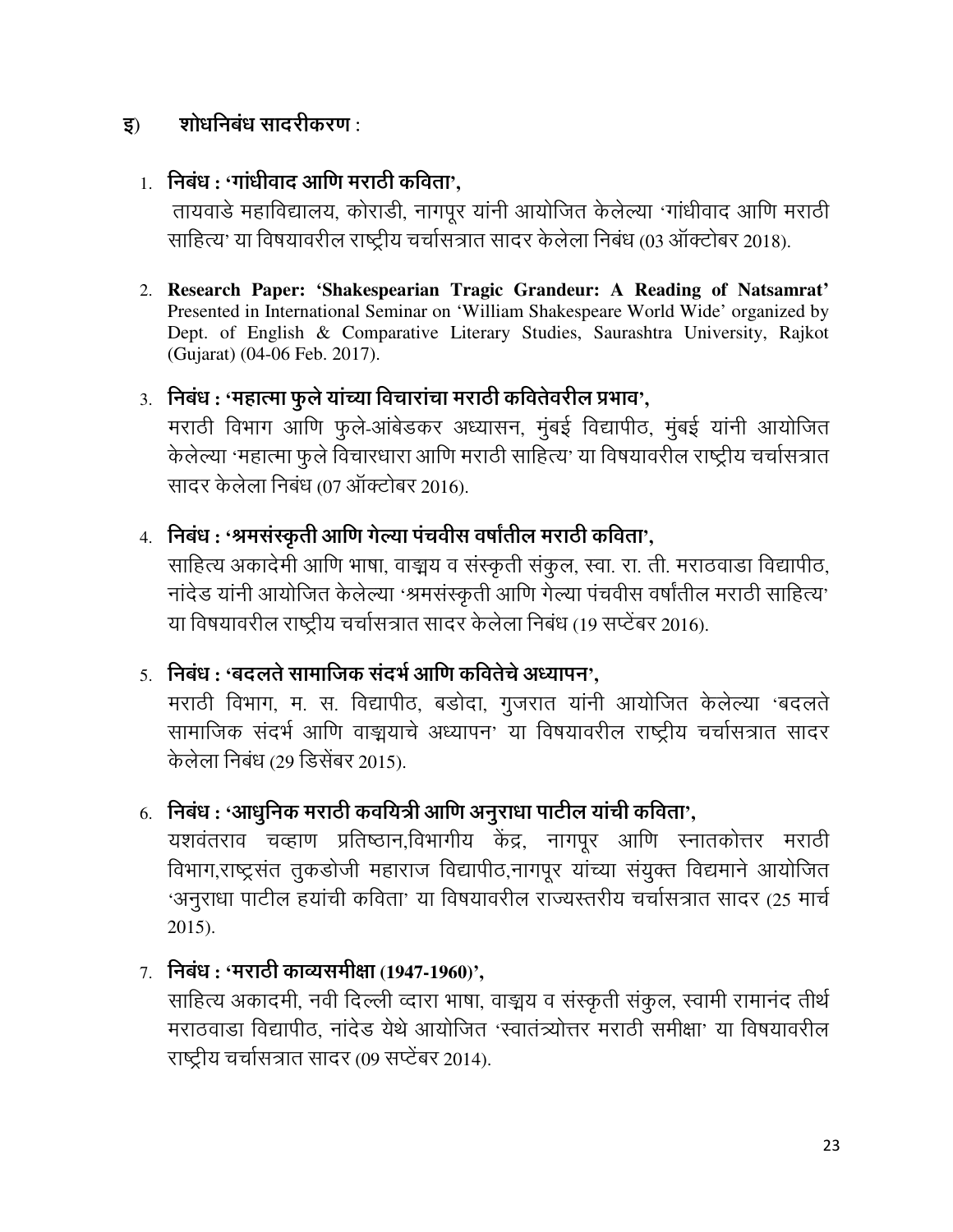8. Research Paper: 'New Woman in Vaidehi's 'Soliloquies of Saugandhi' Presented in the 13<sup>th</sup> International Conference on the Short Story in English held at Juridicium, University of Vienna, Vienna, Austria (16-19 July 2014).

#### 9. निबंध : '1990 नंतरचे मराठी कविताविश्व आणि वाङ्ययीन नियतकालिके'.

रयत शिक्षण संस्थेचे अण्णासाहेब आवटे आर्टस, कॉमर्स व हतात्मा बाबू गेनू सायन्स कॉलेज, मंचर, ता. आंबेगाव,जि. पूणे येथे आयोजित 'मराठी कवितेतील जागतिकीकरणाचे चित्रण' या विषयावरील राष्ट्रीय चर्चासत्रात सादर (18,19 ऑक्टोबर 2013).

#### $10.$  निबंध : 'ग्रेस यांची कविता'.

स्नातकोत्तर मराठी विभाग,राष्ट्रसंत तूकडोजी महाराज विद्यापीठ,नागपूर आयोजित 'ग्रेस : कविता आणि ललितबंध' या विषयावरील राज्यस्तरीय चर्चासत्रात सादर *(*दि. 26/10/2012).

#### $11.$  निबंध :'साहित्यातील पर्यावरण संवेदनशीलतेचा शोध – काही सूत्रे',

मराठी विभाग,महाराजा सयाजीराव विद्यापीठ, बडोदा(गुजरात) येथे आयोजित 'साहित्यातील पर्यावरणीय संवेदनशीलता' या विषयावरील राष्ट्रीय चर्चासत्रात सादर  $(01,02/03/2012).$ 

#### $12.$  निबंध : 'मराठी भाषेचे संवर्धित भवितव्य'.

मराठी विभाग, महाराजा सयाजीराव विद्यापीठ, बडोदा (गुजरात) येथे आयोजित 'एकविसाव्या शतकात भारतीय भाषांचे भवितव्य' या विषयावरील राष्ट्रीय चर्चासत्रात सादर  $(09, 10/02/2011).$ 

## $13.$  निबंध : 'मराठीतील अनुवादित कविता',

श्रीआसारामजी भांडवलदार महाविद्यालय, देवगावरंगारी, ता.कन्नड, जि.औरंगाबाद येथे आयोजित 'मराठीतील अनुवादित साहित्य' या विषयावरील राष्ट्रीय चर्चासत्रात सादर  $(01,02/02/2011).$ 

#### 14. निबंध : 'नागनाथ कोत्तापल्ले यांचे काव्यसमीक्षात्मक लेखन'.

भाषा व वाङ्मय संकुल, स्वामी रामानंद तीर्थ मराठवाडा विद्यापीठ, नांदेड येथे आयोजित राष्ट्रीय चर्चासत्रात सादर (09,10/03/2009).

#### $15.$  निबंध : 'मराठी कविता आणि वाङ्ययीन नियतकालिके (1980-2005)'.

रयत शिक्षण संस्थेचे सदगुरू गाडगेमहाराज महाविद्यालय,कराड,जि.सातारा येथे आयोजित राष्ट्रीय परिषदेत सादर (28-30/01/2009).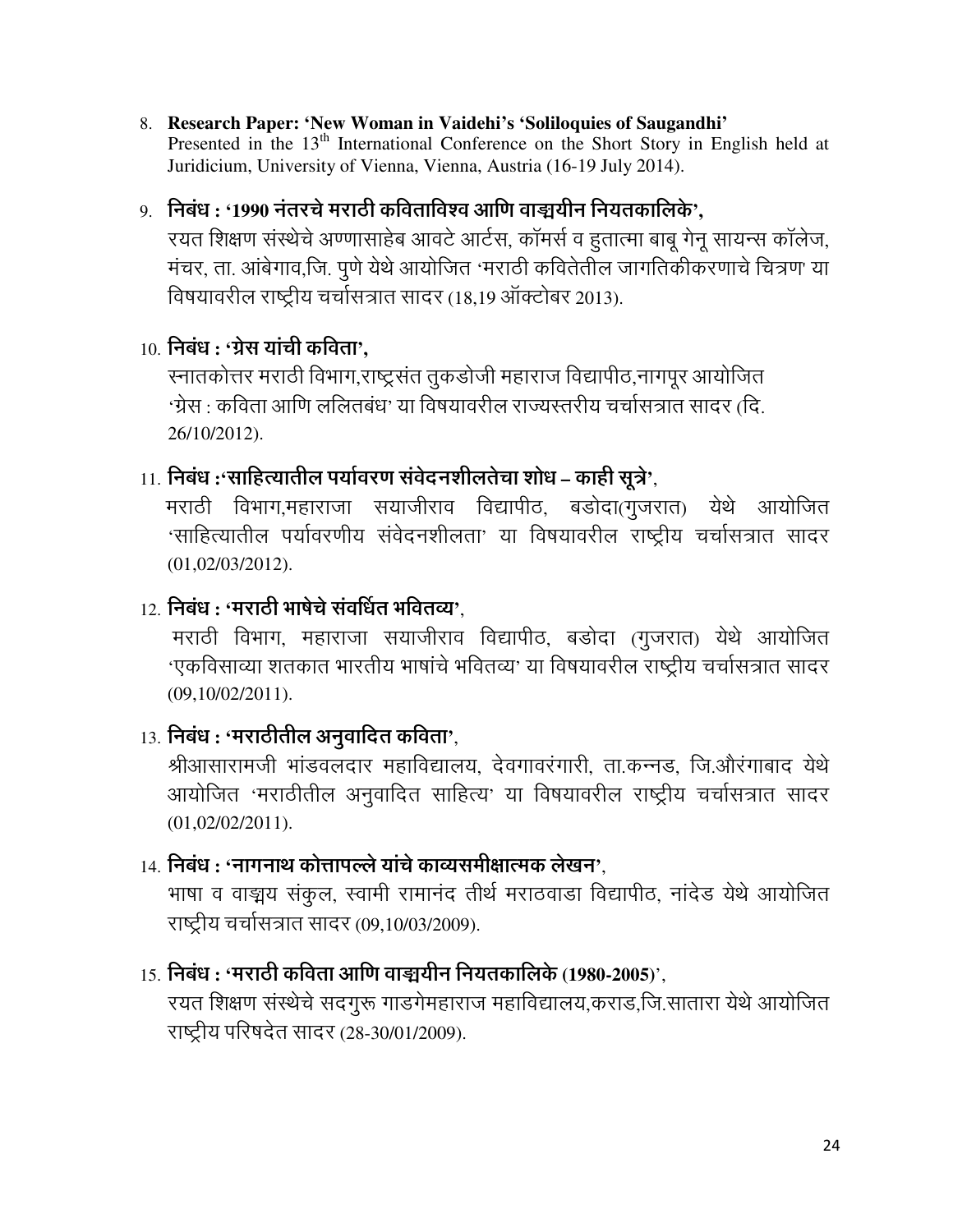#### 16. निबंध : "'वाट तुडवताना'तील व्यक्तिदर्शन",

झू. भि. पाटील महाविद्यालय,धूळे येथे आयोजित चर्चासत्रात सादर (05/10/2008).

#### $17$  निबंध : 'मराठी वैचारिक साहित्याला ओहटी लागली आहे का  $2^{\circ}$

डॉ. बाबासाहेब आंबेडकर मराठवाडा महाविद्यालय. औरंगाबाद येथे आयोजित 'बदलते सामाजिक वास्तव व साहित्यातील प्रवाह' या विषयावरील राज्यस्तरीय चर्चासत्रात सादर (दि.19-20/12/2007).

 $18.$  निबंध : "कथाविश्व' : आशयघन कथासूत्रांचा आविष्कार",

कला. वाणिज्य व विज्ञान महाविद्यालय. धरणगाव येथे आयोजित विद्यापीठस्तरीय चर्चासत्रात सादर (20/10/2007).

#### 19. निबंध : 'ललितगद्याचे अध्ययन व अध्यापन'.

जयहिंद महाविद्यालय, धुळे येथे आयोजित चर्चासत्रात सादर (12/12/2004).

#### $20.$  निबंध : 'जी. ए. कूलकर्णी आणि कमल देसाई यांचे कथालेखन',

कला, वाणिज्य व विज्ञान महाविद्यालय, जामनेर येथे आयोजित चर्चासत्रात सादर  $(19/10/2002)$ .

#### ई) सहभाग:

- 1. Participated in the Workshop on 'Use of ICT for Effective Teaching' organized by IQAC and KRC, KBCNMU, Jalgaon (30 Nov. 2019).
- 2. Participated in the Workshop on 'SWAYAM: MOOCs and E-Content Development' organized by IQAC and KRC, KBCNMU, Jalgaon (21 May 2019).
- 3. सहभाग, राष्ट्रीय चर्चासत्र- 'हिन्दी भाषा और संप्रेषण', महाराष्ट्र राज्य हिन्दी साहित्य अकादमी व हिन्दी विभाग, भाषा अभ्यास प्रशाळा व संशोधन केंद्र, कबचौ उमवि, जळगाव यांच्या संयुक्त विद्यमाने आयोजित (25 मार्च 2019).
- 4. Participated in the Workshop on 'NAAC Awareness Programme' organized by IQAC, KBCNMU, Jalgaon (17-18 Jan. 2019).
- 5. Participated in the Workshop on 'Writing of Self-Learning Material' organized by IDEAL, N.M.U., Jalgaon (29-30/09/2011).
- 6. धुळे येथे आयोजित 'भारतीय स्त्रियांचे लेखन आणि परंपरा' याविषयावरील भारतीय मराठी अभ्यास परिषदेच्या अधिवेशनात सहभाग (दि.13,14/12/2010).
- 7. Participated in the Workshop on 'Development and Delivery of Self-Learning Material' organized by Indira Academy of Distance Education, Pune (23,24 /04/2010).
- 8. Participant in the Training workshop on FEEL Teachers Training conducted by College for leadership and Human Resource Development Mangalore and by NMU Jalgaon.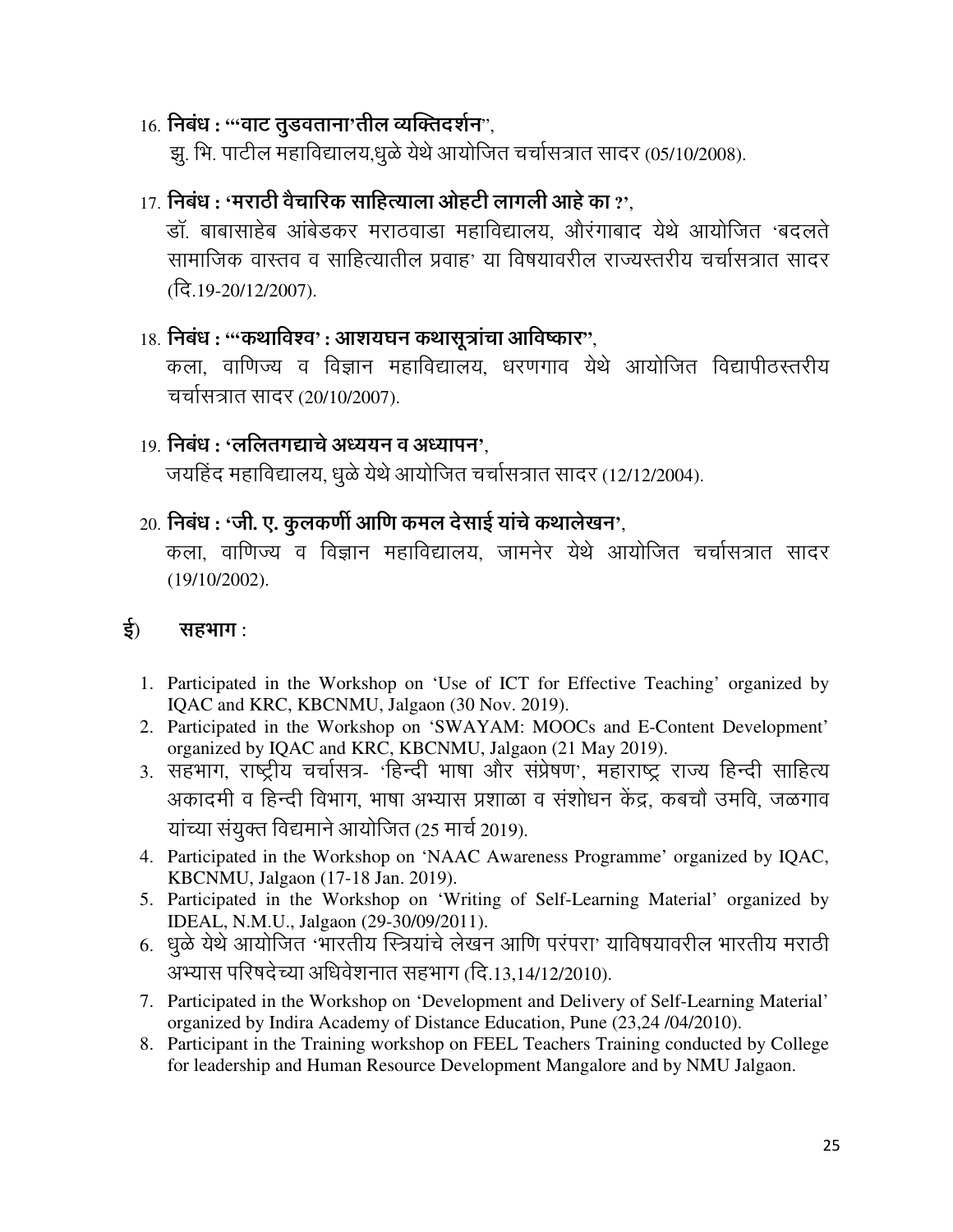- 9. Educational Resource Center, New Delhi यांच्याव्दारा ECC Whitefield, Bangalore येथे आयोजित workshop on self-Development for Teacher मध्ये सहभाग (दि.22 ते 25 एप्रिल 2008).
- 10. सानेगुरूजी राष्ट्रीय स्मारक ट्रस्टच्या आंतरभारती अनुवाद सुविधा केंद्रातर्फे वडघर, ता. माणगाव, जि. रायगड येथे आयोजित अनुवाद कार्यशाळेत सहभाग (एप्रिल 2009).
- 11. नेवासा, जि. अहमदनगर येथे आयोजित भारतीय संत साहित्य आणि आधुनिकता या विषयावरील भारतीय मराठी अभ्यास परिषदेत सहभाग (दि.3.4 जाने.2007).
- 12. डॉ. बा. आं. म. विद्यापीठाच्या मराठी विभागातर्फे आयोजित नाटयलेखन कार्यशाळेत सहभाग (दि.19.20 ऑगस्ट 2006).
- 13. जयहिंद महाविद्यालय, धुळे येथे आयोजित दि. 09 एप्रिल 2006 रोजी विद्यापीठ अभ्यासक्रम रचनेसंबंधीच्या कार्यशाळेत सहभाग.
- 14. धुळे येथे दि. 09,10 डिसें. 2005 रोजी आयोजित भारतीय भारतीय मराठी अभ्यास परिषदेच्या अधिवेशनात सहभाग
- 15. धनाजी नाना महाविद्यालय,फैजपूर, जि. जळगाव येथे दि. 25 फेब्रू 2005 रोजी T.Y.B.A. S-3 च्या नवीन अभ्यासक्रमावरील चर्चासत्रात सहभाग
- 16. साने गुरूजी राष्ट्रीय स्मारक, माणगाव जि. रायगड आणि उ. म. वि. जळगाव यांच्याव्दारा दि.24-25 डिसें 2005 रोजी आयोजित 'आंतरभारती साहित्य संवाद-अनुवाद कार्यशाळा' या कार्यक्रमात सहभाग.
- 17. भूसावळ येथे आयोजित दि. 28 नोव्हें 2004 रोजी भारतीय मराठी अभ्यास परिषदेच्या 16 व्या अधिवेशनात सहभाग
- 18. जयहिंद महाविद्यालय, धुळे येथे आयोजित S.Y.B.A G-2 च्या नवीन अभ्यास क्रमावरील चर्चासत्रात सहभागी दि. 10 सप्टें 2003
- 19. भारतीय मराठी अभ्यास परिषदेच्या 14 वे देवी अहिल्या विद्यापीठ इंदूर (म. प्र.) 4 -5 जाने. 2003
- 20. मराठी भाषा व साहित्य संशोधन, का. स. वाणी संस्था, धूळे 6 ऑगस्ट 2003
- 21. तौलनिक साहित्याभ्यास व भाषांतर, उ.म. वि., जळगाव, 23-24 मार्च 2002
- 22. मराठीतील स्त्रियांचे साहित्य. साहित्य अकादमी चर्चासत्र. उ.म. वि.. जळगाव. 21-22 जानेवारी २००१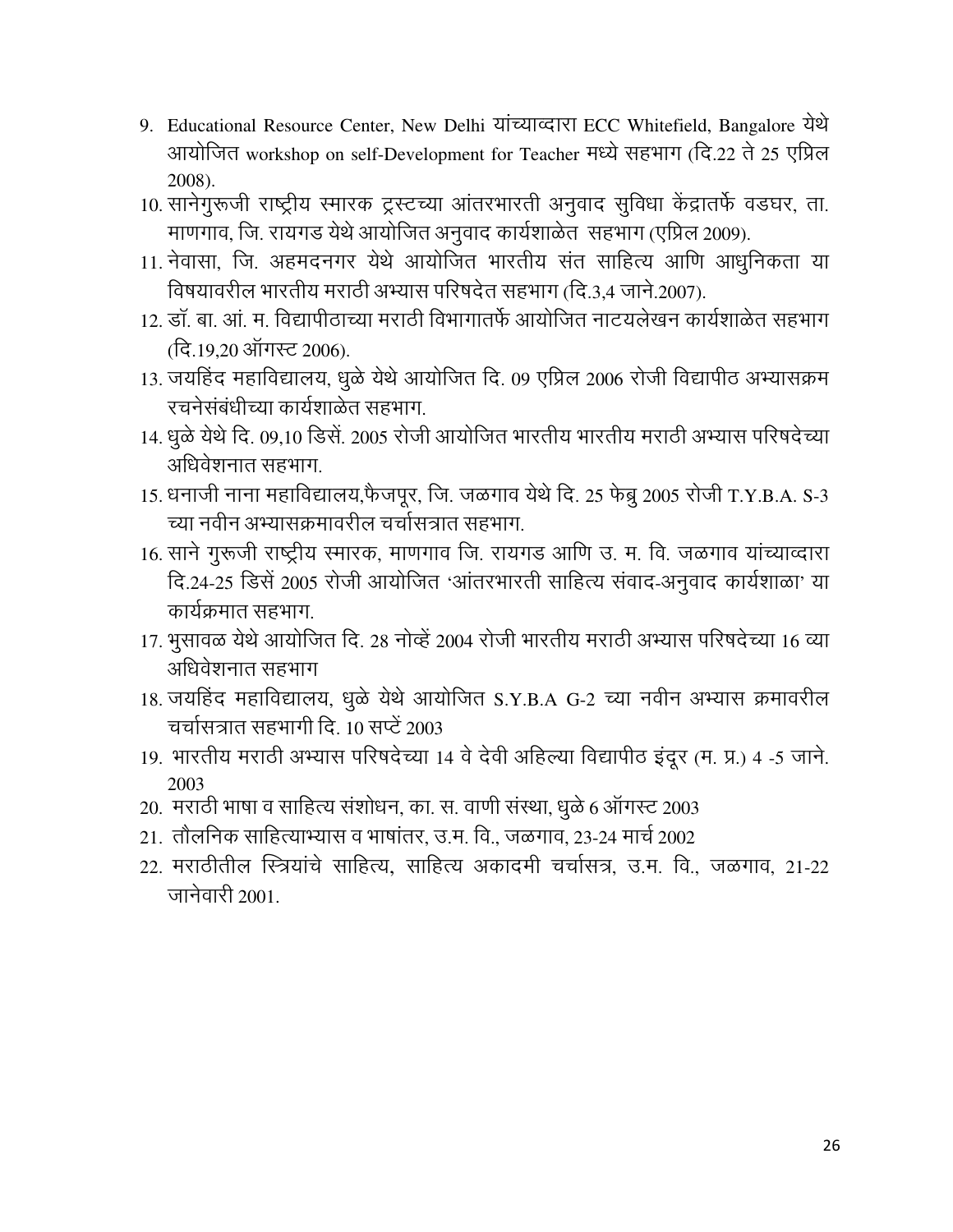# अभ्यासपूरक व अभ्यासक्रमेतर उपक्रमांमधील सहभाग:

#### अन्य विद्यापीठांशी संबंधित :  $(3)$

- 1. सदस्य, शैक्षणिक अंकेक्षण समिती, मराठवाडा संस्थेचे शिक्षणशास्त्र महाविद्यालय, औरंगाबाद. (01 मार्च 2019).
- 2. कोल्हापूर, नागपूर, नांदेड, अमरावती, मुंबई, औरंगाबाद, पुणे या विद्यापीठांच्या पीएच्. डी. व एम. फिल. प्रबंधांचे बहिस्थ परीक्षक.
- 3. निमंत्रित सदस्य, पदव्यूत्तर मराठी अभ्यास मंडळ, डॉ. बा. आं. मराठवाडा विद्यापीठ, औरंगाबाद.(जानेवारी 2017 पासून)
- 4. निमंत्रित सदस्य, मराठी अभ्यास मंडळ, स्वा. रा. ती. म. विद्यापीठ, नांदेड (2013-2014).

#### $(3\mathbf{I})$  विद्यापीठीय उपक्रम:

- 1. प्रमुख, सूत्रसंचलन समिती, 29 वा पदवीप्रदान समारंभ (ऑनलाईन), क. ब. चौ. उ. म.वि., जळगाव (03 मे 2021).
- 2. प्रमुख, सूत्रसंचलन समिती, 28 वा पदवीप्रदान समारंभ, क. ब. चौ. उ. म.वि., जळगाव (04 जानेवारी 2020).
- 3. समन्वयक, उद्घाटन आणि पारितोषिक वितरण समारंभ समिती, विद्यापीठस्तरीय 'आविष्कार 2019', क. ब. चौ. उ. म. वि.,जळगाव (30 डिसेंबर 2019 व 7, 8 जानेवारी 2020).
- 4. सदस्य, विद्यापरिषद, मूळजी जेठा स्वायत्त महाविद्यालय, जळगाव.
- 5. सदस्य, विद्यापरिषद, प्रताप स्वायत्त महाविद्यालय, अमळनेर.
- 6. मा. कुलगुरू नामनिर्देशित सदस्य, मराठी अभ्यासमंडळ, मूळजी जेठा स्वायत्त महाविद्यालय, जळगाव.
- 7. सदस्य, संशोधन मान्यता समिती, क. ब. चौ. उ. म. वि., जळगाव.
- 8. सदस्य, विद्यापरिषद्, क. ब. चौ. उ. म. वि., जळगाव.
- ९. सदस्य. विद्याशाखा. क. ब. चौ. उ. म. वि.. जळगाव.
- 10. अध्यक्ष, मराठी अभ्यासमंडळ, क. ब. चौ. उ. म. वि., जळगाव (16 मे 2018 ते 31 ऑगस्ट  $2022$ ).
- 11. सदस्य, संयोजन समिती, मराठी भाषा गौरव दिन उपक्रम (27 फेब्रुवारी 2019), क. ब. चौ. उ. म. वि., जळगाव.
- 12. सूत्रसंचलन, उद्घाटन, 'जलसंवाद 2019', पर्यावरण व भूशास्त्र प्रशाळा, क. ब. चौ. उ. म. वि., जळगाव. (01 फेब्रुवारी 2019).
- 13. प्रमुख, सूत्रसंचलन समिती, उद्घाटन व पारितोषिक वितरण कार्यक्रम, युवारंग 2018, क. ब. चौ. उ. म. वि.,जळगाव (14, 16 फेब्रुवारी 2019).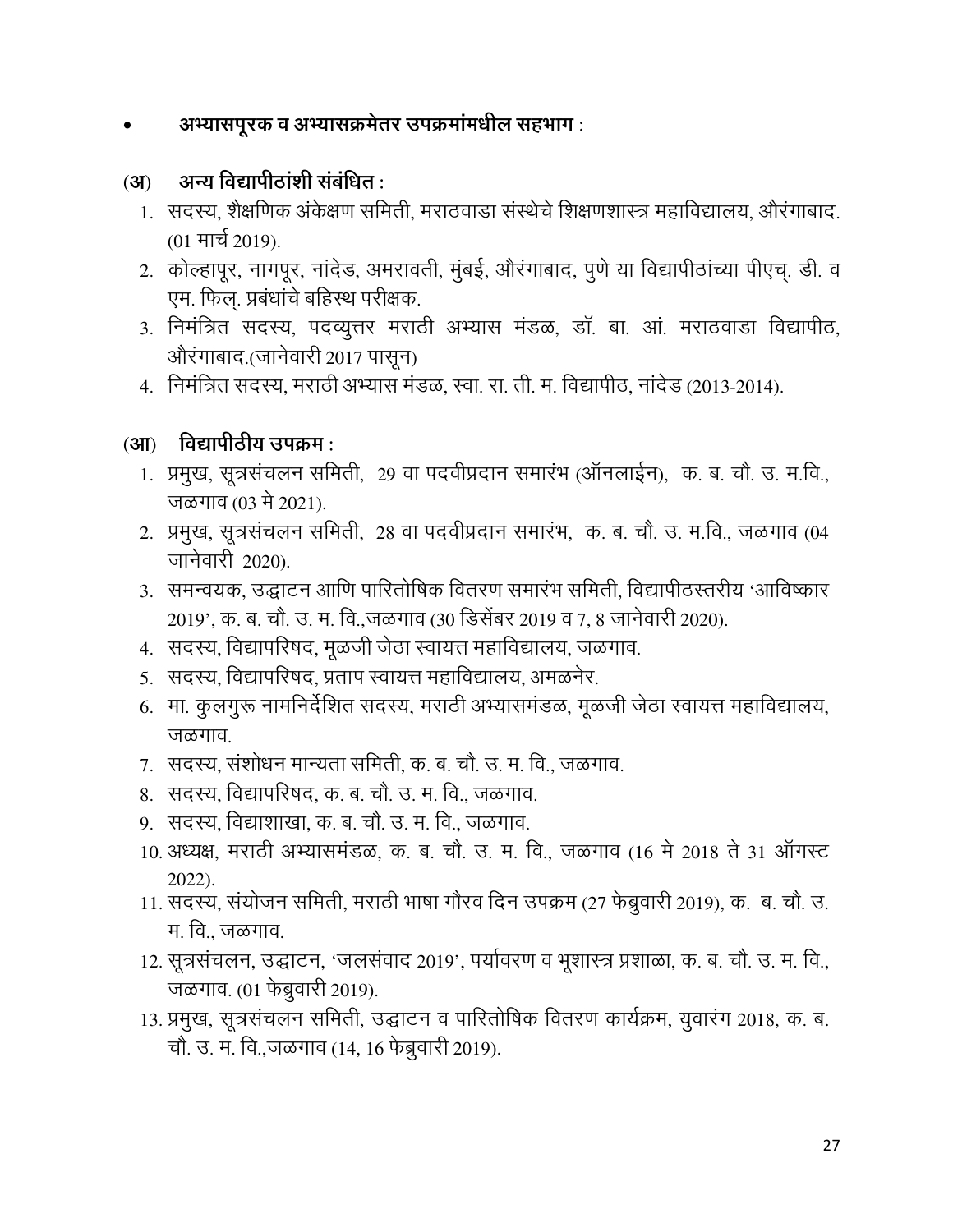- 14. प्रमुख, सूत्रसंचलन समिती, 27 वा पदवीप्रदान समारंभ, क. ब. चौ. उ. म.वि., जळगाव (09 फेब्रुवारी 2019)
- 15. परीक्षक, महाविद्यालयीन नियतकालिक स्पर्धा, क. ब. चौ. उ. म. वि., जळगाव.
- 16. समन्वयक, उद्घाटन आणि पारितोषिक वितरण समारंभ समिती, विद्यापीठस्तरीय 'आविष्कार 2018', क. ब. चौ. उ. म. वि.,जळगाव (27 डिसेंबर 2018 व 2.3 जानेवारी 2019).
- 17. सूत्रसंचलन, विद्यापीठ नामविस्तार सोहळा (08 ऑक्टोबर 2018).
- 18. सदस्य, विद्यापीठ नामविस्तार समिती (ऑगस्ट 2018).
- 19. सदस्य, सूत्रसंचलन समिती, मराठी विज्ञान परिषद कार्यक्रम, उ. म. वि., जळगाव. (14 जुलै 2018).
- 20. सदस्य, संशोधन पुरस्कार वितरण नियमावली समिती,उ. म. वि., जळगाव. (23 जुलै 2018)
- 21. सूत्रसंचलन व संयोजन समिती सदस्य, मराठी भाषा गौरव दिन कार्यक्रम, उ. म. वि., जळगाव  $(27 \text{ }\hat{5}$ ब्रुवारी 2018).
- 22. सूत्रसंचलन, 26 वा पदवीप्रदान समारंभ, उ.म.वि., जळगाव (27 फेब्रुवारी 2018)
- 23. सूत्रसंचलन, उद्घाटन व पारितोषिक वितरण कार्यक्रम, यूवारंग 2017, उ. म. वि.,जळगाव (12, 13 फेब्रुवारी 2018).
- 24. प्रशाळा समन्वयक, सी. टी. पी. सी., उ. म. वि.,जळगाव.
- 25. समन्वयक, उद्घाटन व पारितोषिक वितरण समिती, आविष्कार 2017, उ. म. वि.,जळगाव (21, 29, 30 डिसेंबर 2017).
- 26. 'आविष्कार जाणीव जागृती' कार्यक्रमांतर्गत प्रा. जे. व्ही. साळी यांच्यासोबत धूळे शहरातील विद्यावधिनी, झु. भि. पार्टील, एस. एस. व्ही. पी. एस. कला,वाणिज्य, घोगरे विज्ञान आणि देवरे | अभियांत्रिकी महाविद्यालय या महाविद्यालयांमधील विद्यार्थ्यांशी संवाद (11 ऑक्टोबर 2017).
- 27. परीक्षक, महाविद्यालयीन नियतकालिक स्पर्धा, उ. म. वि.,जळगाव (2017-2018).
- 28. सूत्रसंचलन, विद्यापीठ वर्धापन दिन कार्यक्रम (12 ऑगस्ट 2017).
- 29. प्रमुख, सूत्रसंचलन समिती, 25वा पदवीप्रदान समारभ, उ.म.वि., जळगाव (08 एप्रिल 2017).
- 30. प्रमुख, उद्घाटन आणि पारितोषिक वितरण समारंभ समिती, विद्यापीठस्तरीय 'आविष्कार 2016', उ. म. वि.,जळगाव (12,13 जानेवारी 2017).
- 31. परीक्षक, महाविद्यालयीन नियतकालिक स्पर्धा, उ. म. वि.,जळगाव (2016-2017).
- 32. प्रमुख, सूत्रसंचलन समिती, सर्वंकष समाजविकास प्रबोधन अभियान, औरंगाबाद (26 जून 2016)
- 33. प्रमुख, सूत्रसंचलन समिती, समता विद्यार्थी प्रबोधन संमेलन, उ.म.वि., जळगाव (06-07 फेब्रुवारी 2016)
- 34. परीक्षा समन्वयक, मराठी विभाग, भाषा अभ्यास प्रशाळा व संशोधन केंद्र, उ.म.वि., जळगाव.
- 35. सदस्य, उद्घाटन आणि पारितोषिक वितरण समारंभ समिती, 8वी महाराष्ट्र राज्य आंतरविद्यापीठीय संशोधन स्पर्धा –'आविष्कार 2013', उ. म. वि.,जळगाव ( दि. 16 – 18 जानेवारी 2014).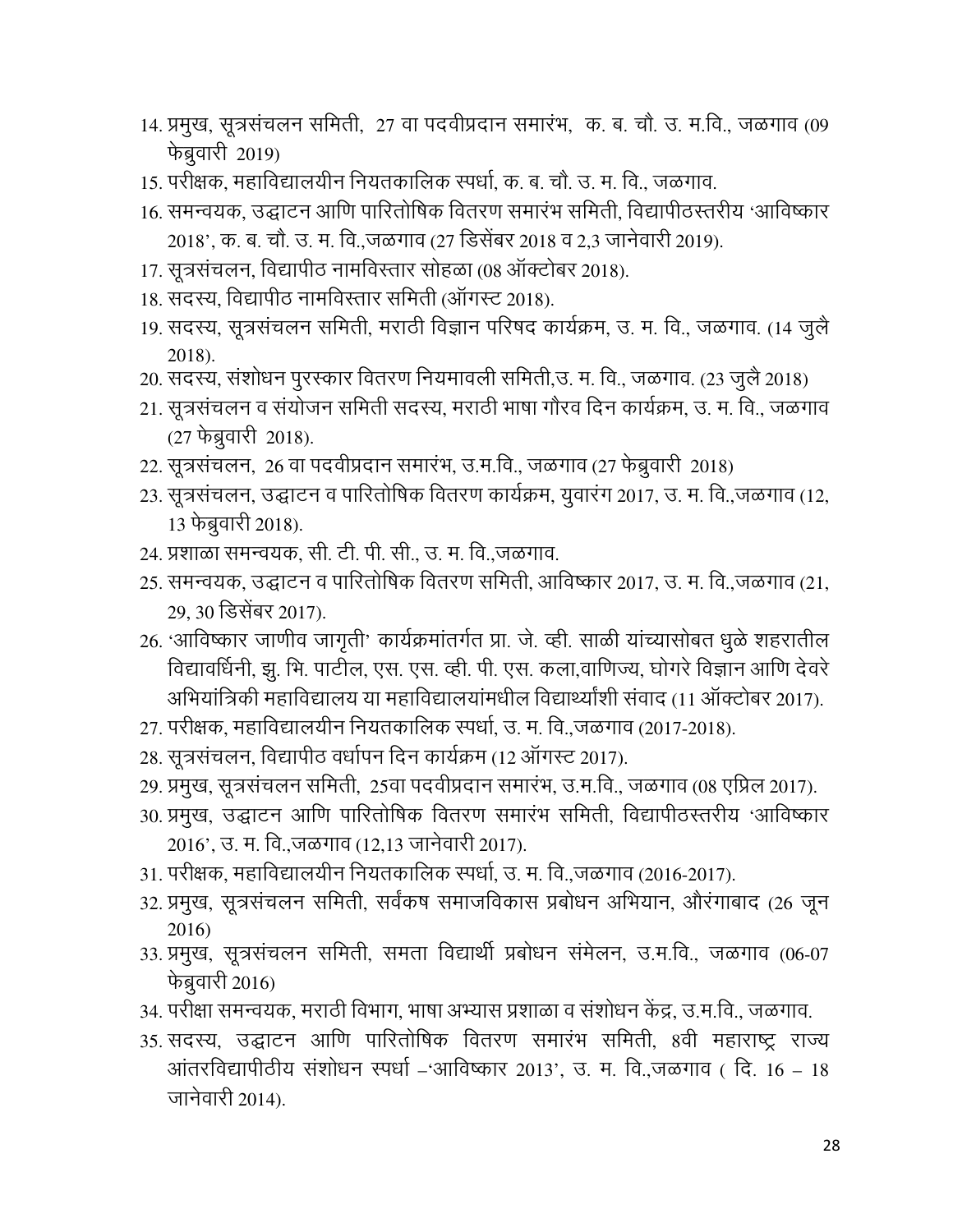- 36. सदस्य, उद्घाटन आणि पारितोषिक वितरण समारंभ समिती, विद्यापीठस्तरीय 'आविष्कार 2013', उ. म. वि.,जळगाव (18,19 ऑक्टोबर 2013).
- 37. सदस्य, व्याख्यानमाला समिती,उ. म. वि., जळगाव (सन 2013 2014).
- 38. प्रमुख, सूत्रसंचलन समिती, 21वा पदवीप्रदान समारंभ, उ.म.वि., जळगाव (09 एप्रिल 2013).
- 39. सदस्य, संयोजन समिती, राज्यस्तरीय 'आविष्कार संशोधन स्पर्धा'(जानेवारी 2014).
- 40. सदस्य. संयोजन समिती. विद्यापीठस्तरीय 'आविष्कार संशोधन स्पर्धा'. उ. म. वि.. जळगाव (सन 2011,2012, 2013).
- 41. सदस्य, विद्यार्थी कल्याण विभाग सल्लागार समिती, उ. म. वि., जळगाव (सन 2011-2013).
- 42. सदस्य, विद्यापीठ प्रकाशन समिती, उ. म. वि., जळगाव (सन 2011-2013).
- 43. सदस्य, विद्यापीठ संकेतस्थळ इंग्रजी भाषांमध्ये अद्ययावत करणारी समिती, उ.म.वि., जळगाव (2011-2012).
- 44. सदस्य, चाणक्य स्पर्धा परीक्षा केंद्र समन्वयक) समिती, उ.म. वि. जळगाव.
- 45. सदस्य, विद्यापीठ व्हिडिओ डॉक्युमेंट्री समिती उ.म.वि. जळगाव.
- 46. सदस्य, व्यक्तिमत्व विकास केंद्र, उ.म.वि. जळगाव.
- 47. सदस्य, युवास्पंदन, विद्यापीठ विद्यार्थी नियतकालिक,उ.म.वि. जळगाव.
- 48. सदस्य, गिरणांगण (विद्यापीठ परिसर) वार्षिक अंक) संपादन मंडळ, उ. म. वि., जळगाव 2007, 2008, 2009, 2010, 2011, 2012, 2013, 2014.
- 49. विद्यापीठाकडून महाविद्यालय स्थनिक चौकशी समितीवर सदस्य म्हणून आणि अधिव्याख्याता निवड समितीवर विषयतज्ञ म्हणून नियुक्ती.
- 50. सदस्य प्रवेश समिती आणि परीक्षा समिती, तौलनिक भाषा व वाडमय विभाग. उ.म.वि.. जळगाव

#### निमंत्रित व्याख्याने $\cdot$  $(3)$

- 1. Delivered 02 Lectures on 'कवयित्री बहिणाबाई चौधरी यांची कविता' in Faculty Development Program organized by School of Thoughts, KBCNMU, Jalgaon in accordance with HRDC, SPPU, Pune (16 सप्टेंबर 2019).
- 2. प्री-पीएच. डी. कोर्सवर्कमध्ये 'वाङ्मयीन चळवळी' व 'वाङ्मयीन नियतकालिके' या विषयांवर दोन व्याख्याने, डॉ. बा. आं. म. विद्यापीठ, औरंगाबाद (29 जुलै 2019).
- 3. 'भाषा व साहित्याच्या विद्यार्थ्यांना रोजगाराच्या संधी' या विषयावर एम. एम. महाविद्यालय, पाचोरा येथे व्याख्यान (12 सप्टेंबर 2018).
- 4. प्री-पीएच्. डी. कोर्सवर्कमध्ये 'संशोधन पध्दती' या विषयावर दोन व्याख्याने, उ. म. वि., जळगाव. (20 जुलै 2018).
- 5. विद्यापीठाच्या समाजकार्य विभागात 'वक्तृत्व कौशल्य विकास' या विषयावर व्याख्यान, उ. म. वि.. जळगाव. (16 सप्टेंबर 2017).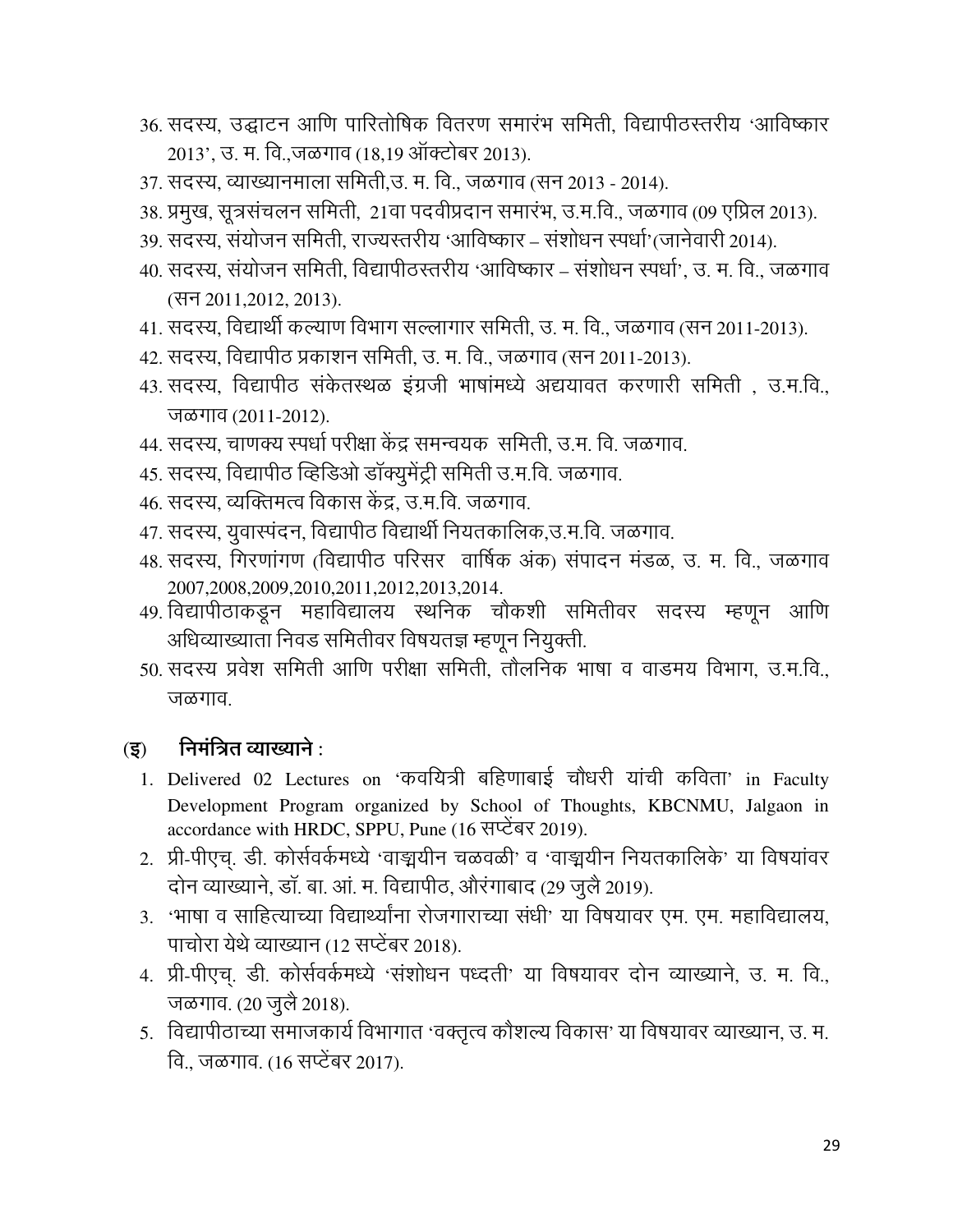- 6. विद्यापीठाच्या सामाजिक शास्त्रे प्रशाळेतील प्रथम वर्षाच्या विद्यार्थ्यांच्या स्वागत कार्यक्रमात व्याख्यान (15 सप्टेंबर 2017).
- 7. 'साहित्याचा सामाजिकदृष्ट्या अभ्यास' आणि 'वाङ्मयीन नियतकालिके' या विषयांवर मू. जे. महाविद्यालय, जळगाव येथे आयोजित नेट-सेट मार्गदर्शन वर्गात व्याख्याने (15 जुलै 2017).
- 8. 'मराठी भाषा: आजची स्थिती व उद्याचे भवितव्य' या विषयावर पी. के. कोटेचा महिला महाविद्यालय, जळगाव येथे मराठी भाषा गौरव दिनानिमित्त व्याख्यान (28 फेब्रुवारी 2017).
- 9. 'मराठी भाषेचे भवितव्य' या विषयावर खानदेश कॉलेज एज्युकेशन सोसायटीचे शिक्षणशास्त्र महाविद्यालय, जळगाव येथे मराठी भाषा गौरव दिनानिमित्त व्याख्यान (22 फेब्रुवारी 2017).
- 10. 'ग्रंथ, ग्रंथालय आणि आजचा युवक' या विषयावर विद्यापीठाच्या केंद्रीय ग्रंथालयात ग्रंथालय दिनानिमित्त व्याख्यान (12 ऑगस्ट 2016).
- 11. 'आजचा युवक' या विषयावर स्कूल ऑफ केमिकल सायन्सेस, उ. म. वि., जळगाव यांनी आयोजित केलेल्या राष्ट्रीय युवा दिन कार्यक्रमात व्याख्यान (12 जानेवारी 2015).
- 12. 'स्त्री-पूरुष सहजीवन' या विषयावर डॉ. अण्णासाहेब बेंडाळे महिला महाविद्यालय, जळगाव यांच्या राष्ट्रीय सेवा योजना विशेष हिवाळी शिबीरात व्याख्यान (16डिसेंबर 2013).
- 13. 'मराठी वाङ्मयाची सांस्कृतिक पार्श्वभूमी' आणि 'आधुनिक मराठी वाङ्मयाचा इतिहास' याविषयांवर जळगावातील मूळजी जेठा महाविद्यालयातील पदव्युत्तर वर्गाच्या विद्यार्थ्यांसाठी दोन व्याख्याने (26 फेब्रुवारी 2013).
- 14. 'मराठी वाङ्मयीन नियतकालिके' या विषयावर स्नातकोत्तर मराठी विभाग, राष्ट्रसंत तुकडोजी महाराज विद्यापीठ, नागपूर येथे आयोजित उजळणी वर्गात (Refresher Course) दोन व्याख्याने (27 ऑक्टोबर 2012).
- 15. 'वक्तृत्व कौशल्य विकास' या विषयावर विद्यापीठाच्या सामाजिक शास्त्र प्रशाळेत व्याख्यान (07 सप्टेंबर 2012).
- 16. 'संशोधन पध्दती' या विषयावर पीएच. डी. पूर्व अभ्यासक्रम कार्यशाळेत व्याख्यान, उ. म. वि., जळगाव (21 सप्टेंबर 2012).
- 17. साहित्यसृजन मंडळाच्या उदघाटनप्रसंगी दिलेले व्याख्यान, झेड. बी. पाटील महाविद्यालय, धूळे (01 सप्टेंबर 2012).
- 18. 'स्पर्धा परीक्षेसाठी मराठीची तयारी' या विषयावर डॉ. बाबासाहेब आंबेडकर स्पर्धा परीक्षा मार्गदर्शन केंद्र, उ. म. वि., जळगाव येथे दोन व्याख्याने (09,12 जुलै 2012).
- 19. 'स्पर्धा परीक्षा आणि मराठी' या विषयावर उ. म. वि. संचलित एकलव्य केंद्र, नंदूरबार येथे आयोजित शिबिरात व्याख्यान (29 मे 2012).
- 20. 'वाङ्मयीन चळवळी आणि नियतकालिके' या विषयावर मू. जे. महाविद्यालय, जळगाव येथे आयोजित नेट-सेट मार्गदर्शन वर्गात व्याख्याने (30 मे 2012).
- 21. विद्यापीठाच्या स्त्री अभ्यास केंद्राच्या वतीने आयोजित 'वाट स्त्री-पुरूष सहजीवनाची' या विषयावरील परिसंवादात 'मैत्री स्त्री-पुरूषाची' याविषयावर व्याख्यान (दि. 8 ऑक्टो. 2011).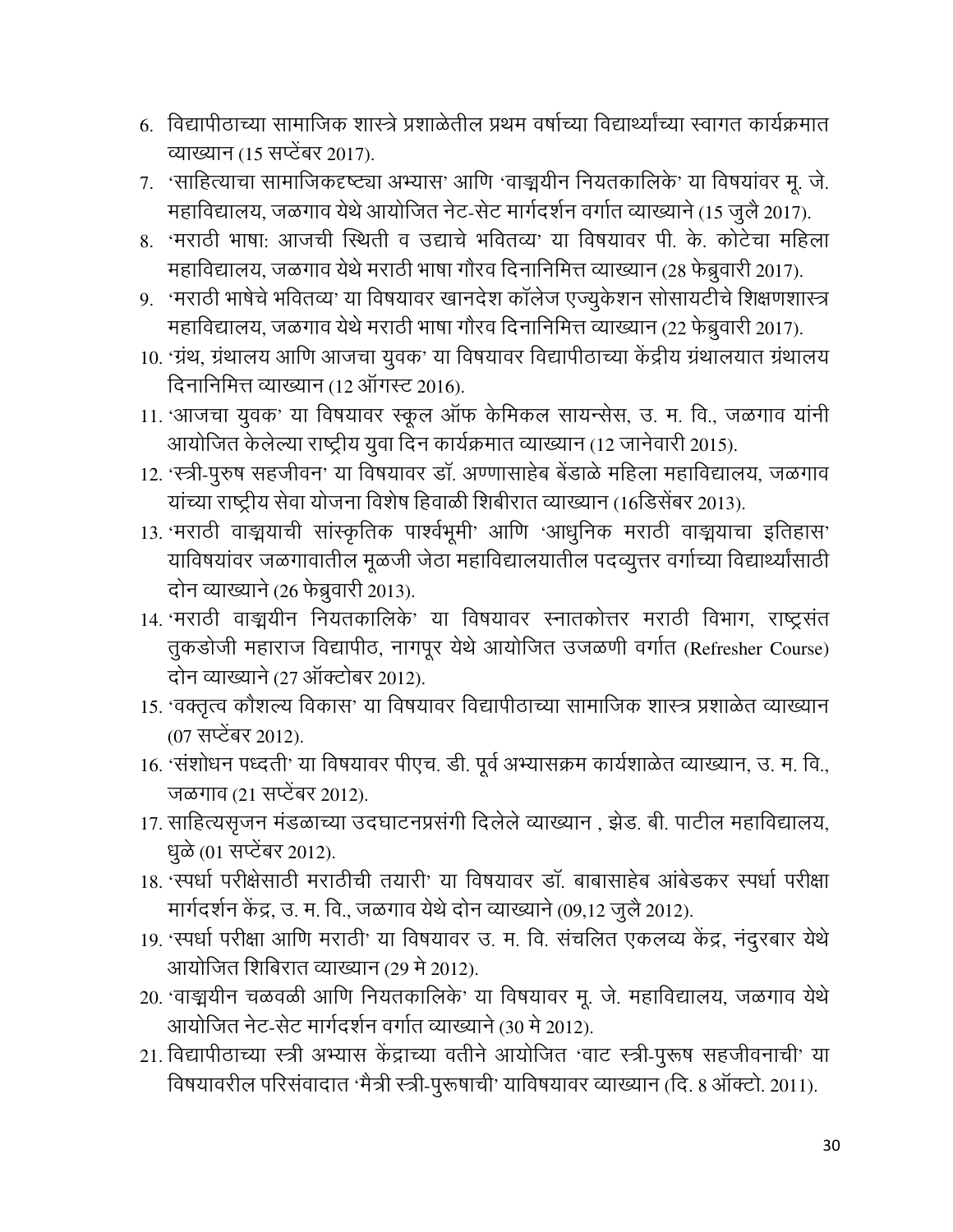- 22. विद्यापीठाच्या विद्यार्थी कल्याण विभागातर्फे आयोजित मैत्री शिबीरात मैत्री स्त्री पुरूषाची या विषयावर व्याख्यान (नागाई कोकले, ता. साक्री, दि. 4 ऑक्टो 2010).
- 23. कला, वाणिज्य व विज्ञान महाविद्यालय, बोदवड येथे वक्तृत्व कौशल्य या विषयावर व्याख्यान (29 सप्टेंबर 2010).
- 24. विद्यापीठाने आयोजित केलेल्या ओरिंएंटेशन कोर्समध्ये समाज आणि साहित्य या विषयावर व्याख्यान (19 डिसेंबर 2009).
- 25. रचना अकॅडमी, जळगाव यांनी आयोजित केलेल्या स्पर्धा परीक्षा मार्गदर्शन शिबीरात स्पर्धा परीक्षेसाठी मराठीची तयारी या विषयावर व्याख्यान (14 डिसेंबर 2009).
- 26. कला वाणिज्य व विज्ञान महाविद्यालय, धरणगाव यांच्या साकरे व्याख्यान (26 नोव्हेंबर 2009).
- 27. कला महाविद्यालय सामनेर जि. जळगाव येथे विद्यापीठाच्या सानेगुरूजी संस्कार केंद्रार्फे साने गुरूजी विचार आणि कार्य या विषयावर व्याख्यान (24 डिसेंबर 2007).
- 28. अध्यापक विद्यालय, धूळे यांच्या समाजसेवा शिबिरामध्ये स्त्री-पुरुष सहजीवन या विषयावर व्याख्यान (8 फेब्रुवारी 2007).
- 29. उत्तर महाराष्ट्र विद्यापीठाच्या विद्यार्थी कल्याण विभागातर्फे कोकले, ता. साक्री, जि. धुळे येथे आयोजित विद्यापीठ स्तरीय मैत्री शिबीरात मैत्री स्त्री पुरुषाची या विषयावर योगिता पाटील यांच्यासह व्याख्यान (02 फेब्रुवारी 2006).
- 30. सी. गो. पाटील महाविद्यालय, साक्री यांच्या पेरेचपूर येथे आयोजित राष्ट्रीय सेवा योजना विशेष शिबीरात स्त्री-पुरुष समानता या विषयावर व्याख्यान (9 डिसेंबर 2006).
- 31. कला, वाणिज्य व विज्ञान महाविद्यालय, म्हसदी ता . साक्री जि. धुळे यांच्या देऊर येथील सेवा योजना विशेष शिबीरात 'स्त्री-पुरुष समानता' या विषयावर व्याख्यान (02 डिसेंबर 2006).
- 32. प. खा. भ. सेवा मंडळाचे महिला महाविद्यालय, धुळे यांच्या महात्मा गांधी अभ्यास केंद्र व्दारा आयोजित व्याख्यानमालेत 'आजच्या संदर्भात महात्मा गांधींचे स्त्रीविषयक चिंतन' या विषयावर व्याख्यान (11 ऑक्टोबर 2006).
- 33. मा. ध. पालेशा वाणिज्य महाविद्यालय, धुळे यांच्या चितोड, ता. धुळे येथे आयोजित राष्ट्रीय सेवा योजना विशेष हिवाळी शिबीरात 'स्त्री-पूरुष समानता' या विषयावर व्याख्यान (14 डिसेंबर 2005).
- 34. धूळे विद्यावर्धिनी महाविद्यालयाच्या प्राध्यापक प्रबोधिनीत विभावरी शिरूरकर यांचे कथात्म साहित्य या विषयावर व्याख्यान (09 ऑक्टोबर 2005).
- 35. जिल्हा सर्वोदय मंडळ व प्रभात विकास मंच, धुळे यांच्यातर्फे गांधी तत्त्वज्ञान केंद्र, धुळे येथे आयोजित शिबिरात 'सामाजिक परिवर्तनात युवकांची भूमिका' या विषयावर व्याख्यान (08 ऑगस्ट 2005).
- 36. 'राजवाडे लेखसंग्रह' या पुस्तकावर एस.पी.डी.एम. महाविद्यालय, शिरपूर, जि. धूळे यांच्या पदव्यूत्तर मराठी विभागात दोन व्याख्याने (19 फेब्रुवारी 2005).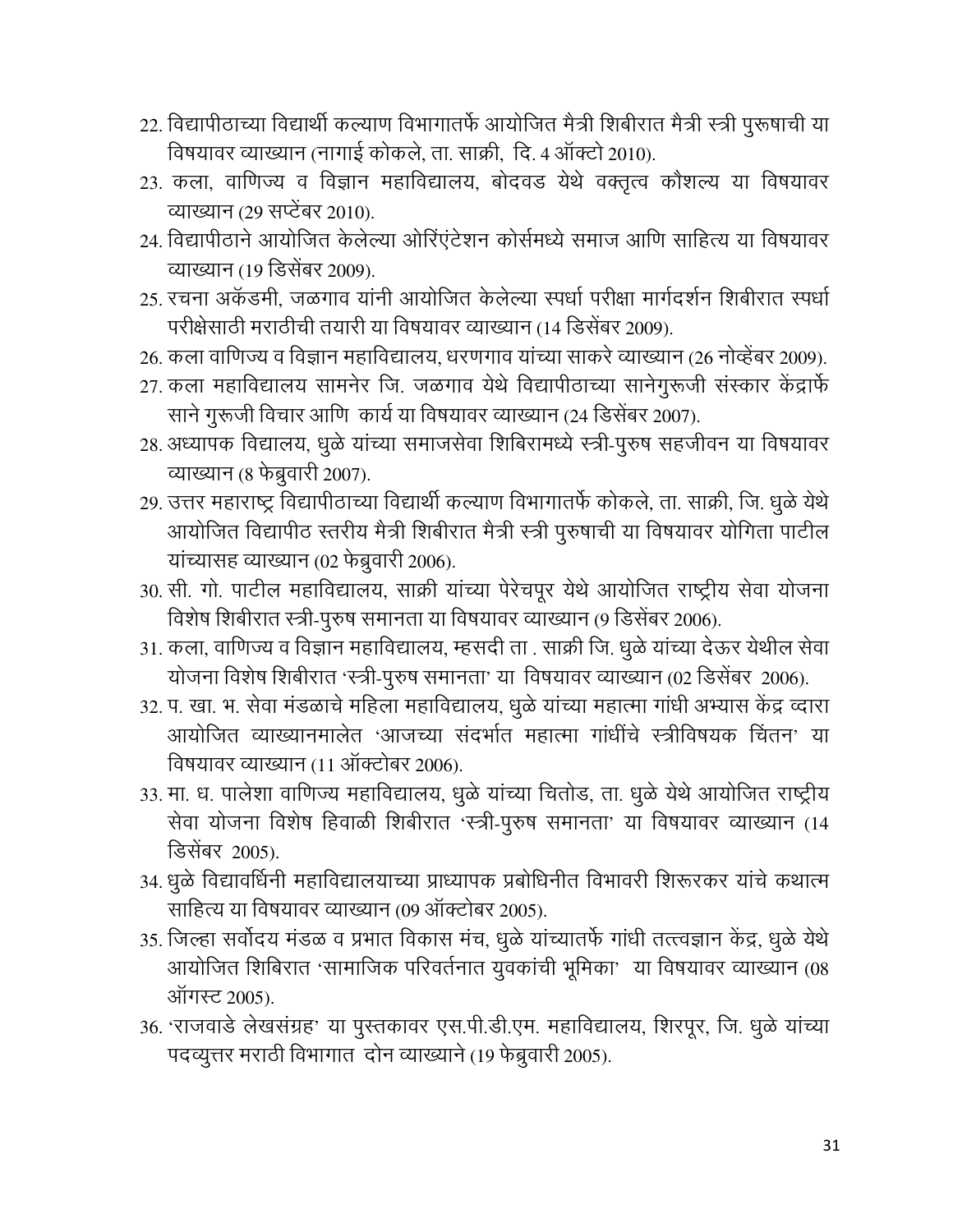- 37. साने गुरूजी वाचनालय, अमळनेर यांच्याव्दारा आयोजित व्याख्यानमालेत 'पाऊलखुणा स्त्रीसामर्थ्यांच्या' या विषयावर व्याख्यान ( 26 डिसेंबर 2004).
- 38. 'स्त्री-पुरुष समानता' या विषयावर अभय युवा कल्याण केंद्र संचलित महिला महाविद्यालय, धुळे यांच्या एन.एस. एस. शिबीरात व्याख्यान (22 डिसेंबर 2004).
- 39. शेठ नारायण बंकट वाचनालय, चाळीसगाव जि. जळगाव यांच्याव्दारा आयोजित व्याख्यानमालेत 'पाऊलखुणा स्त्रीसामर्थ्यांच्या' या विषयावर व्याख्यान ???
- 40. 'गांधीजींचे स्त्रीविषयक विचार' या विषयावर मुंबई सर्वोदय मंडळ आणि महात्मा गांधी तत्त्वज्ञान केंद्र, धुळे यांच्याव्दारा आयोजित गांधीविचार युवा शिबीरमध्ये व्याख्यान (18 नोव्हेंबर 2004).
- 41. 'आचार्य अत्रे यांची पत्रकारिता' या विषयावर धुळे येथील विद्यावर्धिनी महाविद्यालयाच्या संज्ञापन व वृत्त्पत्रविद्या विभागात व्याख्यान (20 ऑक्टोबर 2004).
- 42. 'हैद्राबाद मुक्तीसंग्राम आणि स्वामी रामानंद तीर्थ' या विषयावर महाराष्ट साहित्य परिषद, धुळे शाखा यांच्याव्दारा गरुड वाचनालय, धुळे येथे आयोजित व्याख्यान (12 नोव्हेंबर 2003).
- 43. 'ग्रामीण साहित्याच्या प्रेरणा' आणि 'नेट-सेटच्या यशाचा मार्ग' या विषयांवर नूतन मराठा महाविद्यालय, जळगाव यांच्या पदव्युत्तर मराठी विभागात दोन स्वतंत्र व्याख्याने (08 ऑक्टोबर 2002).
- 44. 'अंधश्रध्दा, विज्ञान आणि यूवक' या विषयावर सी. गो. पाटील महाविद्यालय, साक्री, जि. धूळे यांच्या एन.एस.एस. शिबिरात व्याख्यान (05 जानेवारी 2002).
- 45. 'अण्वस्त्र युग आणि महात्मा गांधी' या विषयावर सी.गो. पाटील महाविद्यालय, साक्री, जि. धुळे यांच्या एन.एस.एस. शिबिरात व्याख्यान (दि. 15 डिसेंबर 2001).

#### अभिवाचन कार्यक्रम :  $\mathfrak{F}$

- 1. धों. शा. गरुड वाचनालय, धुळे यांच्याव्दारा आयोजित गणेशोत्सव कार्यक्रमात 'बाप: एक साठवण' (योगिता पाटील यांच्यासह)हा अभिवाचन कार्यक्रम सादर (11 सप्टेंबर 2013).
- 2. इनव्हिरल क्लब,मालेगाव यांच्याव्दारा आयोजित कार्यक्रमात 'बाप: एक साठवण' ( योगिता पाटील यांच्यासह) अभिवाचन कार्यक्रम सादर (18 जुलै 2012).
- 3. छ. शिवाजी वाचनालय, साक्री यांनी आयोजित केलेल्या शारदीय व्याख्यानमालेत 'बाप: एक साठवण' (योगिता पाटील यांच्यासह) अभिवाचन कार्यक्रम सादर (04 ऑक्टोबर 2011).
- 4. तौलनिक भाषा व वाङमय विभाग आयोजित कार्यक्रमात ( योगिता पाटील, रूपेश पाटील यांच्यासह) 'झोंबी'(आनंद यादव) या कादंबरीचे अभिवाचन सादर (09 फेब्रुवारी 2009).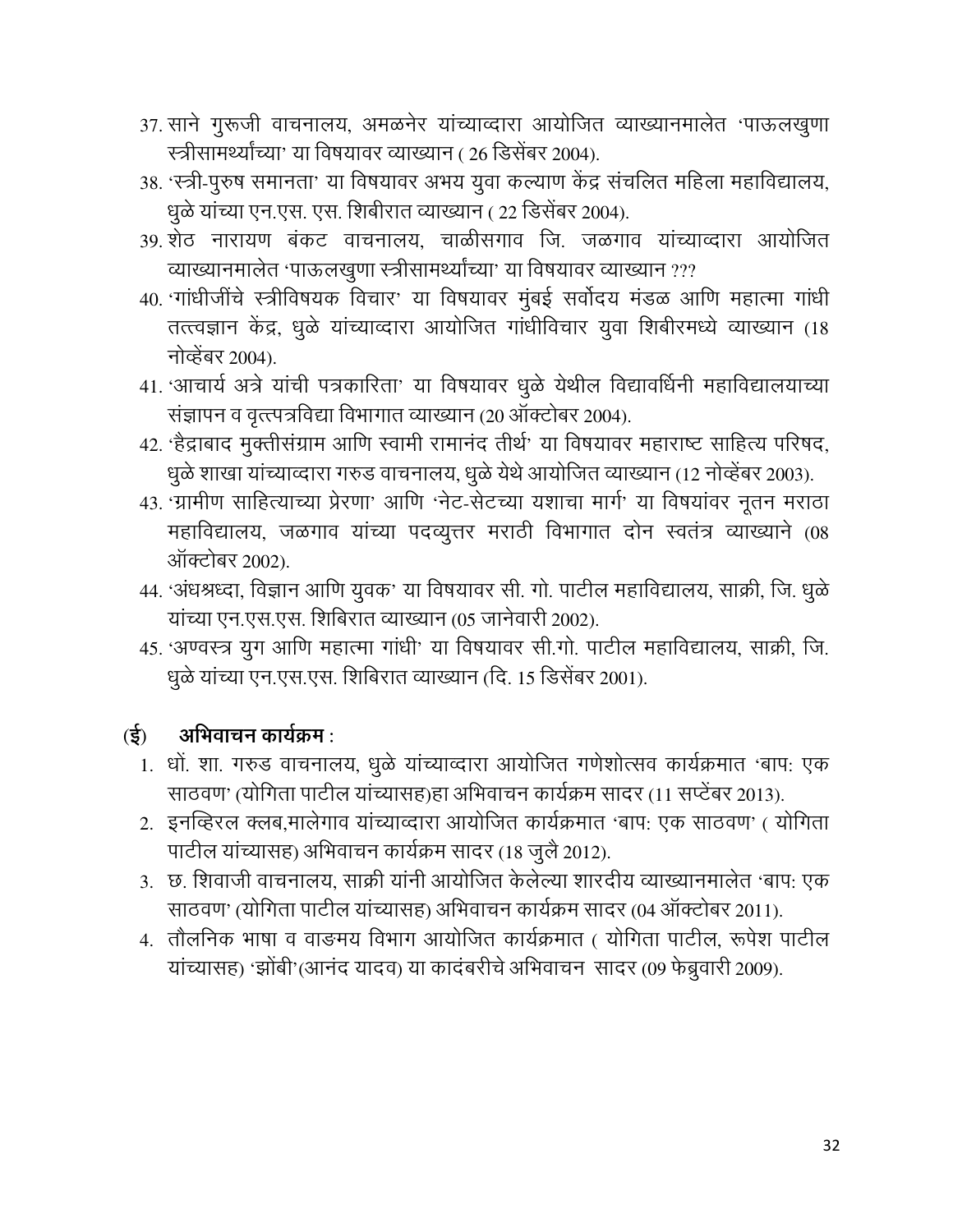## (उ) वक्तृत्व, वादविवाद व अन्य स्पर्धांचे परीक्षक म्हणून निमंत्रित :

- 1. पू. साने गुरूजी विद्याप्रसारक मंडळ, शहादा यांच्या वतीने आयोजित वक्तृत्व स्पर्धा (18 सप्टेंबर 2017).
- 2. माजी कुलपती पी. सी. अलेक्झांडर आंतरविद्यापीठ वक्तृत्व स्पर्धा, सावित्रीबाई फुले पुणे विद्यापीठ, पुणे (20 डिसेंबर 2016).
- 3. विद्यार्थ्यांसाठी आयोजित केलेल्या संशोधन प्रकल्प स्पर्धेचे परीक्षण करण्यासाठी निमंत्रित. मूळजी जेठा महाविद्यालय, जळगाव (23 जानेवारी 2015).
- 4. महाराष्ट्र राज्य विश्वकोश निर्मिती मंडळाच्या वतीने आयोजित कन्याकोश अभिवाचन स्पर्धा, स्त्रीअभ्यास केंद्र, उमवि, जळगाव (13 ऑक्टोबर 2014).
- 5. हिंदीदिनानिमित्त आयोजित राज्यस्तरीय शोधनिबंध सादरीकरण स्पर्धा, उमवि, जळगाव (25 सप्टेंबर 2014).
- 6. पू. साने गुरूजी संस्थेचे कला वाणिज्य व विज्ञान महाविद्यालय, शहादा येथे आयोजित विद्यापीठाच्या युवारंग युवक महोत्सवातील वक्तृत्व व वादविवाद स्पर्धा ( 8 ते 11 जानेवारी  $2011$ ).
- 7. म.गांधी संस्थेचे कला, वाणिज्य व विज्ञान महाविद्यालय, चोपडा येथे आयोजित राज्यस्तरीय वादस्पर्धा (09 डिसेंबर 2011).
- 8. चा ए. सोसायटीच्या बी. पी.आर्टस, एस.एम.ए. सायन्स व के.के.सी. कॉमर्स कॉलेज, चाळीसगाव यांच्याव्दारा आयोजित कै. गोपाळ नारायण पूर्णपात्रे स्मृती करंडक आंतरमहाविद्यालयीन वक्तृत्व स्पर्धा व श्रीमती सीताबाई मांगीलाल अग्रवाल स्मृती करंडक आंतरमहाविद्यालयीन वादविवाद स्पर्धा (दि.13.14 ऑक्टोबर 2011).
- 9. क्रीडा रसिक एज्यूकेशन सोसा.चे ऍड. बाहेती महाविद्यालय, जळगाव येथे आयोजित राज्यस्तारीय वादस्पर्धा (25 सप्टेंबर 2010).
- 10. नाशिक मराठा विद्याप्रसारक समाजाचे के. टी. एच. एम. महाविद्यालय, नाशिक येथे आयोजित म.वि. प्र. अखिल भारतीय वक्तृत्व स्पर्धा (16 ते 18 फेब्रुवारी 2010).
- 11. विद्यापीठात आयोजित उत्कर्ष रा. से. यो. राज्यस्तरीय सामाजिक व सांस्कृतिक वक्तृत्व व निबंध स्पर्धा (5,6 फेब्रुवारी 2010).
- 12. विद्यावर्धीनी महाविद्यालय,धूळे येथे आयोजित राज्यस्तरीय वादस्पर्धा (25 डिसेंबर 2010).
- 13. आर.सी. पटेल महाविद्यालय, शिरपूर येथे आयोजित विद्यापीठाच्या युवारंग युवक महोत्सव वक्तृत्व व वादस्पर्धा (29-30 डिसेंबर 2009).
- 14. झेड. बी. पाटील महाविद्यालय, धूळे येथे आयोजित राष्ट्रपिता म. गांधी वक्तृत्व स्पर्धा (02 ऑक्टोबर 2009).
- 15. विद्यापीठाच्या विद्यार्थी कल्याण विभागातर्फे प्रताप महाविद्यालय, अमळनेर येथे आयोजित के. वाय.एस. महाजन वक्तृत्व स्पर्धा - विद्यार्थिनींसाठी (06 फेब्रुवारी 2009).
- 16. विद्यावर्धिनी महाविद्यालय, धुळे येथे आयोजित राज्यस्तारीय वाद स्पर्धा (20 डिसेंबर 2008).